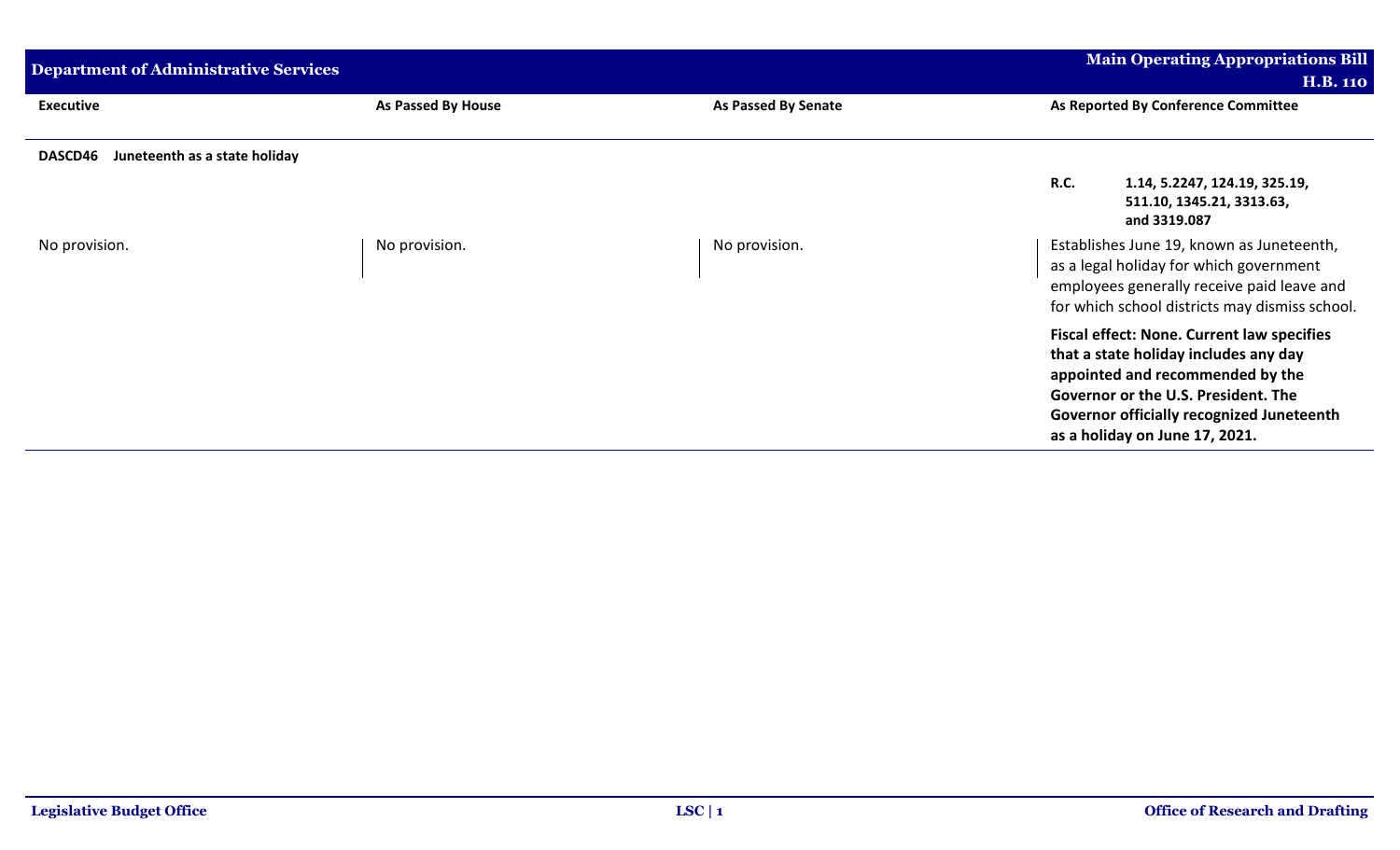| <b>Department of Administrative Services</b>                                                                                                                                                                                                                                                                                                                                                                                                                                                                                                                                                                                                                                                                                                                                                                                                                                      |                        |                            | <b>Main Operating Appropriations Bill</b><br><b>H.B. 110</b>                                                                                                  |
|-----------------------------------------------------------------------------------------------------------------------------------------------------------------------------------------------------------------------------------------------------------------------------------------------------------------------------------------------------------------------------------------------------------------------------------------------------------------------------------------------------------------------------------------------------------------------------------------------------------------------------------------------------------------------------------------------------------------------------------------------------------------------------------------------------------------------------------------------------------------------------------|------------------------|----------------------------|---------------------------------------------------------------------------------------------------------------------------------------------------------------|
| <b>Executive</b>                                                                                                                                                                                                                                                                                                                                                                                                                                                                                                                                                                                                                                                                                                                                                                                                                                                                  | As Passed By House     | <b>As Passed By Senate</b> | As Reported By Conference Committee                                                                                                                           |
| State contracts - invalid terms and conditions<br>DASCD34                                                                                                                                                                                                                                                                                                                                                                                                                                                                                                                                                                                                                                                                                                                                                                                                                         |                        |                            |                                                                                                                                                               |
| R.C.<br>9.27                                                                                                                                                                                                                                                                                                                                                                                                                                                                                                                                                                                                                                                                                                                                                                                                                                                                      | 9.27<br>R.C.           |                            | R.C.<br>9.27                                                                                                                                                  |
| Prohibits a state contract for goods or<br>services from including certain provisions<br>that the state generally does not include in<br>its contracts including (1) indemnification<br>clauses, (2) binding arbitration, (3)<br>mandatory venue clauses (other than<br>Franklin County courts), (4) limited liability<br>(to benefit the other party), (5) requiring<br>legal representation other than the Attorney<br>General, (6) automatic renewals obligating<br>future state funds, (7) anything contrary to<br>the Public Records Act, (8) limiting the<br>state's recovery of cover cost for a<br>replacement contractor, or (9) any term or<br>condition unknown to the state at signing,<br>that was not specifically negotiated with the<br>state, that may be unilaterally changed by<br>the other party, or that is electronically<br>accepted by a state employee. | Same as the Executive. | No provision.              | Same as the Executive, but specifies that the<br>prohibitions do not apply to the General<br>Assembly, legislative agencies, courts, or<br>judicial agencies. |
| Specifies the above are ab initio (invalid<br>from the outset), and the contract is<br>otherwise enforceable and must be<br>governed by and construed in accordance<br>with Ohio law notwithstanding a term or<br>condition to the contrary.                                                                                                                                                                                                                                                                                                                                                                                                                                                                                                                                                                                                                                      | Same as the Executive. | No provision.              | Same as the Executive.                                                                                                                                        |
| Specifies this provision does not apply to a<br>contract in effect before the effective date<br>of the section, or to the renewal or                                                                                                                                                                                                                                                                                                                                                                                                                                                                                                                                                                                                                                                                                                                                              | Same as the Executive. | No provision.              | Same as the Executive.                                                                                                                                        |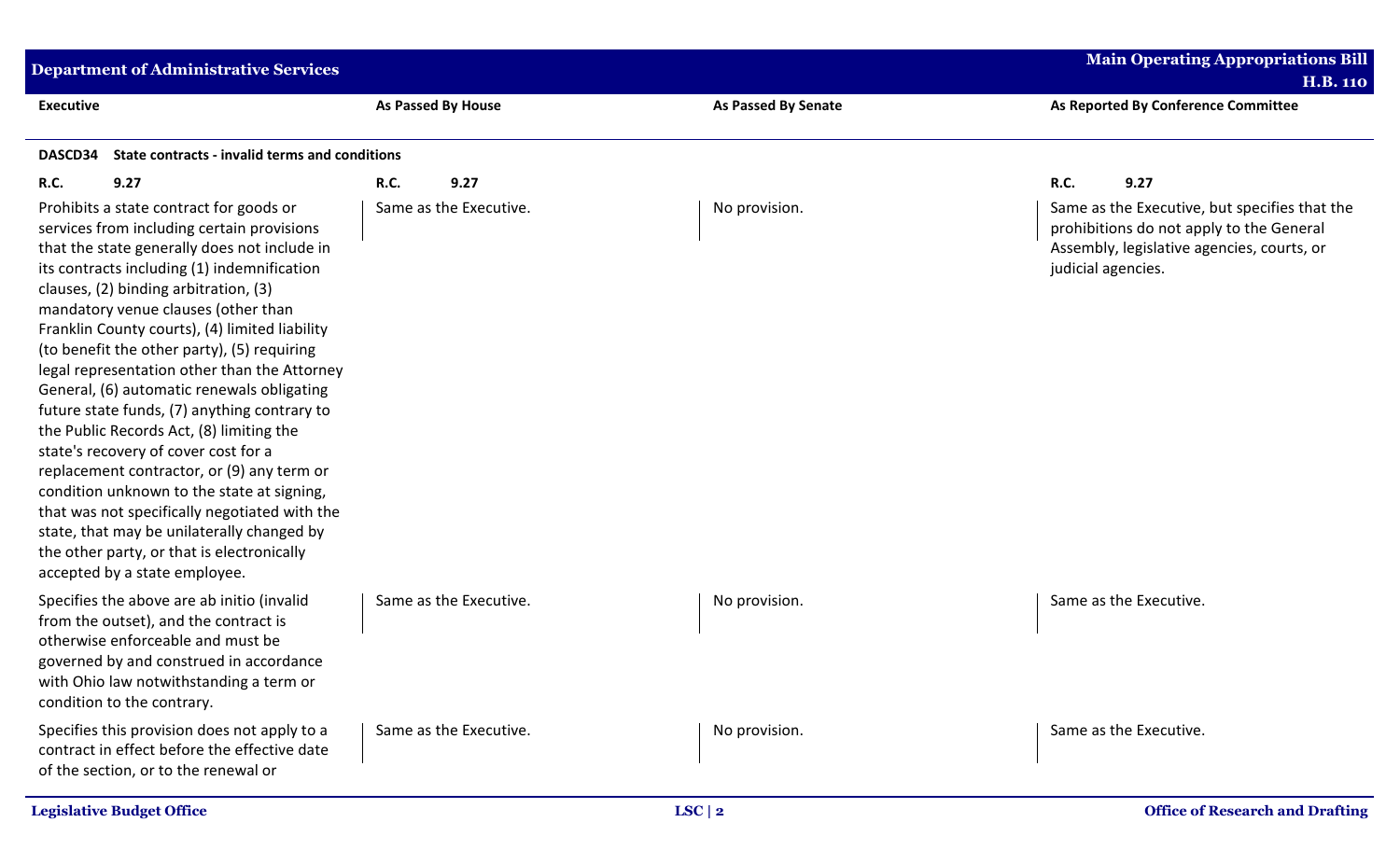|                  | <b>Department of Administrative Services</b>                                                                                                                                                                                       |                                                    |                                                                           |               |                                                                                                                                                                                                                                                              |                | <b>Main Operating Appropriations Bill</b><br><b>H.B. 110</b>              |
|------------------|------------------------------------------------------------------------------------------------------------------------------------------------------------------------------------------------------------------------------------|----------------------------------------------------|---------------------------------------------------------------------------|---------------|--------------------------------------------------------------------------------------------------------------------------------------------------------------------------------------------------------------------------------------------------------------|----------------|---------------------------------------------------------------------------|
| <b>Executive</b> |                                                                                                                                                                                                                                    | As Passed By House                                 |                                                                           |               | <b>As Passed By Senate</b>                                                                                                                                                                                                                                   |                | As Reported By Conference Committee                                       |
|                  | extension of a contract in effect before the<br>effective date of the section                                                                                                                                                      |                                                    |                                                                           |               |                                                                                                                                                                                                                                                              |                |                                                                           |
|                  | Fiscal effect: Uncertain.                                                                                                                                                                                                          |                                                    | Fiscal effect: Same as the Executive.                                     |               |                                                                                                                                                                                                                                                              |                | Fiscal effect: Same as the Executive.                                     |
|                  | DASCD29 DAS insurance program                                                                                                                                                                                                      |                                                    |                                                                           |               |                                                                                                                                                                                                                                                              |                |                                                                           |
| <b>R.C.</b>      | 9.821, 9.822, 9.83, 2743.01,<br>2743.02, 2743.15, 2743.16, and<br>2743.19                                                                                                                                                          | <b>R.C.</b>                                        | 9.821, 9.822, 9.83, 2743.01,<br>2743.02, 2743.15, 2743.16, and<br>2743.19 | <b>R.C.</b>   | 9.821, 9.822, 9.83, 2743.01,<br>2743.02, 2743.15, 2743.16, and<br>2743.19                                                                                                                                                                                    | <b>R.C.</b>    | 9.821, 9.822, 9.83, 2743.01,<br>2743.02, 2743.15, 2743.16, and<br>2743.19 |
|                  | Declares the administration of the state's<br>Risk Management Program to be a public<br>duty for purposes of the Sovereign<br>Immunity/Court of Claims Law.                                                                        | Same as the Executive.                             |                                                                           |               | Same as the Executive.                                                                                                                                                                                                                                       |                | Same as the Executive.                                                    |
| No provision.    |                                                                                                                                                                                                                                    | No provision.                                      |                                                                           | state.        | Expands the state's liability insurance<br>program to cover agents of the state in<br>addition to officers and employees of the                                                                                                                              |                | Same as the Senate.                                                       |
|                  | Authorizes the Office of Risk Management to<br>administer a judicial liability program.                                                                                                                                            | Same as the Executive.                             |                                                                           |               | Same as the Executive.                                                                                                                                                                                                                                       |                | Same as the Executive.                                                    |
| and agents.      | Replaces the requirement that the state<br>purchase fidelity bonds for state agents and<br>employees with authority to self-insure itself<br>and third parties against loss due to<br>dishonest acts of state officers, employees, | Same as the Executive.                             |                                                                           |               | Same as the Executive.                                                                                                                                                                                                                                       |                | Same as the Executive.                                                    |
|                  | Requires public official bonds to be<br>purchased when statutorily required.                                                                                                                                                       | $\overline{\phantom{a}}$<br>Same as the Executive. |                                                                           |               | Same as the Executive, but expressly<br>requires DAS to purchase surety bonds,<br>fidelity bonds, performance bonds, or public<br>official bonds, and expressly states that this<br>requirement does not authorize DAS to issue<br>or underwrite such bonds. | $\blacksquare$ | Same as the Senate.                                                       |
|                  | <b>Legislative Budget Office</b>                                                                                                                                                                                                   |                                                    |                                                                           | LSC $\vert 3$ |                                                                                                                                                                                                                                                              |                | <b>Office of Research and Drafting</b>                                    |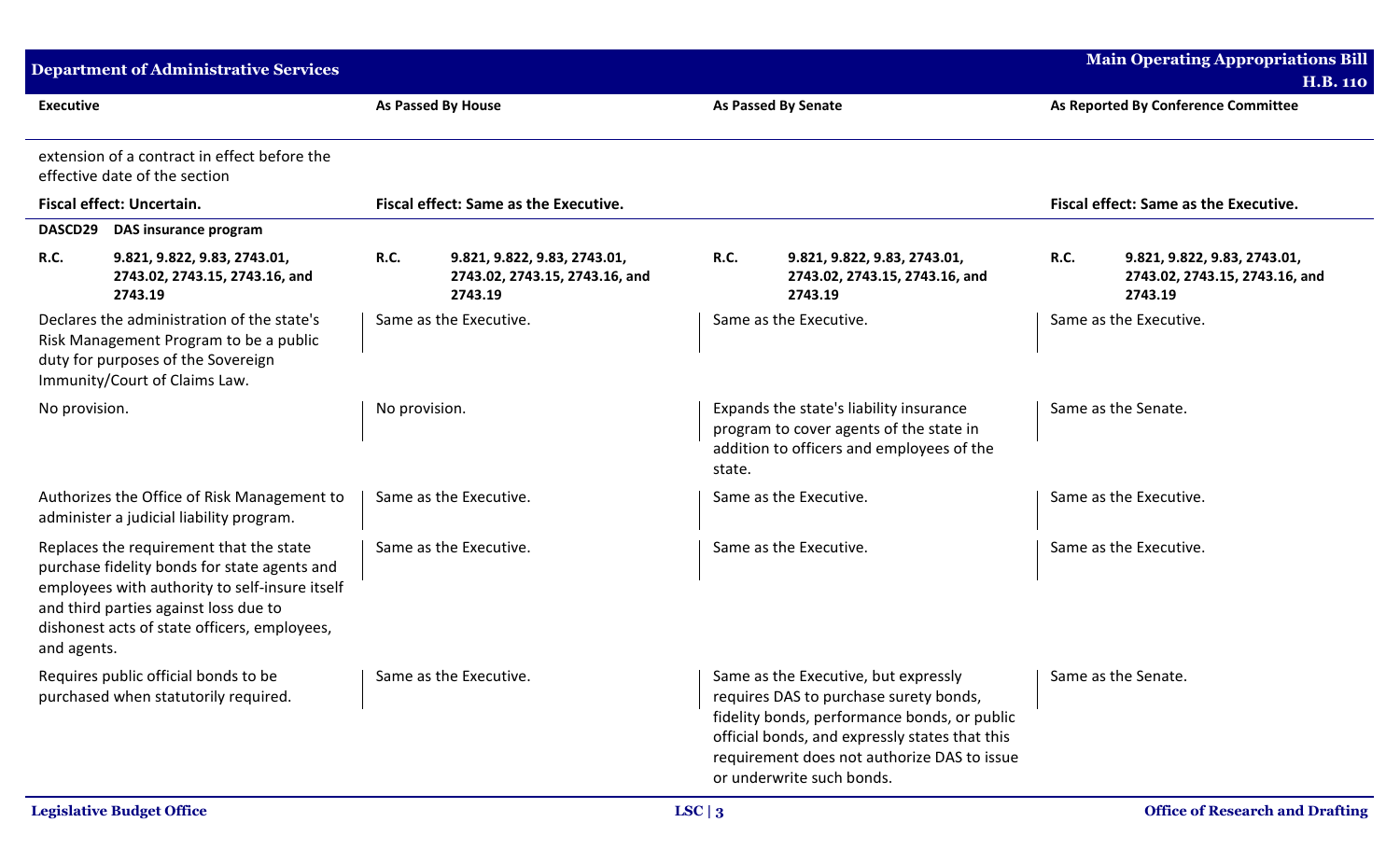| <b>Department of Administrative Services</b>                                                                                                                                                                                                                                                            |                           |                            | <b>Main Operating Appropriations Bill</b> |
|---------------------------------------------------------------------------------------------------------------------------------------------------------------------------------------------------------------------------------------------------------------------------------------------------------|---------------------------|----------------------------|-------------------------------------------|
|                                                                                                                                                                                                                                                                                                         |                           |                            | <b>H.B. 110</b>                           |
| <b>Executive</b>                                                                                                                                                                                                                                                                                        | <b>As Passed By House</b> | <b>As Passed By Senate</b> | As Reported By Conference Committee       |
| Expands the authority of the state and<br>political subdivisions to insure against<br>liability, from the losses attributable to the<br>operation of specified vehicles during the<br>course of official duties to any loss that<br>occurs in the course of employment or<br>official responsibilities. | Same as the Executive.    | Same as the Executive.     | Same as the Executive.                    |
| Specifies that recoveries against the state<br>are to be reduced by other recoveries the<br>claimant is entitled to, as opposed to just<br>those other recoveries the claimant has<br>received.                                                                                                         | Same as the Executive.    | Same as the Executive.     | Same as the Executive.                    |
| Prohibits a claim against the state from<br>being filed in the Court of Claims until the<br>claimant has attempted to have the claim<br>compromised by the Office of Risk<br>Management or satisfied by the state's<br>liability insurance.                                                             | Same as the Executive.    | Same as the Executive.     | Same as the Executive.                    |
| Specifies that the authority to commence an<br>action against an officer or employee of the<br>state does not affect the immunity provided<br>to state officers or employees in law.                                                                                                                    | Same as the Executive.    | Same as the Executive.     | Same as the Executive.                    |
| Requires an instrumentality of the state to<br>notify the Office of Risk Management of any<br>settlement or compromise made in a claim<br>against the instrumentality for the purpose<br>of reserving funds.                                                                                            | Same as the Executive.    | Same as the Executive.     | Same as the Executive.                    |
| Requires a copy of a settlement instrument<br>to be forwarded to the Office of Risk<br>Management for payment from the Risk                                                                                                                                                                             | Same as the Executive.    | Same as the Executive.     | Same as the Executive.                    |
| <b>Legislative Budget Office</b>                                                                                                                                                                                                                                                                        |                           | LSC   $4$                  | <b>Office of Research and Drafting</b>    |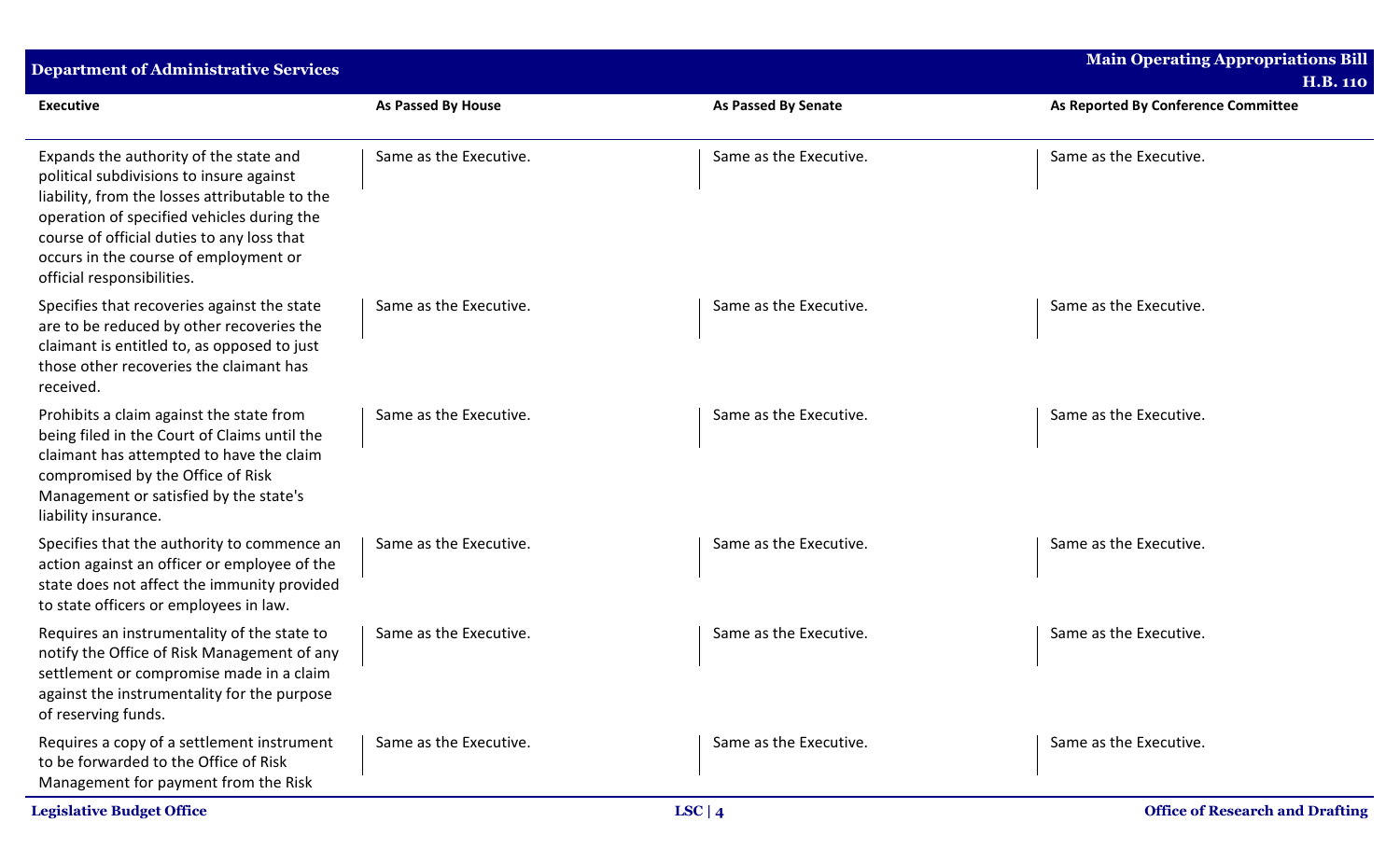| <b>Department of Administrative Services</b>                                                                                                                                                                                     |                        |                                                                                                              | <b>Main Operating Appropriations Bill</b> |
|----------------------------------------------------------------------------------------------------------------------------------------------------------------------------------------------------------------------------------|------------------------|--------------------------------------------------------------------------------------------------------------|-------------------------------------------|
|                                                                                                                                                                                                                                  |                        |                                                                                                              | <b>H.B. 110</b>                           |
| <b>Executive</b>                                                                                                                                                                                                                 | As Passed By House     | <b>As Passed By Senate</b>                                                                                   | As Reported By Conference Committee       |
| Management Reserve Fund.                                                                                                                                                                                                         |                        |                                                                                                              |                                           |
| Specifies that the authority of DAS to<br>compromise claims does not extend to<br>compromising claims on behalf of agency<br>programs with direct settlement authority.                                                          | Same as the Executive. | Same as the Executive.                                                                                       | Same as the Executive.                    |
| Specifies that all compromises made by the<br>Office of Risk Management are to be paid<br>from the Risk Management Reserve Fund<br>and the conditions of such payment.                                                           | Same as the Executive. | Same as the Executive.                                                                                       | Same as the Executive.                    |
| Specifies that information related to claims<br>against the state is to be held in confidence,<br>is not to be released, and is not subject to<br>discovery or introduction in evidence in any<br>federal or state civil action. | Same as the Executive. | Same as the Executive.                                                                                       | Same as the Executive.                    |
| Requires a copy of a judgement against the<br>state to be forwarded to the Office of Risk<br>Management for the judgement to be paid<br>from the Risk Management Reserve Fund.                                                   | Same as the Executive. | Same as the Executive.                                                                                       | Same as the Executive.                    |
| Requires DAS to administer a "crime and<br>bond" program.                                                                                                                                                                        | No provision.          | Replaces the Executive provision with one<br>that requires DAS to administer a "crime<br>insurance" program. | Same as the Senate.                       |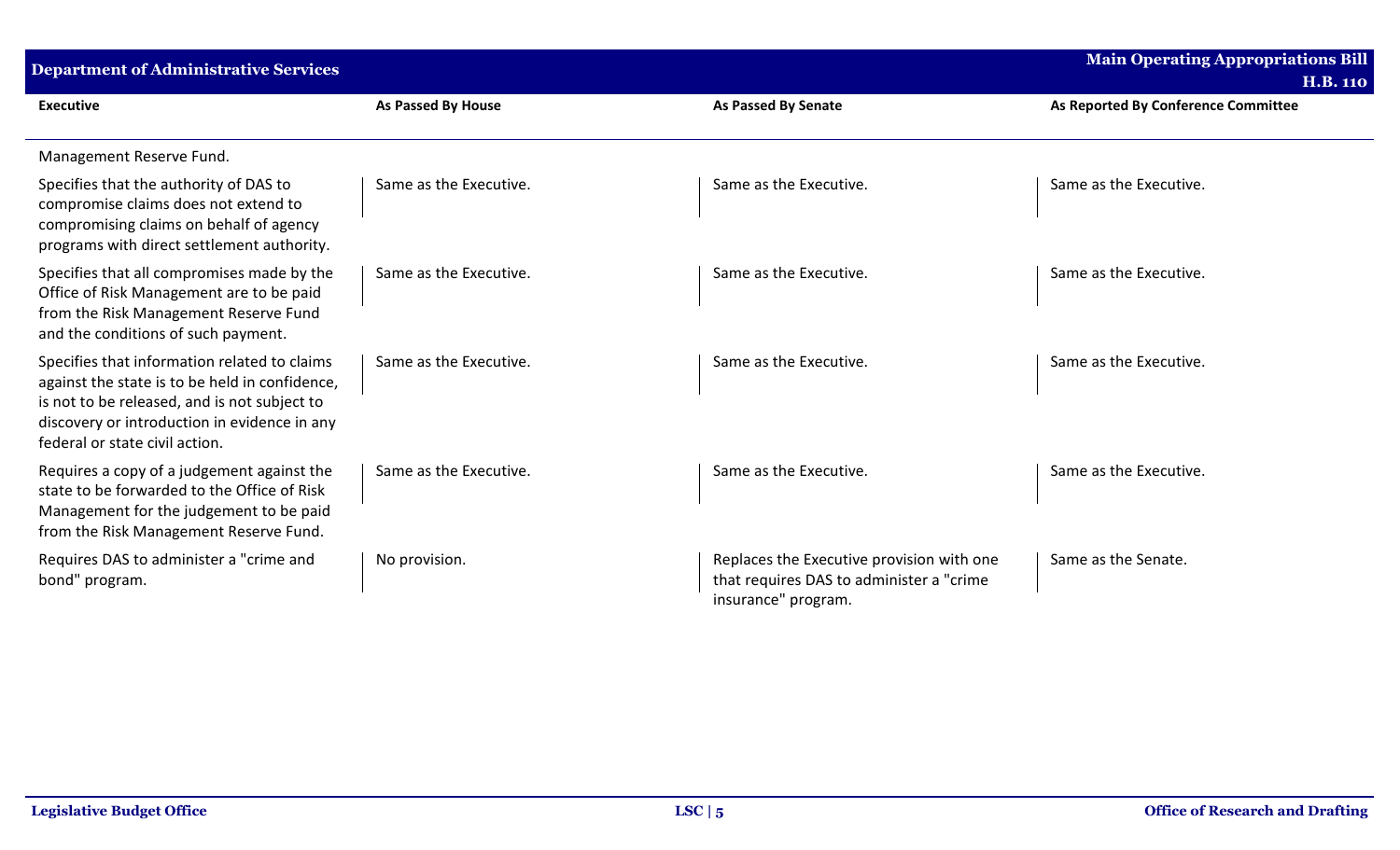| <b>Department of Administrative Services</b>                                                                                                                                                                                                                                                                                                                                                                                                                                                                                                                                                                                                                                                                                                                                                                                                                            |                                       |                                                                                             | <b>Main Operating Appropriations Bill</b> |
|-------------------------------------------------------------------------------------------------------------------------------------------------------------------------------------------------------------------------------------------------------------------------------------------------------------------------------------------------------------------------------------------------------------------------------------------------------------------------------------------------------------------------------------------------------------------------------------------------------------------------------------------------------------------------------------------------------------------------------------------------------------------------------------------------------------------------------------------------------------------------|---------------------------------------|---------------------------------------------------------------------------------------------|-------------------------------------------|
|                                                                                                                                                                                                                                                                                                                                                                                                                                                                                                                                                                                                                                                                                                                                                                                                                                                                         |                                       |                                                                                             | <b>H.B. 110</b>                           |
| <b>Executive</b>                                                                                                                                                                                                                                                                                                                                                                                                                                                                                                                                                                                                                                                                                                                                                                                                                                                        | <b>As Passed By House</b>             | <b>As Passed By Senate</b>                                                                  | As Reported By Conference Committee       |
| Fiscal effect: Liability claims against the<br>state under the self-insurance program are<br>paid from the Risk Management Reserve<br>Fund (Fund 1300). Expansion of the state's<br>self-insurance liability program will likely<br>result in increased expenditures from Fund<br>1300. However, allowing additional claims<br>to be paid from this reserve may ease<br>budgetary complications an insured entity<br>may suffer in the event of having to pay a<br>large settlement from otherwise<br>appropriated funds. May somewhat reduce<br>the volume of cases before the Court of<br>Claims, thereby reducing the workload of<br>the Court to adjudicate such cases and the<br>Attorney General to defend the state in<br>those cases. The magnitude of any decrease<br>will depend on the number of cases<br>resolved through the Office of Risk<br>Management. | Fiscal effect: Same as the Executive. | Fiscal effect: Same as the Executive.                                                       | Fiscal effect: Same as the Executive.     |
| Department of Administrative Services - disposition of land<br><b>DASCD33</b>                                                                                                                                                                                                                                                                                                                                                                                                                                                                                                                                                                                                                                                                                                                                                                                           |                                       |                                                                                             |                                           |
| R.C.<br>123.01                                                                                                                                                                                                                                                                                                                                                                                                                                                                                                                                                                                                                                                                                                                                                                                                                                                          | <b>R.C.</b><br>123.01                 | <b>R.C.</b><br>123.01                                                                       | <b>R.C.</b><br>123.01                     |
| Authorizes DAS to grant perpetual<br>easements to public utilities regulated by<br>the Public Utilities Commission of Ohio.                                                                                                                                                                                                                                                                                                                                                                                                                                                                                                                                                                                                                                                                                                                                             | Same as the Executive.                | Same as the Executive.                                                                      | Same as the Executive.                    |
| Permits DAS, with Controlling Board<br>approval, to sell, transfer, or otherwise                                                                                                                                                                                                                                                                                                                                                                                                                                                                                                                                                                                                                                                                                                                                                                                        | Same as the Executive.                | Replaces the Executive provision with one<br>that limits the disposition of land under this | Same as the Senate.                       |

approval, to sell, transfer, or otherwise dispose of state-owned real estate worth less than \$1 million as determined through a method considered appropriate by DAS .

authority to sales transactions and reduces the value of property that may be disposed

of to \$100,000 as appraised by an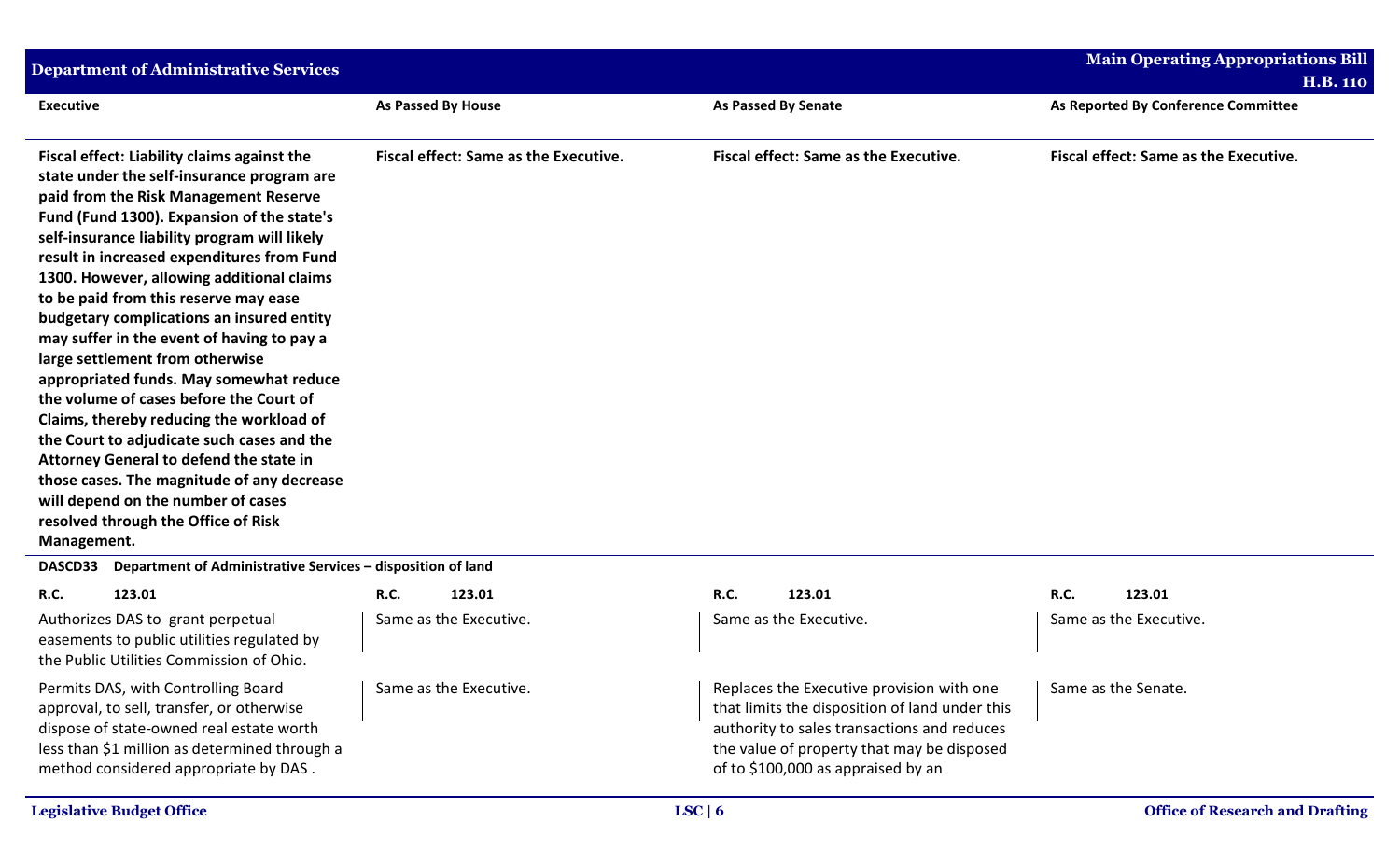|                          | <b>Department of Administrative Services</b>                                                                                                                                                                                                                                                                                                                                                                                                                    |                           |                                                                                                                                                     |             |                                                                                                                                                     |             | <b>Main Operating Appropriations Bill</b>                                                                                                           |
|--------------------------|-----------------------------------------------------------------------------------------------------------------------------------------------------------------------------------------------------------------------------------------------------------------------------------------------------------------------------------------------------------------------------------------------------------------------------------------------------------------|---------------------------|-----------------------------------------------------------------------------------------------------------------------------------------------------|-------------|-----------------------------------------------------------------------------------------------------------------------------------------------------|-------------|-----------------------------------------------------------------------------------------------------------------------------------------------------|
|                          |                                                                                                                                                                                                                                                                                                                                                                                                                                                                 |                           |                                                                                                                                                     |             |                                                                                                                                                     |             | <b>H.B. 110</b>                                                                                                                                     |
| <b>Executive</b>         |                                                                                                                                                                                                                                                                                                                                                                                                                                                                 | <b>As Passed By House</b> |                                                                                                                                                     |             | <b>As Passed By Senate</b>                                                                                                                          |             | As Reported By Conference Committee                                                                                                                 |
|                          |                                                                                                                                                                                                                                                                                                                                                                                                                                                                 |                           |                                                                                                                                                     |             | independent third-party appraiser.                                                                                                                  |             |                                                                                                                                                     |
|                          | Allows DAS to correct legal descriptions or<br>title defects, or release fractional interests in<br>real property, as necessary to cure title<br>clouds reflected in public records.                                                                                                                                                                                                                                                                            |                           | Same as the Executive.                                                                                                                              |             | Same as the Executive.                                                                                                                              |             | Same as the Executive.                                                                                                                              |
| <b>Fund (Fund 1170).</b> | Fiscal effect: DAS may realize a slight<br>reduction of administrative costs. DAS's<br>real estate activities are primarily<br>supported by the Building Management<br>Fund (Fund 1320) and the General Services                                                                                                                                                                                                                                                |                           | <b>Fiscal effect: Same as the Executive.</b>                                                                                                        |             | <b>Fiscal effect: Same as the Executive.</b>                                                                                                        |             | <b>Fiscal effect: Same as the Executive.</b>                                                                                                        |
| DASCD30                  | Deeds conveying and records showing ownership of state land                                                                                                                                                                                                                                                                                                                                                                                                     |                           |                                                                                                                                                     |             |                                                                                                                                                     |             |                                                                                                                                                     |
| <b>R.C.</b>              | 123.02, 155.011, 1503.03, 1546.06,<br>4141.131, 5119.43, 5301.13,<br>5301.14, 5301.15, 5301.18, 5301.21,<br>5501.331, Repealed 117.49 and<br>117.50                                                                                                                                                                                                                                                                                                             | <b>R.C.</b>               | 123.02, 155.011, 1503.03, 1546.06,<br>4141.131, 5119.43, 5301.13,<br>5301.14, 5301.15, 5301.18, 5301.21,<br>5501.331, Repealed 117.49 and<br>117.50 | <b>R.C.</b> | 123.02, 155.011, 1503.03, 1546.06,<br>4141.131, 5119.43, 5301.13,<br>5301.14, 5301.15, 5301.18, 5301.21,<br>5501.331, Repealed 117.49 and<br>117.50 | <b>R.C.</b> | 123.02, 155.011, 1503.03, 1546.06,<br>4141.131, 5119.43, 5301.13,<br>5301.14, 5301.15, 5301.18, 5301.21,<br>5501.331, Repealed 117.49 and<br>117.50 |
|                          | Transfers responsibility to prepare deeds for<br>the conveyance of state land from the<br>Auditor of State to the Director of<br>Administrative Services. Transfers the<br>responsibility to keep documents showing<br>the state's interest in real estate, other than<br>public lands and highway rights-of-way, and<br>to maintain a recording system open for<br>public inspection, from the Auditor of State<br>to the Director of Administrative Services. |                           | Same as the Executive.                                                                                                                              |             | Same as the Executive.                                                                                                                              |             | Same as the Executive.                                                                                                                              |
|                          | <b>Fiscal effect: Minimal.</b>                                                                                                                                                                                                                                                                                                                                                                                                                                  |                           | Fiscal effect: Same as the Executive.                                                                                                               |             | Fiscal effect: Same as the Executive.                                                                                                               |             | Fiscal effect: Same as the Executive.                                                                                                               |
|                          |                                                                                                                                                                                                                                                                                                                                                                                                                                                                 |                           |                                                                                                                                                     |             |                                                                                                                                                     |             |                                                                                                                                                     |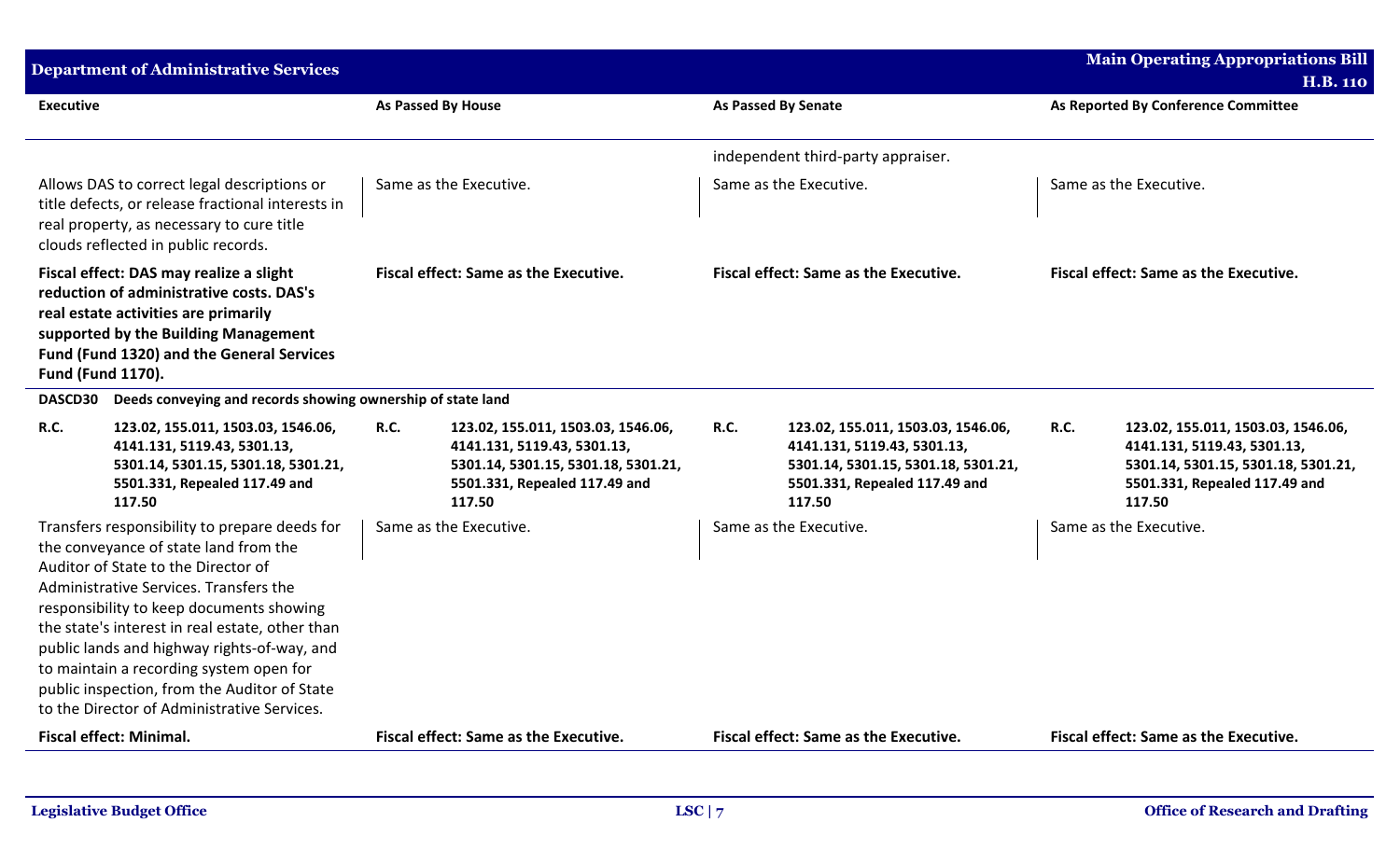| <b>Department of Administrative Services</b>                                                                                                                                                               |                                  |                                  | <b>Main Operating Appropriations Bill</b>                                                                                                                                                                                                                                                                                                              |
|------------------------------------------------------------------------------------------------------------------------------------------------------------------------------------------------------------|----------------------------------|----------------------------------|--------------------------------------------------------------------------------------------------------------------------------------------------------------------------------------------------------------------------------------------------------------------------------------------------------------------------------------------------------|
|                                                                                                                                                                                                            |                                  |                                  | <b>H.B. 110</b>                                                                                                                                                                                                                                                                                                                                        |
| <b>Executive</b>                                                                                                                                                                                           | As Passed By House               | <b>As Passed By Senate</b>       | As Reported By Conference Committee                                                                                                                                                                                                                                                                                                                    |
| DASCD1<br><b>Parental and caregiver leave</b>                                                                                                                                                              |                                  |                                  |                                                                                                                                                                                                                                                                                                                                                        |
| <b>R.C.</b><br>124.136, 124.1312                                                                                                                                                                           | <b>R.C.</b><br>124.136, 124.1312 | <b>R.C.</b><br>124.136, 124.1312 | <b>R.C.</b><br>124.136, 124.1312                                                                                                                                                                                                                                                                                                                       |
| Allows certain state employees to be<br>eligible, on the delivery of a stillborn child,<br>for paid parental leave of absence and<br>parental leave benefits established in<br>continuing law.             | Same as the Executive.           | Same as the Executive.           | Same as the Executive, but specifies that a<br>state employee who uses parental leave for<br>the delivery of a stillborn child is ineligible to<br>take state employee bereavement leave<br>provided under continuing law for that<br>event.                                                                                                           |
| Includes, for paid parental leave eligibility<br>purposes, persons employed in state<br>positions for which the authority to<br>determine compensation is given by law to<br>another individual or entity. | Same as the Executive.           | Same as the Executive.           | Same as the Executive.                                                                                                                                                                                                                                                                                                                                 |
| Increases the current law adoption expenses<br>benefit an employee may choose to receive<br>in lieu of paid parental leave from \$2,000 to<br>\$5,000.                                                     | Same as the Executive.           | Same as the Executive.           | Same as the Executive.                                                                                                                                                                                                                                                                                                                                 |
| No provision.                                                                                                                                                                                              | No provision.                    | No provision.                    | Requires continuing law paid parental leave<br>for certain state employees to be taken<br>within one year of the birth of the child,<br>delivery of the stillborn child, or placement<br>of the child for adoption, rather than<br>requiring the parental leave to begin on the<br>day of the birth, stillbirth, or placement as<br>under current law. |
| No provision.                                                                                                                                                                                              | No provision.                    | No provision.                    | Prohibits the use of parental leave if the<br>employee exhausts leave under the Family<br>and Medical Leave Act of 1993 (FMLA) for<br>the birth of the child, delivery of the                                                                                                                                                                          |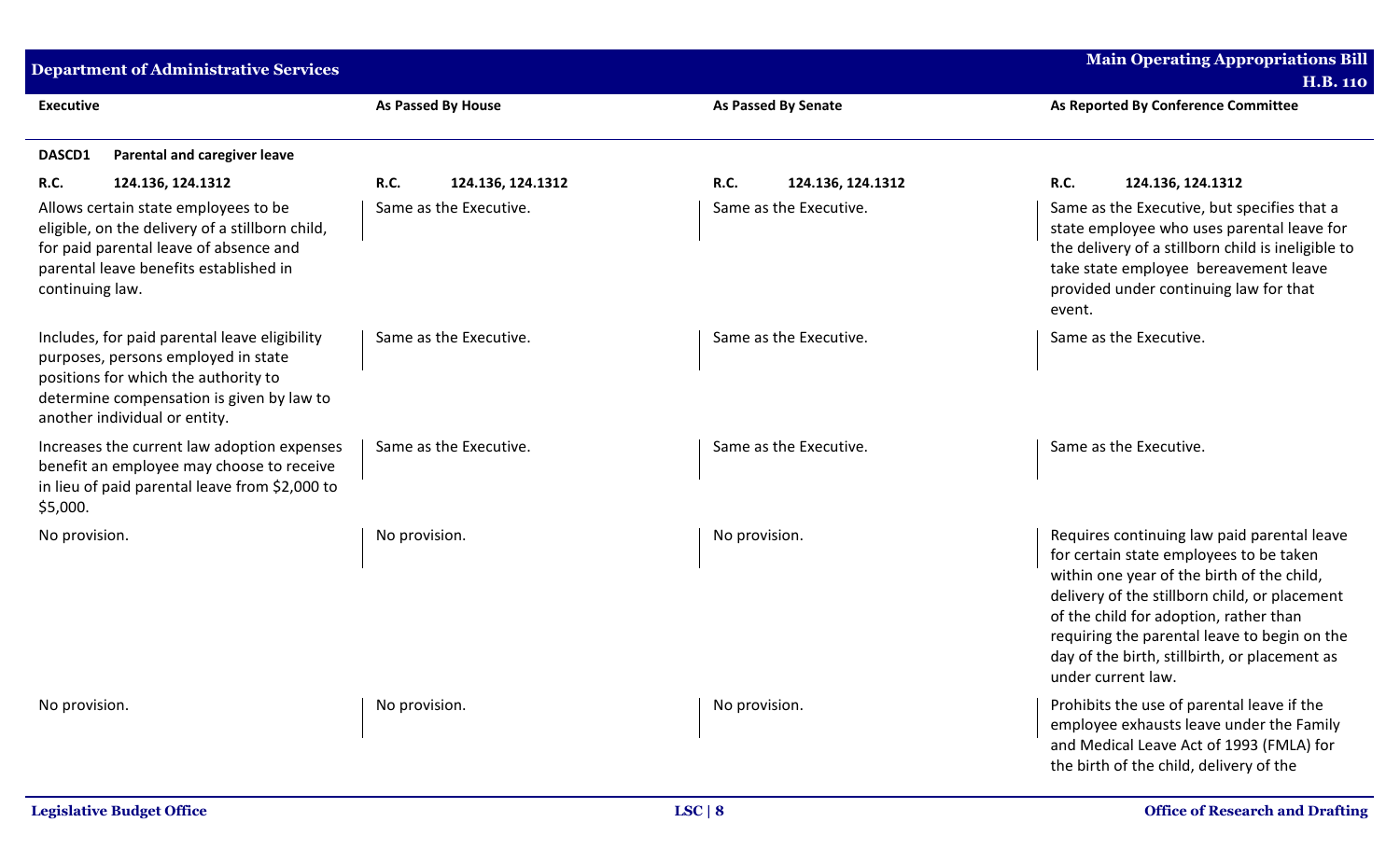| <b>Department of Administrative Services</b>                                                                                                                                                                                  |                                              |                                              | <b>Main Operating Appropriations Bill</b><br><b>H.B. 110</b>                                                                                                                                                                                                                                                                       |
|-------------------------------------------------------------------------------------------------------------------------------------------------------------------------------------------------------------------------------|----------------------------------------------|----------------------------------------------|------------------------------------------------------------------------------------------------------------------------------------------------------------------------------------------------------------------------------------------------------------------------------------------------------------------------------------|
| <b>Executive</b>                                                                                                                                                                                                              | <b>As Passed By House</b>                    | <b>As Passed By Senate</b>                   | As Reported By Conference Committee                                                                                                                                                                                                                                                                                                |
|                                                                                                                                                                                                                               |                                              |                                              | stillborn child, or placement of the child for<br>adoption (continuing law requires that<br>parental leave be included in any FMLA<br>leave).                                                                                                                                                                                      |
| Allows foster caregivers and kinship<br>caregivers, as defined in continuing law, to<br>be eligible for up to five days of caregiver<br>leave with full pay in a calendar year on<br>placement of a child with the caregiver. | Same as the Executive.                       | Same as the Executive.                       | Same as the Executive, but removes a<br>requirement that the caregiver leave must<br>begin on the day on which the child is placed<br>with the caregiver, and instead stating that<br>eligibility for caregiver leave begins on that<br>day.                                                                                       |
| No provision.                                                                                                                                                                                                                 | No provision.                                | No provision.                                | Specifies that the continuing law ability of an<br>employee receiving state employee disability<br>benefits for pregnancy to use parental leave<br>without serving an additional waiting period<br>after the expiration of the disability benefits<br>only applies if the parental leave is<br>contiguous to the disability leave. |
| Fiscal effect: These changes are likely to<br>result in an increase in expenditures from<br>the Parental Leave Benefit Fund (Fund<br>8110) which is supported by an assessment<br>on state agencies' gross payroll.           | <b>Fiscal effect: Same as the Executive.</b> | <b>Fiscal effect: Same as the Executive.</b> | <b>Fiscal effect: Same as the Executive.</b>                                                                                                                                                                                                                                                                                       |
| DASCD45 Exempt employee pay parity                                                                                                                                                                                            |                                              |                                              | R.C.<br>124.152, Section 503.15                                                                                                                                                                                                                                                                                                    |
| No provision.                                                                                                                                                                                                                 | No provision.                                | No provision.                                | Increases pay for exempt state employees<br>paid in accordance with salary schedule E-1<br>by approximately 3% each year for the next<br>three years, beginning on July 1, 2021.                                                                                                                                                   |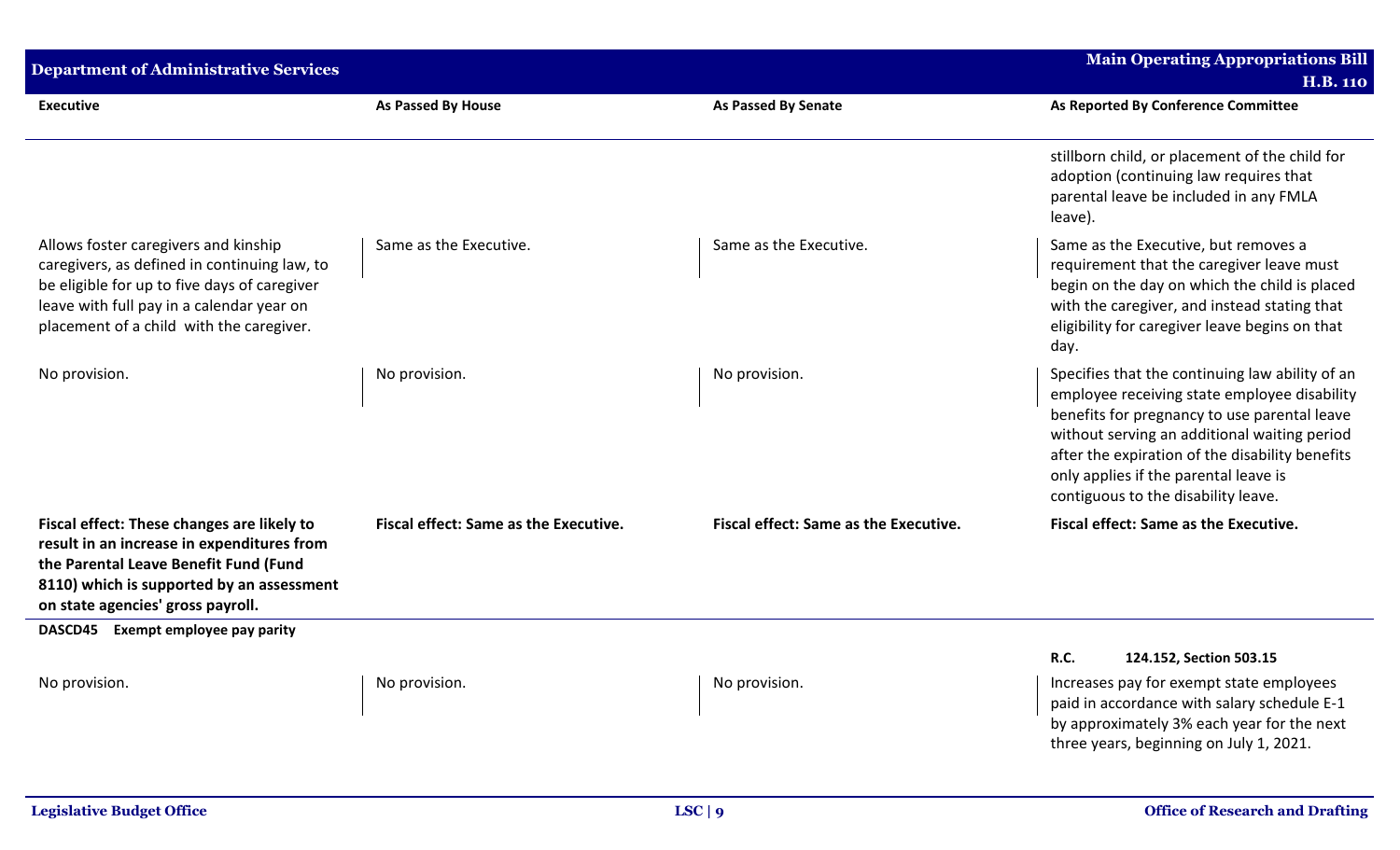| <b>Department of Administrative Services</b> |                           |                            | <b>Main Operating Appropriations Bill</b>                                                                                                                                                                                                                                                                      |
|----------------------------------------------|---------------------------|----------------------------|----------------------------------------------------------------------------------------------------------------------------------------------------------------------------------------------------------------------------------------------------------------------------------------------------------------|
|                                              |                           |                            | <b>H.B. 110</b>                                                                                                                                                                                                                                                                                                |
| <b>Executive</b>                             | <b>As Passed By House</b> | <b>As Passed By Senate</b> | As Reported By Conference Committee                                                                                                                                                                                                                                                                            |
| No provision.                                | No provision.             | No provision.              | Increases the maximum pay range for<br>exempt employees paid in accordance with<br>salary schedule E-2 by approximately 3%<br>each year for the next three years, beginning<br>on July 1, 2021.                                                                                                                |
| No provision.                                | No provision.             | No provision.              | Allows state employers to make<br>expenditures from current appropriations as<br>necessary to provide compensation changes<br>under approved collective bargaining<br>agreements and this amendment.                                                                                                           |
| No provision.                                | No provision.             | No provision.              | Allows the Director of Budget and<br>Management to authorize increased<br>expenditures as necessary to effectuate the<br>compensation changes under approved<br>collective bargaining agreements and under<br>the bill. Appropriates any increases in<br>expenditures authorized pursuant to the<br>amendment. |
|                                              |                           |                            | Fiscal effect: State employers will incur<br>increased payroll costs due to exempt<br>employee pay increases.                                                                                                                                                                                                  |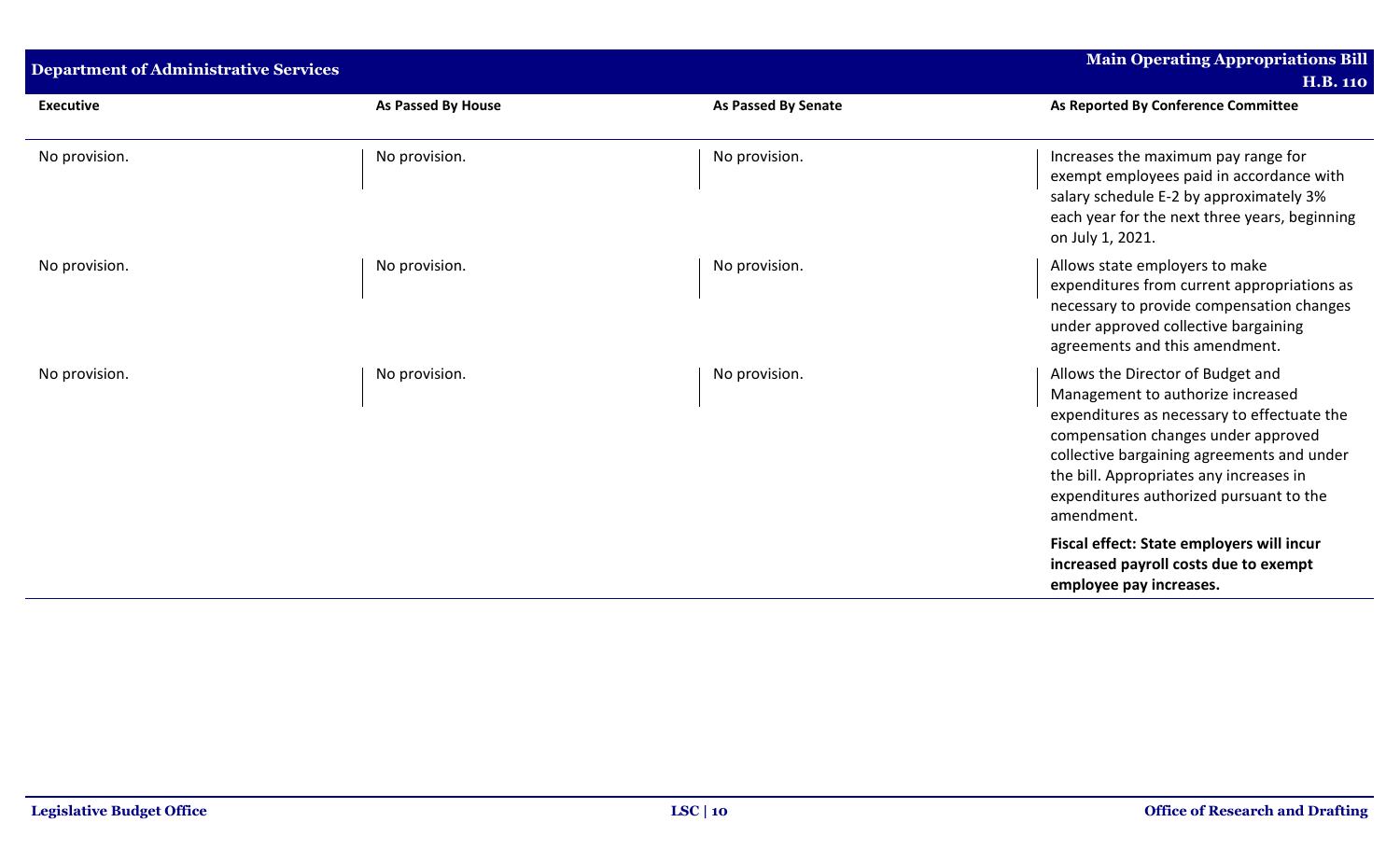| <b>Department of Administrative Services</b>                                                                                                                                                                                                                                                                                          |                                                                                                                                                                                                                                                                                                                                                                                                    |                                                                                                                                                                                                                                                                                       | <b>Main Operating Appropriations Bill</b>    |  |  |  |
|---------------------------------------------------------------------------------------------------------------------------------------------------------------------------------------------------------------------------------------------------------------------------------------------------------------------------------------|----------------------------------------------------------------------------------------------------------------------------------------------------------------------------------------------------------------------------------------------------------------------------------------------------------------------------------------------------------------------------------------------------|---------------------------------------------------------------------------------------------------------------------------------------------------------------------------------------------------------------------------------------------------------------------------------------|----------------------------------------------|--|--|--|
|                                                                                                                                                                                                                                                                                                                                       |                                                                                                                                                                                                                                                                                                                                                                                                    |                                                                                                                                                                                                                                                                                       | <b>H.B. 110</b>                              |  |  |  |
| <b>Executive</b>                                                                                                                                                                                                                                                                                                                      | As Passed By House                                                                                                                                                                                                                                                                                                                                                                                 | <b>As Passed By Senate</b>                                                                                                                                                                                                                                                            | As Reported By Conference Committee          |  |  |  |
|                                                                                                                                                                                                                                                                                                                                       |                                                                                                                                                                                                                                                                                                                                                                                                    |                                                                                                                                                                                                                                                                                       |                                              |  |  |  |
| DASCD39<br>Cooperative purchasing with other government entities                                                                                                                                                                                                                                                                      |                                                                                                                                                                                                                                                                                                                                                                                                    |                                                                                                                                                                                                                                                                                       |                                              |  |  |  |
| R.C.<br>125.02                                                                                                                                                                                                                                                                                                                        | <b>R.C.</b><br>125.02                                                                                                                                                                                                                                                                                                                                                                              | <b>R.C.</b><br>125.02                                                                                                                                                                                                                                                                 | <b>R.C.</b><br>125.02                        |  |  |  |
| Clarifies that the Department of<br>Administrative Services can join existing<br>cooperative purchasing contracts of other<br>state agencies with their own purchasing<br>authority, those of other states, and the U.S.<br>government, rather than only enter into<br>such cooperative purchasing contracts as an<br>original party. | Same as the Executive.                                                                                                                                                                                                                                                                                                                                                                             | Same as the Executive.                                                                                                                                                                                                                                                                | Same as the Executive.                       |  |  |  |
| <b>Fiscal effect: None.</b>                                                                                                                                                                                                                                                                                                           | <b>Fiscal effect: Same as the Executive.</b>                                                                                                                                                                                                                                                                                                                                                       | <b>Fiscal effect: Same as the Executive.</b>                                                                                                                                                                                                                                          | <b>Fiscal effect: Same as the Executive.</b> |  |  |  |
| Buy U.S. and Ohio preference for personal protective equipment<br><b>DASCD40</b>                                                                                                                                                                                                                                                      |                                                                                                                                                                                                                                                                                                                                                                                                    |                                                                                                                                                                                                                                                                                       |                                              |  |  |  |
|                                                                                                                                                                                                                                                                                                                                       | <b>R.C.</b><br>125.035, 125.05                                                                                                                                                                                                                                                                                                                                                                     | <b>R.C.</b><br>125.035, 125.05                                                                                                                                                                                                                                                        | R.C.<br>125.035, 125.05                      |  |  |  |
| No provision.                                                                                                                                                                                                                                                                                                                         | Requires state agencies to give preference<br>to U.S. and Ohio products through the<br>"competitive sealed bid process" when the<br>cost of purchasing personal protective<br>equipment that is used to minimize<br>workplace injuries and illness is less than<br>\$50,000. (The same process is generally<br>required for state agency purchases greater<br>than \$50,000 under continuing law.) | Same as the House, but clarifies that a state<br>agency must apply the same preferences<br>that apply to DAS under the Buy U.S. and<br>Ohio Law rather than requiring the agency<br>making the purchase to comply with R.C.<br>125.09, a section that specifies a process for<br>DAS. | Same as the Senate.                          |  |  |  |
|                                                                                                                                                                                                                                                                                                                                       | <b>Fiscal effect: Minimal.</b>                                                                                                                                                                                                                                                                                                                                                                     | Fiscal effect: Same as the House.                                                                                                                                                                                                                                                     | Fiscal effect: Same as the House.            |  |  |  |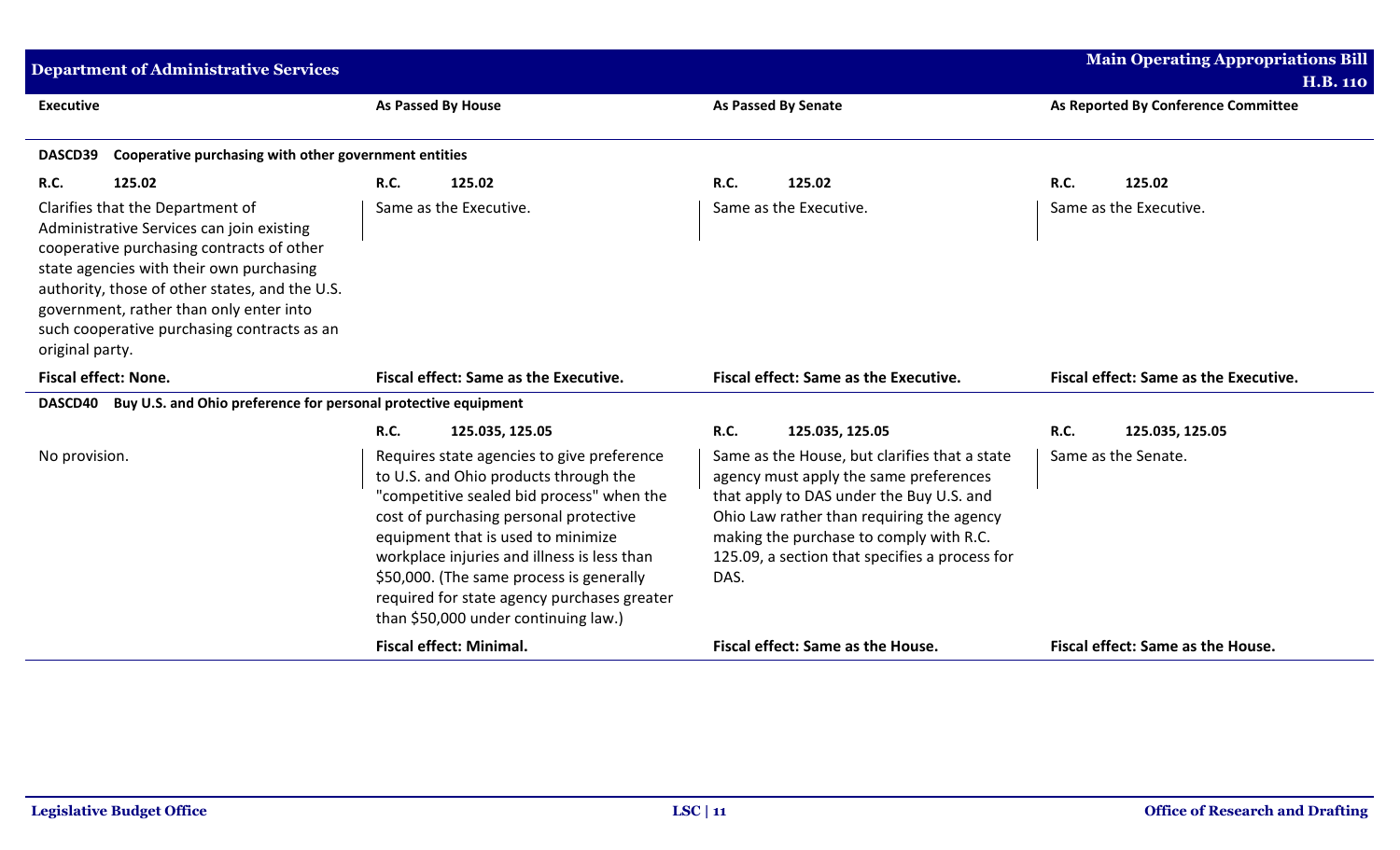| <b>Department of Administrative Services</b>                                                                                                                                                                                                                                                                       |                                              |                                              | <b>Main Operating Appropriations Bill</b> |
|--------------------------------------------------------------------------------------------------------------------------------------------------------------------------------------------------------------------------------------------------------------------------------------------------------------------|----------------------------------------------|----------------------------------------------|-------------------------------------------|
|                                                                                                                                                                                                                                                                                                                    |                                              |                                              | <b>H.B. 110</b>                           |
| <b>Executive</b>                                                                                                                                                                                                                                                                                                   | <b>As Passed By House</b>                    | <b>As Passed By Senate</b>                   | As Reported By Conference Committee       |
| Ohio preference scoring in state purchases<br><b>DASCD35</b>                                                                                                                                                                                                                                                       |                                              |                                              |                                           |
| <b>R.C.</b><br>125.09                                                                                                                                                                                                                                                                                              | R.C.<br>125.09                               | 125.09<br>R.C.                               | R.C.<br>125.09                            |
| Expands the types of purchases that under<br>state purchasing law are eligible for an Ohio<br>preference in scoring to include purchases<br>through the competitive sealed proposal<br>and reverse auction processes, in addition to<br>purchases through the competitive sealed<br>bid process under current law. | Same as the Executive.                       | Same as the Executive.                       | Same as the Executive.                    |
| Fiscal effect: This change may result in<br>additional procurement contracts between<br>the state and Ohio based businesses or<br>businesses with a significant economic<br>presence in Ohio. It is unclear however,<br>how, or if, this change would affect<br>procurement costs overall.                         | Fiscal effect: Same as the Executive.        | <b>Fiscal effect: Same as the Executive.</b> | Fiscal effect: Same as the Executive.     |
| Proceeds from disposition of state vehicles bought using GRF funding<br><b>DASCD37</b>                                                                                                                                                                                                                             |                                              |                                              |                                           |
| <b>R.C.</b><br>125.14, 125.832                                                                                                                                                                                                                                                                                     | R.C.<br>125.14, 125.832                      | <b>R.C.</b><br>125.14, 125.832               | R.C.<br>125.14, 125.832                   |
| Allows proceeds from the disposition of<br>state vehicles bought using GRF funding to<br>be transferred from the Investment<br>Recovery Fund (Fund 4270) to the Fleet<br>Management Fund (1220).                                                                                                                   | Same as the Executive.                       | Same as the Executive.                       | Same as the Executive.                    |
| Fiscal effect: Transferring the proceeds of<br>vehicle sales to Fund 1220 could potentially<br>allow DAS to lower rates charged to other<br>state agencies for using the vehicle fleet<br>overseen by DAS.                                                                                                         | <b>Fiscal effect: Same as the Executive.</b> | <b>Fiscal effect: Same as the Executive.</b> | Fiscal effect: Same as the Executive.     |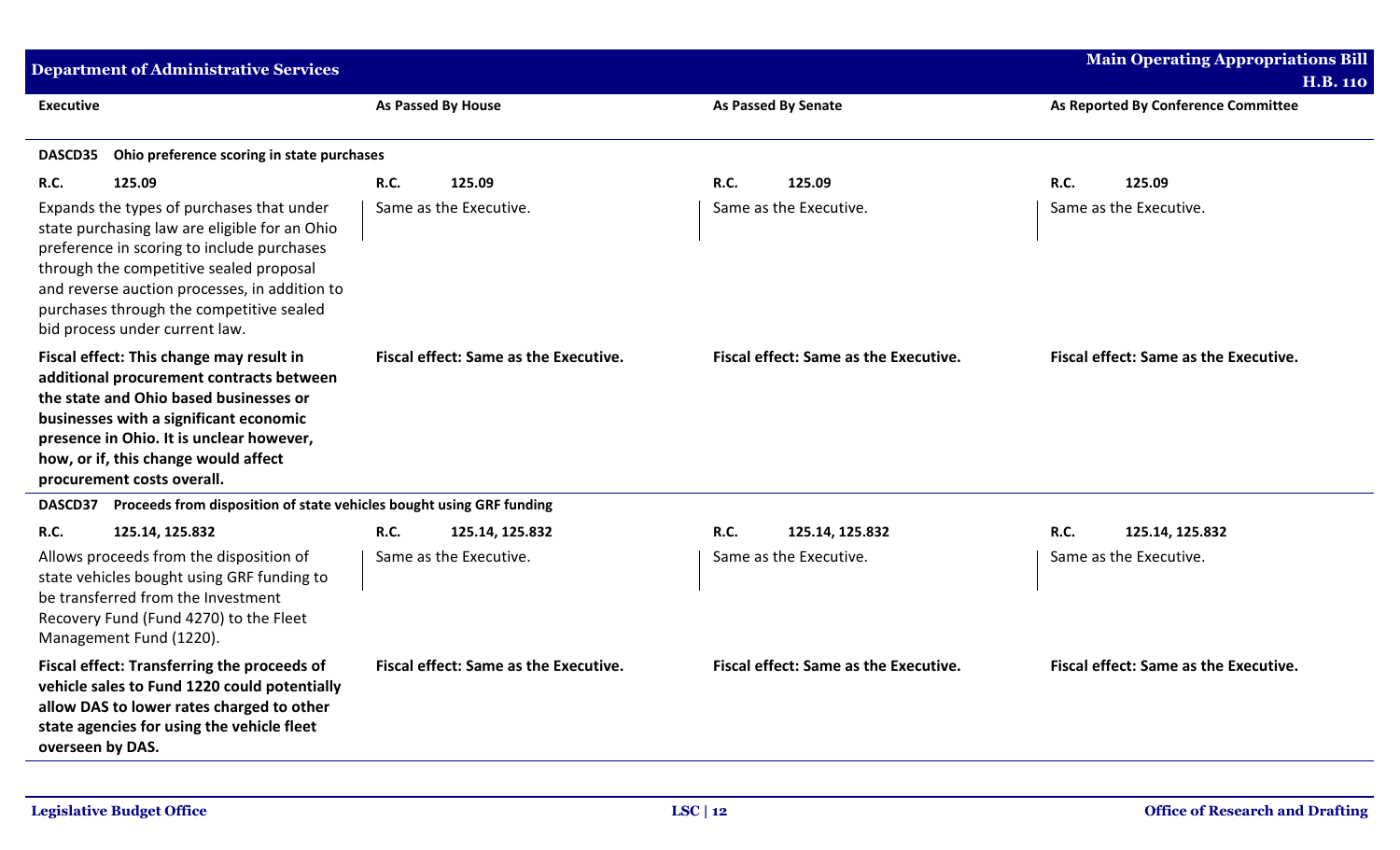| <b>H.B. 110</b>                       |                                       |                                       |                    | <b>Department of Administrative Services</b>                                                                                                                                                                                                                                                                                                                                                                                                   |                             |
|---------------------------------------|---------------------------------------|---------------------------------------|--------------------|------------------------------------------------------------------------------------------------------------------------------------------------------------------------------------------------------------------------------------------------------------------------------------------------------------------------------------------------------------------------------------------------------------------------------------------------|-----------------------------|
|                                       |                                       |                                       |                    |                                                                                                                                                                                                                                                                                                                                                                                                                                                |                             |
| As Reported By Conference Committee   | <b>As Passed By Senate</b>            |                                       | As Passed By House |                                                                                                                                                                                                                                                                                                                                                                                                                                                | <b>Executive</b>            |
|                                       |                                       |                                       |                    |                                                                                                                                                                                                                                                                                                                                                                                                                                                |                             |
|                                       |                                       |                                       |                    | <b>Office of Information Technology</b>                                                                                                                                                                                                                                                                                                                                                                                                        | <b>DASCD32</b>              |
| <b>R.C.</b><br>125.18                 | R.C.<br>125.18                        | 125.18                                | <b>R.C.</b>        | 125.18                                                                                                                                                                                                                                                                                                                                                                                                                                         | <b>R.C.</b>                 |
| Same as the Executive.                | Same as the Executive.                | Same as the Executive.                |                    | Eliminates the authority, in current law, for<br>the State Chief Information Officer to<br>establish policies and standards for the<br>acquisition of common information<br>technology by state agencies and instead<br>requires the State Chief Information Officer<br>to coordinate with the Office of<br>Procurement Services to establish policies<br>and standards for state agency acquisition of<br>information technology supplies and | services.                   |
| Fiscal effect: Same as the Executive. | Fiscal effect: Same as the Executive. | Fiscal effect: Same as the Executive. |                    |                                                                                                                                                                                                                                                                                                                                                                                                                                                | <b>Fiscal effect: None.</b> |
|                                       |                                       |                                       |                    | DAS fleet management - definition of operating cost                                                                                                                                                                                                                                                                                                                                                                                            | DASCD <sub>2</sub>          |
| <b>R.C.</b><br>125.832                | R.C.<br>125.832                       | 125.832                               | R.C.               | 125.832                                                                                                                                                                                                                                                                                                                                                                                                                                        | <b>R.C.</b>                 |
| Same as the Executive.                | Same as the Executive.                | Same as the Executive.                |                    | Modifies the definition of "operating cost"<br>that DAS uses in its formula for determining<br>a state employee's eligibility to receive a<br>state motor vehicle for business use to mean<br>the maintenance cost of a motor vehicle per<br>year divided by the number of miles an<br>average motor vehicle is driven per year<br>(instead of dividing annual maintenance cost<br>by vehicle lifetime miles driven as under                   | current law).               |
|                                       | Fiscal effect: Same as the Executive. | Fiscal effect: Same as the Executive. |                    | <b>Fiscal effect: Minimal.</b>                                                                                                                                                                                                                                                                                                                                                                                                                 |                             |
|                                       |                                       |                                       |                    |                                                                                                                                                                                                                                                                                                                                                                                                                                                |                             |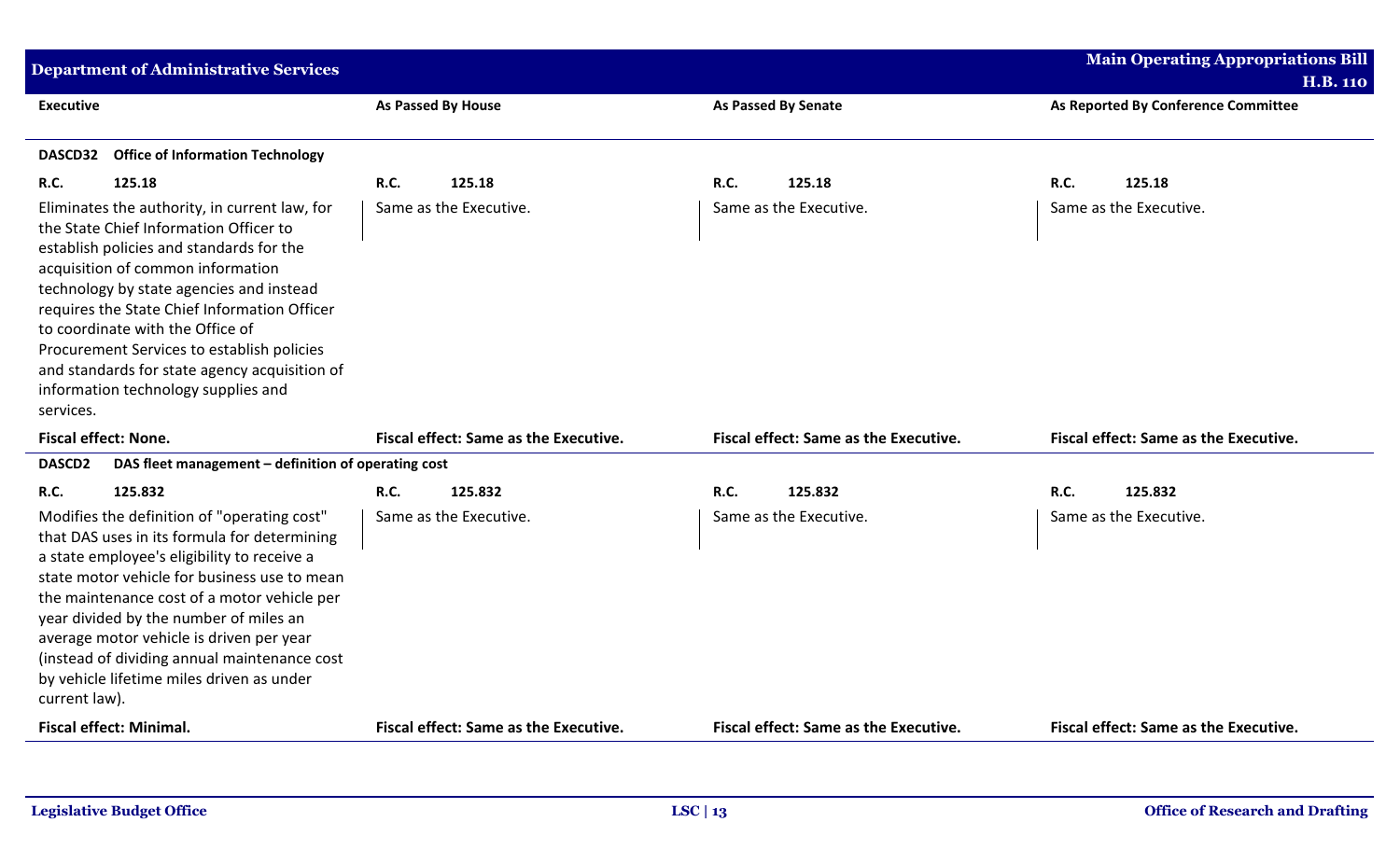| Department of Administrative Services                                                                                                                                                                                                                                                                         |                                       |                                                                                                                                                                                                                                                                          | <b>Main Operating Appropriations Bill</b><br><b>H.B. 110</b> |
|---------------------------------------------------------------------------------------------------------------------------------------------------------------------------------------------------------------------------------------------------------------------------------------------------------------|---------------------------------------|--------------------------------------------------------------------------------------------------------------------------------------------------------------------------------------------------------------------------------------------------------------------------|--------------------------------------------------------------|
| <b>Executive</b>                                                                                                                                                                                                                                                                                              | As Passed By House                    | As Passed By Senate                                                                                                                                                                                                                                                      | As Reported By Conference Committee                          |
| Prescription Drug Transparency and Affordability Advisory Council<br><b>DASCD28</b>                                                                                                                                                                                                                           |                                       |                                                                                                                                                                                                                                                                          |                                                              |
| R.C.<br>125.95                                                                                                                                                                                                                                                                                                | R.C.<br>125.95                        | R.C.<br>125.95                                                                                                                                                                                                                                                           | R.C.<br>125.95                                               |
| Specifies that the Director of Administrative<br>Services is the chairperson of the existing<br>Prescription Drug Transparency and<br>Affordability Advisory Council. Eliminates the<br>requirement that the Council meet quarterly<br>and instead specifies that it meets at the call<br>of the chairperson. | Same as the Executive.                | Replaces the Executive provision with one<br>that abolishes the Prescription Drug<br>Transparency and Affordability Advisory<br>Council on the amendment's effective date.                                                                                               | Same as the Senate.                                          |
| No provision.                                                                                                                                                                                                                                                                                                 | No provision.                         | Permits the Joint Medicaid Oversight<br>Committee (JMOC) to examine any of the<br>topics described in the report on various<br>aspects of the state's prescription drug<br>purchasing programs previously prepared by<br>the Council if requested by any JMOC<br>member. | Same as the Senate.                                          |
| <b>Fiscal effect: None.</b>                                                                                                                                                                                                                                                                                   | Fiscal effect: Same as the Executive. | Fiscal effect: Slight decrease in<br>administrative costs for DAS.                                                                                                                                                                                                       | Fiscal effect: Same as the Senate.                           |
| Public office employee database<br><b>DASCD38</b>                                                                                                                                                                                                                                                             |                                       |                                                                                                                                                                                                                                                                          |                                                              |
| R.C.<br>149.434                                                                                                                                                                                                                                                                                               | R.C.<br>149.434                       | R.C.<br>149.434                                                                                                                                                                                                                                                          | <b>R.C.</b><br>149.434                                       |
| Eliminates the requirement that a public<br>office include the date of birth of all public<br>officials and employees on the database or<br>list that must be maintained by the public<br>office.                                                                                                             | Same as the Executive.                | Same as the Executive.                                                                                                                                                                                                                                                   | Same as the Executive.                                       |
| <b>Fiscal effect: None.</b>                                                                                                                                                                                                                                                                                   | Fiscal effect: Same as the Executive. | Fiscal effect: Same as the Executive.                                                                                                                                                                                                                                    | Fiscal effect: Same as the Executive.                        |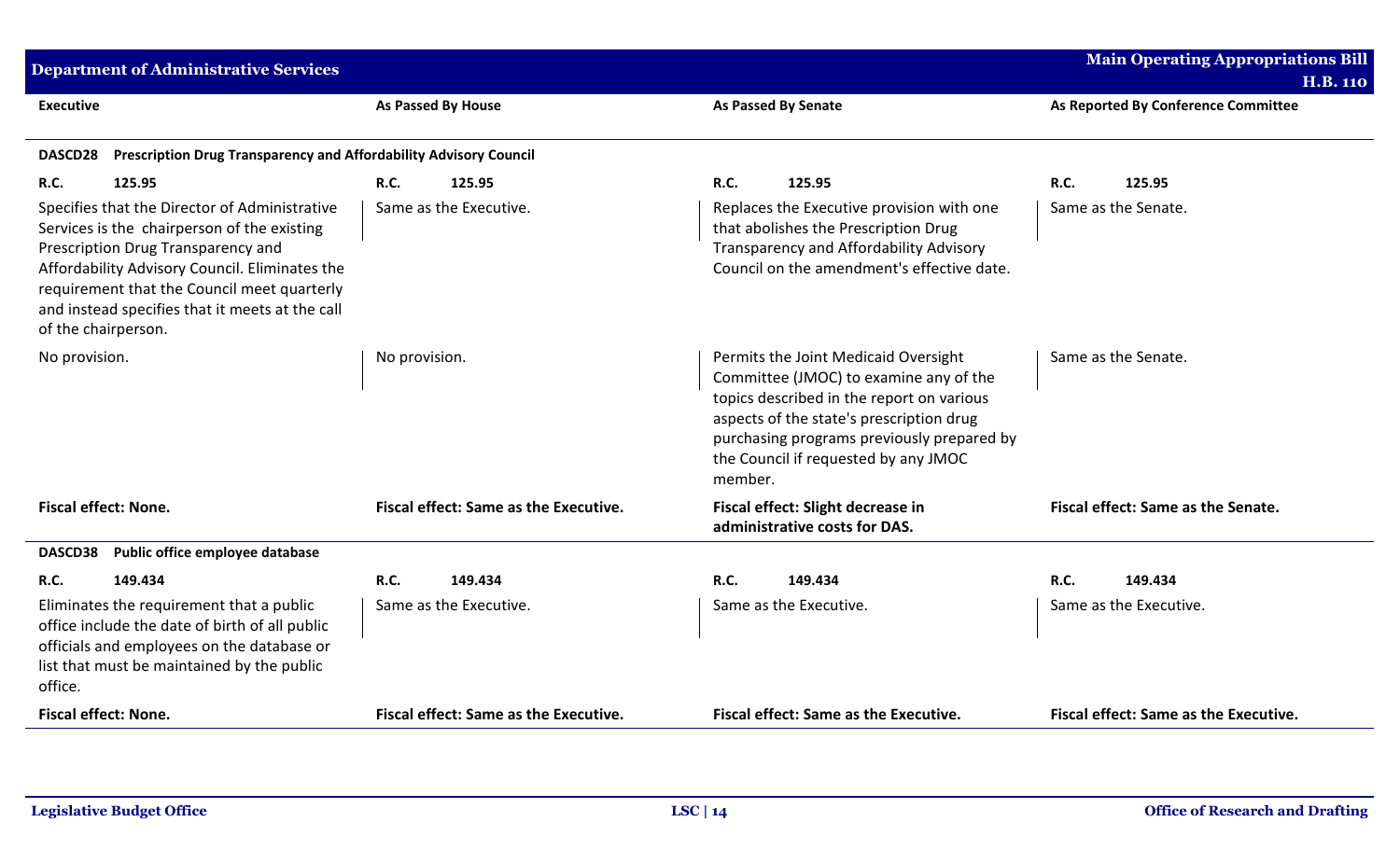| <b>Department of Administrative Services</b>                                                                                                                                                                                                            |                        |                            | <b>Main Operating Appropriations Bill</b><br><b>H.B. 110</b> |
|---------------------------------------------------------------------------------------------------------------------------------------------------------------------------------------------------------------------------------------------------------|------------------------|----------------------------|--------------------------------------------------------------|
| <b>Executive</b>                                                                                                                                                                                                                                        | As Passed By House     | <b>As Passed By Senate</b> | As Reported By Conference Committee                          |
| <b>Unemployment Insurance System Lease Rental Payments</b><br>DASCD3                                                                                                                                                                                    |                        |                            |                                                              |
| 207.20<br>Section:                                                                                                                                                                                                                                      | Section:<br>207.20     | 207.20<br>Section:         | 207.20<br>Section:                                           |
| Requires GRF appropriation item 100412,<br>Unemployment Insurance System Lease<br>Rental Payments, to cover the financing<br>costs for the acquisition, development,<br>implementation, and integration of the<br>Unemployment Insurance System.        | Same as the Executive. | Same as the Executive.     | Same as the Executive.                                       |
| <b>EDCS Lease Rental Payments</b><br>DASCD4                                                                                                                                                                                                             |                        |                            |                                                              |
| 207.20<br>Section:                                                                                                                                                                                                                                      | 207.20<br>Section:     | 207.20<br>Section:         | 207.20<br>Section:                                           |
| Requires GRF appropriation item 100413,<br>EDCS Lease Rental Payments, to be used to<br>cover the financing costs for the acquisition,<br>development, implementation, and<br>integration of the Enterprise Data Center<br>Solutions (EDCS) initiative. | Same as the Executive. | Same as the Executive.     | Same as the Executive.                                       |
| Multi-Agency Radio Communication System Lease Rental Payments<br>DASCD5                                                                                                                                                                                 |                        |                            |                                                              |
| 207.20<br>Section:                                                                                                                                                                                                                                      | 207.20<br>Section:     | 207.20<br>Section:         | 207.20<br>Section:                                           |
| Requires GRF appropriation item 100414,<br>MARCS Lease Rental Payments, to cover the<br>financing costs for the acquisition,<br>development, implementation, and<br>integration of the MultiAgency Radio<br>Communication System (MARCS) upgrade.       | Same as the Executive. | Same as the Executive.     | Same as the Executive.                                       |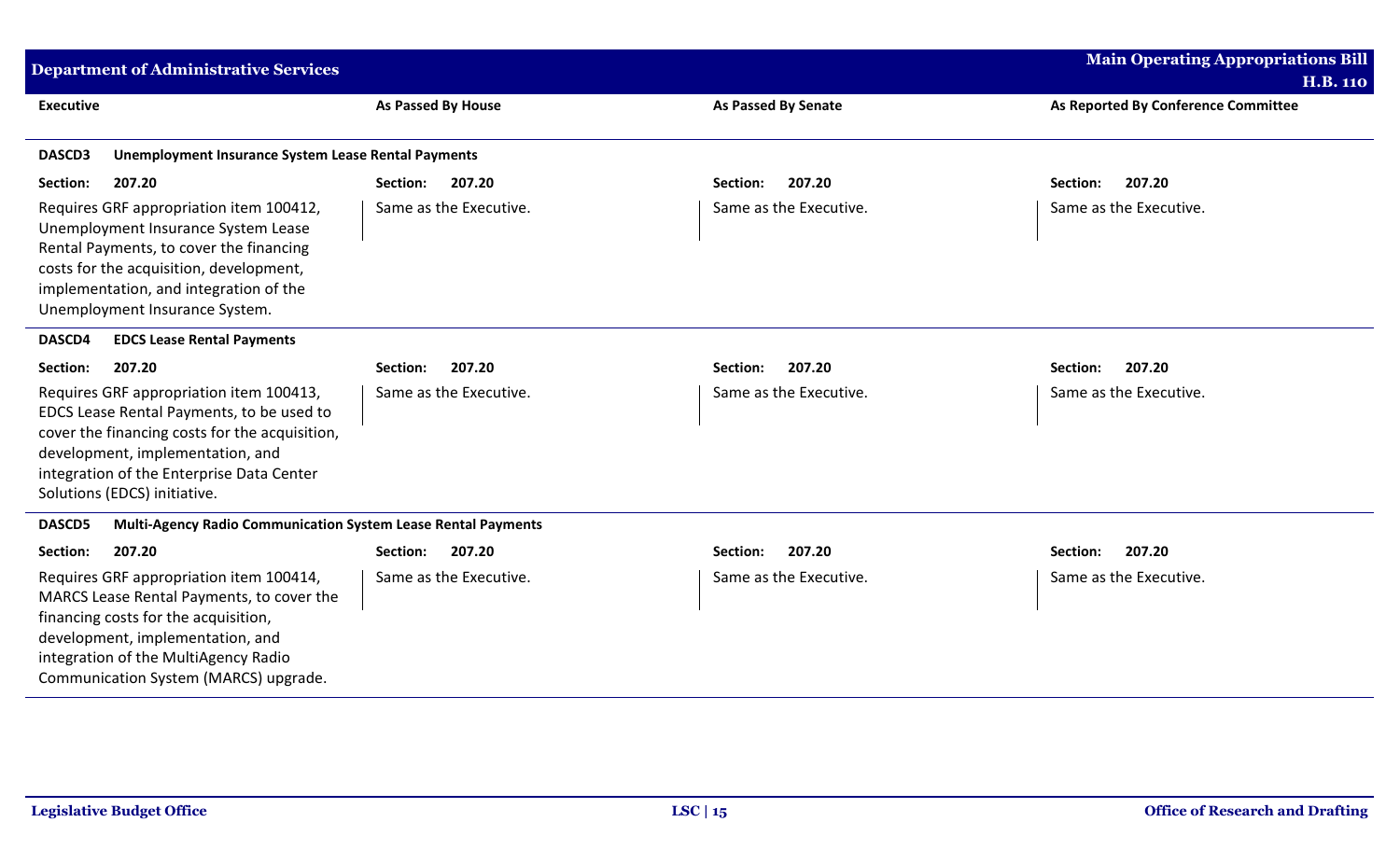| <b>Department of Administrative Services</b>                                                                                                                                                                                                                                                                                                                        |                        |                        | <b>Main Operating Appropriations Bill</b> |
|---------------------------------------------------------------------------------------------------------------------------------------------------------------------------------------------------------------------------------------------------------------------------------------------------------------------------------------------------------------------|------------------------|------------------------|-------------------------------------------|
|                                                                                                                                                                                                                                                                                                                                                                     |                        |                        | <b>H.B. 110</b>                           |
| <b>Executive</b>                                                                                                                                                                                                                                                                                                                                                    | As Passed By House     | As Passed By Senate    | As Reported By Conference Committee       |
| DASCD6<br>Ohio Administrative Knowledge System Lease Rental Payments                                                                                                                                                                                                                                                                                                |                        |                        |                                           |
| Section:<br>207.20                                                                                                                                                                                                                                                                                                                                                  | Section:<br>207.20     | 207.20<br>Section:     | 207.20<br>Section:                        |
| Requires GRF appropriation item 100415,<br>OAKS Lease Rental Payments, to cover the<br>financing costs for the acquisition,<br>development, implementation, and<br>integration of the Ohio Administrative<br>Knowledge System (OAKS).                                                                                                                               | Same as the Executive. | Same as the Executive. | Same as the Executive.                    |
| DASCD7<br><b>State Taxation Accounting and Revenue System Lease Rental Payments</b>                                                                                                                                                                                                                                                                                 |                        |                        |                                           |
| Section:<br>207.20                                                                                                                                                                                                                                                                                                                                                  | 207.20<br>Section:     | 207.20<br>Section:     | 207.20<br>Section:                        |
| Requires GRF appropriation item 100416,<br>STARS Lease Rental Payments, to cover the<br>financing costs for the acquisition,<br>development, implementation, and<br>integration of the State Taxation Accounting<br>and Revenue System (STARS).                                                                                                                     | Same as the Executive. | Same as the Executive. | Same as the Executive.                    |
| <b>Administrative Buildings Lease Rental Bond Payments</b><br><b>DASCD8</b>                                                                                                                                                                                                                                                                                         |                        |                        |                                           |
| Section:<br>207.20                                                                                                                                                                                                                                                                                                                                                  | 207.20<br>Section:     | 207.20<br>Section:     | 207.20<br>Section:                        |
| Requires that GRF appropriation item<br>100447, Administrative Buildings Lease<br>Rental Bond Payments, be used to make<br>payments pursuant to leases and<br>agreements entered into by the state.<br>Specifies that the appropriations are the<br>source of funds pledged for bond service<br>charges on obligations issued pursuant to<br>R.C.152. and R.C. 154. | Same as the Executive. | Same as the Executive. | Same as the Executive.                    |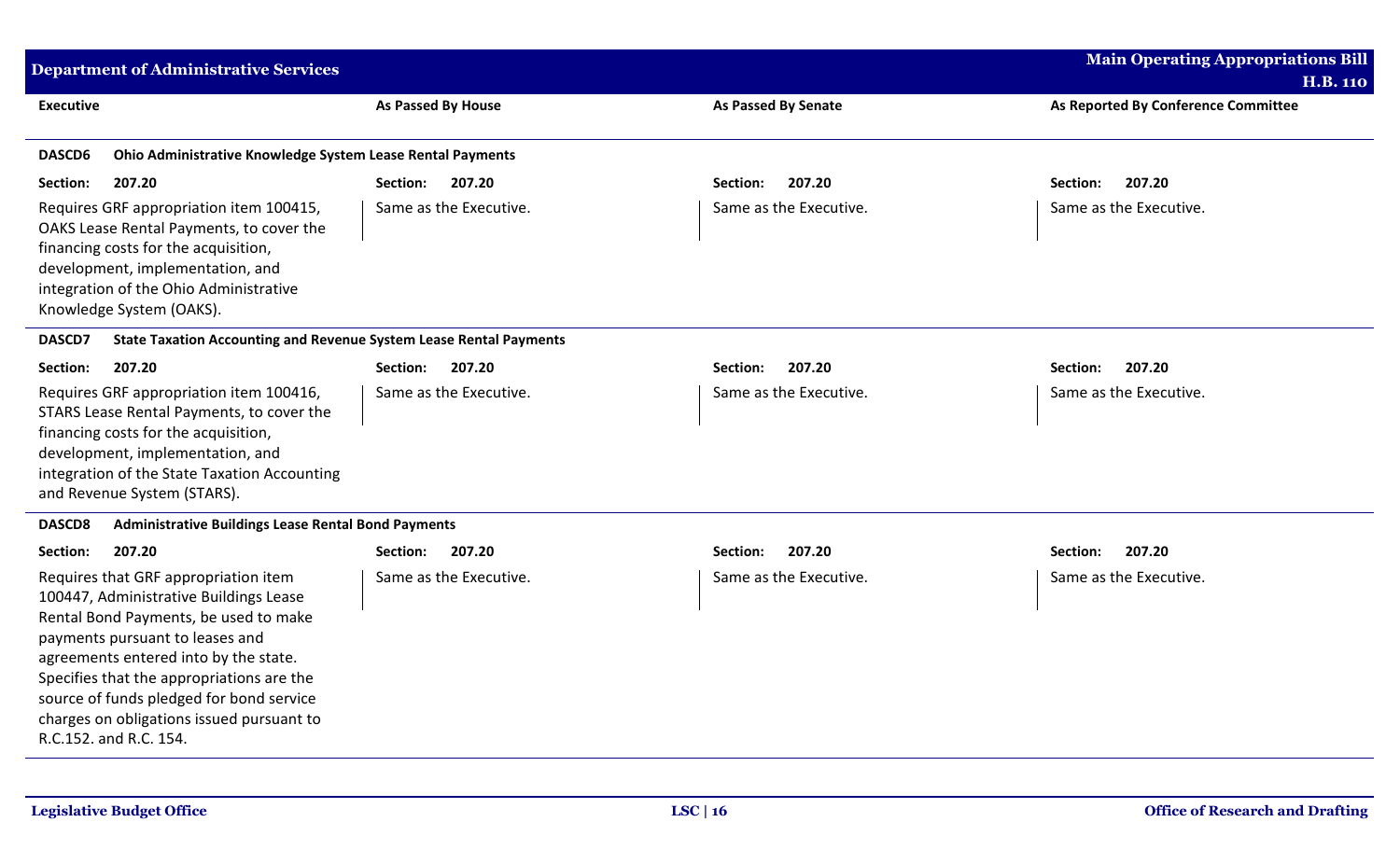| <b>Department of Administrative Services</b>                                                                                                                                                                                                                                                                                                                                                                                                                                                                                                                                               |                           |                            | <b>Main Operating Appropriations Bill</b><br><b>H.B. 110</b> |  |
|--------------------------------------------------------------------------------------------------------------------------------------------------------------------------------------------------------------------------------------------------------------------------------------------------------------------------------------------------------------------------------------------------------------------------------------------------------------------------------------------------------------------------------------------------------------------------------------------|---------------------------|----------------------------|--------------------------------------------------------------|--|
| <b>Executive</b>                                                                                                                                                                                                                                                                                                                                                                                                                                                                                                                                                                           | <b>As Passed By House</b> | <b>As Passed By Senate</b> | As Reported By Conference Committee                          |  |
| Multi-Agency Radio Communication System debt service payments<br>DASCD10                                                                                                                                                                                                                                                                                                                                                                                                                                                                                                                   |                           |                            |                                                              |  |
| 207.20<br>Section:                                                                                                                                                                                                                                                                                                                                                                                                                                                                                                                                                                         | 207.20<br><b>Section:</b> | 207.20<br>Section:         | 207.20<br>Section:                                           |  |
| Requires the Director of Administrative<br>Services, in consultation with the Multi-<br><b>Agency Radio Communication System</b><br>(MARCS) Steering Committee and the<br>Director of Budget and Management, to<br>determine the share of debt service<br>payments attributable to spending for<br>MARCS components that are not specific to<br>any one agency and requires that these<br>payments be charged to the Public Safety -<br>Highway Purposes Fund (Fund 5TM0).<br>Requires that these payments be calculated<br>for MARCS capital disbursements made<br>beginning July 1,1997. | Same as the Executive.    | Same as the Executive.     | Same as the Executive.                                       |  |
| Requires the Director of Administrative<br>Services, within thirty days of any payment<br>made from GRF appropriation item 100447,<br>Administrative Building Lease Rental Bond<br>Payments, to certify to the Director of<br>Budget and Management the share of debt<br>service payments not attributable to any<br>one agency, and allows the Director of<br>Budget and Management to transfer such<br>amounts to the GRF from Fund 5TM0.                                                                                                                                                | Same as the Executive.    | Same as the Executive.     | Same as the Executive.                                       |  |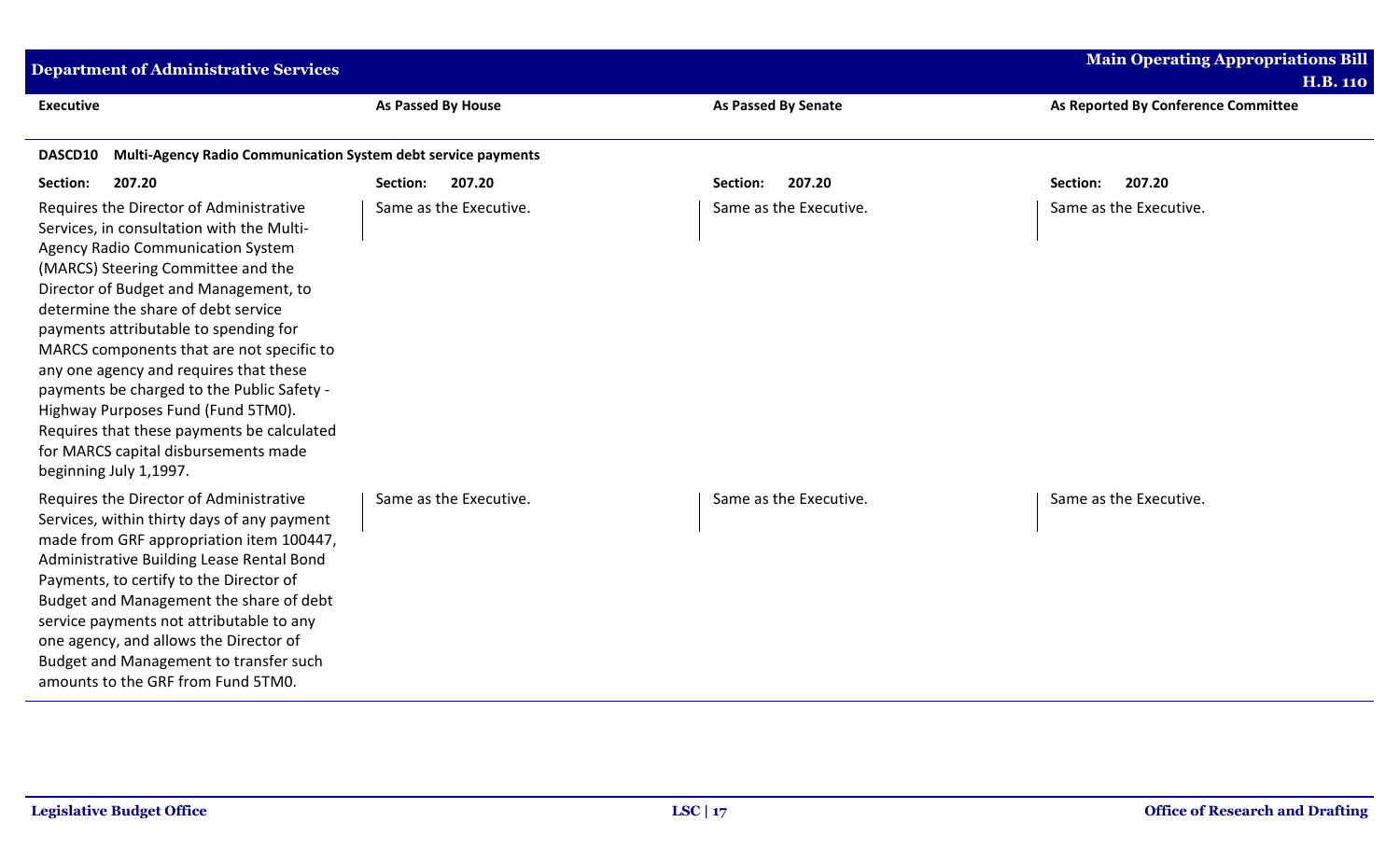| <b>Department of Administrative Services</b>                                                                                                                                                                                                                                                                                                                                                                                                           |                           |                            | <b>Main Operating Appropriations Bill</b><br><b>H.B. 110</b> |  |
|--------------------------------------------------------------------------------------------------------------------------------------------------------------------------------------------------------------------------------------------------------------------------------------------------------------------------------------------------------------------------------------------------------------------------------------------------------|---------------------------|----------------------------|--------------------------------------------------------------|--|
| <b>Executive</b>                                                                                                                                                                                                                                                                                                                                                                                                                                       | <b>As Passed By House</b> | <b>As Passed By Senate</b> | As Reported By Conference Committee                          |  |
| DAS - Building operating payments and Building Management Fund<br>DASCD11                                                                                                                                                                                                                                                                                                                                                                              |                           |                            |                                                              |  |
| Section:<br>207.20                                                                                                                                                                                                                                                                                                                                                                                                                                     | 207.20<br>Section:        | 207.20<br>Section:         | 207.20<br>Section:                                           |  |
| Permits appropriation item 130321, State<br>Agency Support Services, to also be used to<br>provide funding for the cost of property<br>appraisals or building studies that DAS may<br>be required to obtain for property that is<br>being sold by the state or under<br>consideration to be renovated or purchased<br>by the state.                                                                                                                    | Same as the Executive.    | Same as the Executive.     | Same as the Executive.                                       |  |
| Earmarks \$25.0 million from appropriation<br>item 130321, State Agency Support Services<br>to be used by DAS in FY 2022 in coordination<br>with the Department of Health, to support<br>and or procure a comprehensive and<br>integrated technology solution to align data<br>systems and records and streamline timely<br>data to improve and enhance disease<br>reporting and healthcare delivery systems<br>across the state.                      | Same as the Executive.    | No provision.              | No provision.                                                |  |
| Permits appropriation item 130321, State<br>Agency Support Services, notwithstanding<br>RC 125.28, to also be used to pay the<br>operating expenses or other costs of state<br>facilities maintained by DAS that are not<br>billed to building tenants, or other costs<br>associated with the Voinovich Center in<br>Youngstown. Specifies that these expenses<br>may include the costs for vacant space,<br>space undergoing renovation, and the rent | Same as the Executive.    | Same as the Executive.     | Same as the Executive.                                       |  |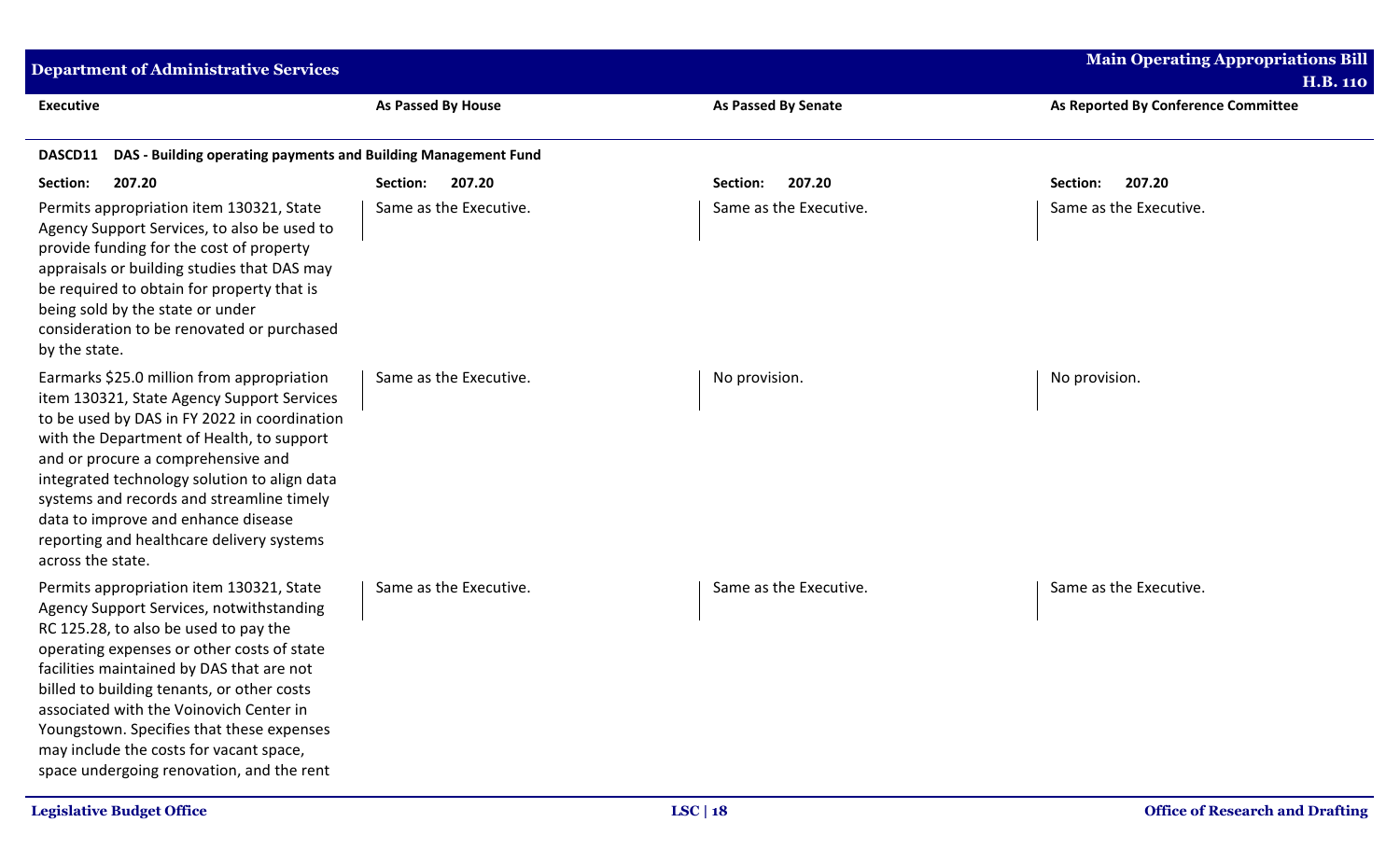| <b>Department of Administrative Services</b>                                                                                                                                                                                                                                                                               |                        |                            | <b>Main Operating Appropriations Bill</b> |
|----------------------------------------------------------------------------------------------------------------------------------------------------------------------------------------------------------------------------------------------------------------------------------------------------------------------------|------------------------|----------------------------|-------------------------------------------|
|                                                                                                                                                                                                                                                                                                                            |                        |                            | <b>H.B. 110</b>                           |
| <b>Executive</b>                                                                                                                                                                                                                                                                                                           | As Passed By House     | <b>As Passed By Senate</b> | As Reported By Conference Committee       |
| expense of tenants that are relocated<br>because of building renovations. Allows DAS<br>to process these payments through<br>intrastate transfer voucher to the credit of<br>the Building Management Fund (Fund 1320).                                                                                                     |                        |                            |                                           |
| Requires that, at least once per year, the<br>portion of appropriation item 130321, State<br>Agency Support Services, not used for the<br>regular expenses of the appropriation item<br>be processed by DAS through intrastate<br>transfer voucher to the credit of the Building<br>Improvement Fund (Fund 5KZ0).          | Same as the Executive. | Same as the Executive.     | Same as the Executive.                    |
| Allows the DAS Director, on July 1, 2022, or<br>as soon as possible thereafter, to certify to<br>the OBM Director an amount up to the<br>unexpended, unencumbered balance in<br>appropriation item 130321, State Agency<br>Support Services, at the end of FY 2022.<br>Reappropriates the certified amount for FY<br>2023. | Same as the Executive. | Same as the Executive.     | Same as the Executive.                    |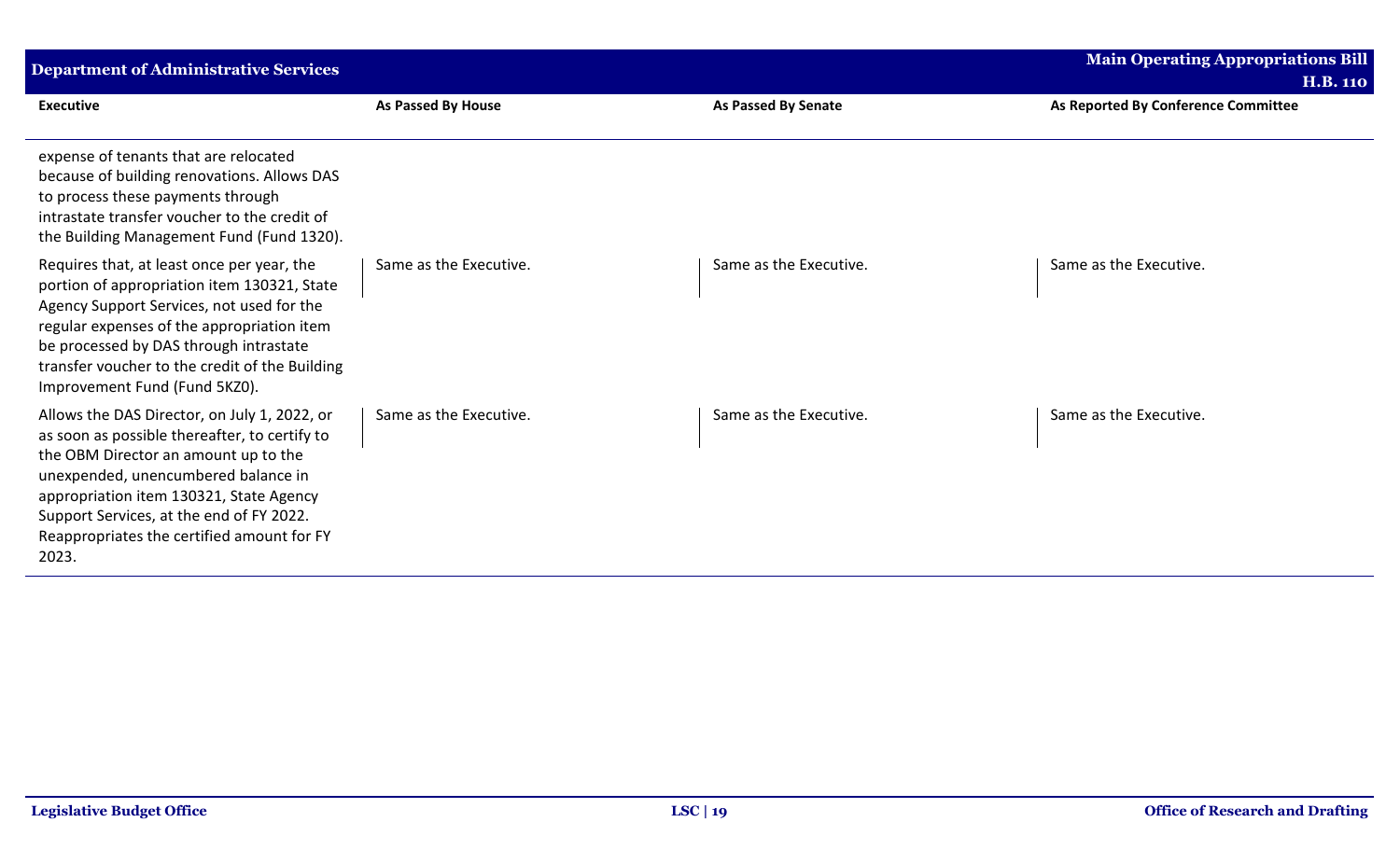| <b>Department of Administrative Services</b>                                                                                                                                                                                                                                                                                                                                                                              |                        |                            | <b>Main Operating Appropriations Bill</b>              |
|---------------------------------------------------------------------------------------------------------------------------------------------------------------------------------------------------------------------------------------------------------------------------------------------------------------------------------------------------------------------------------------------------------------------------|------------------------|----------------------------|--------------------------------------------------------|
| <b>Executive</b>                                                                                                                                                                                                                                                                                                                                                                                                          | As Passed By House     | <b>As Passed By Senate</b> | <b>H.B. 110</b><br>As Reported By Conference Committee |
|                                                                                                                                                                                                                                                                                                                                                                                                                           |                        |                            |                                                        |
| Cash transfer from the MARCS Administration Fund to the GRF<br><b>DASCD12</b>                                                                                                                                                                                                                                                                                                                                             |                        |                            |                                                        |
| 207.20<br>Section:                                                                                                                                                                                                                                                                                                                                                                                                        | 207.20<br>Section:     |                            |                                                        |
| Allows the Director of Budget and<br>Management, upon the request of the<br>Director of Administrative Services, to<br>transfer unobligated cash in the MARCS<br>Administration Fund (Fund 5C20) to the GRF<br>to reimburse the GRF for lease rental<br>payments made on behalf of the MARCS<br>upgrade.                                                                                                                  | Same as the Executive. | No provision.              | No provision.                                          |
| <b>Professional Development Fund</b><br><b>DASCD13</b>                                                                                                                                                                                                                                                                                                                                                                    |                        |                            |                                                        |
| 207.30<br>Section:                                                                                                                                                                                                                                                                                                                                                                                                        | 207.30<br>Section:     | 207.30<br><b>Section:</b>  | 207.30<br>Section:                                     |
| Requires appropriation item 100610,<br>Professional Development, to be used to<br>make payments from the Professional<br>Development Fund (Fund 5L70) under<br>R.C.124.18, covering the cost of programs<br>that provide professional development<br>opportunities for exempt employees.<br>Appropriates additional amounts for these<br>purposes if the Director of Budget and<br>Management determines it is necessary. | Same as the Executive. | Same as the Executive.     | Same as the Executive.                                 |
| DASCD14 911 Program                                                                                                                                                                                                                                                                                                                                                                                                       |                        |                            |                                                        |
| Section:<br>207.30                                                                                                                                                                                                                                                                                                                                                                                                        | Section:<br>207.30     | Section: 207.30            | Section:<br>207.30                                     |
| Requires appropriation item 100663, 911<br>Program, to be used by DAS to pay the<br>administrative, marketing, and educational<br>costs of the Statewide Emergency Services<br>Internet Protocol Network program.                                                                                                                                                                                                         | Same as the Executive. | Same as the Executive.     | Same as the Executive.                                 |
| <b>Legislative Budget Office</b>                                                                                                                                                                                                                                                                                                                                                                                          |                        | LSC   20                   | <b>Office of Research and Drafting</b>                 |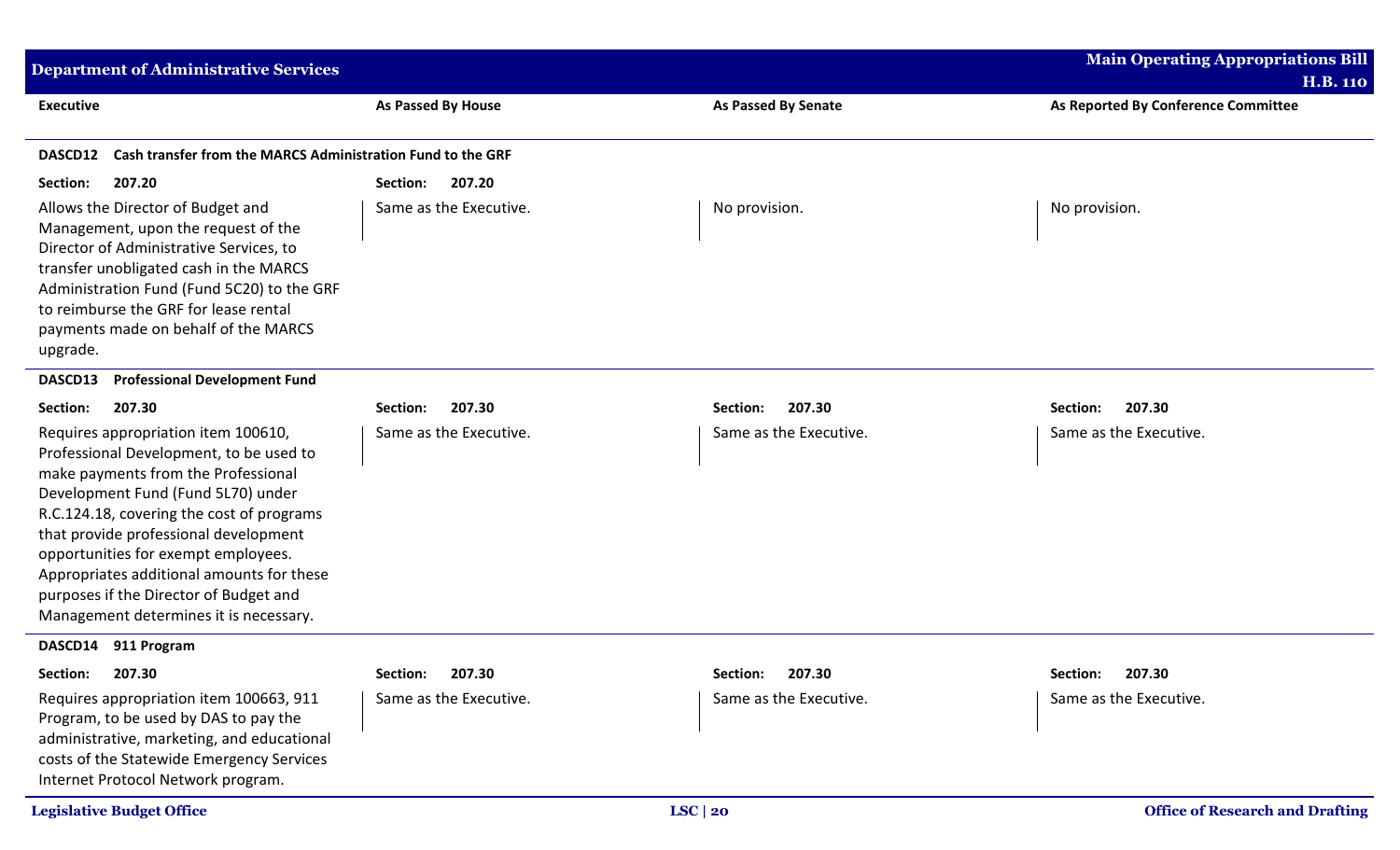| <b>Department of Administrative Services</b>                                                                                                                                                                                                                                                                                                                                                                                                                                                                                                                                                                                                                                                                                                                                                                        |                           |                            | <b>Main Operating Appropriations Bill</b> |
|---------------------------------------------------------------------------------------------------------------------------------------------------------------------------------------------------------------------------------------------------------------------------------------------------------------------------------------------------------------------------------------------------------------------------------------------------------------------------------------------------------------------------------------------------------------------------------------------------------------------------------------------------------------------------------------------------------------------------------------------------------------------------------------------------------------------|---------------------------|----------------------------|-------------------------------------------|
|                                                                                                                                                                                                                                                                                                                                                                                                                                                                                                                                                                                                                                                                                                                                                                                                                     |                           |                            | <b>H.B. 110</b>                           |
| <b>Executive</b>                                                                                                                                                                                                                                                                                                                                                                                                                                                                                                                                                                                                                                                                                                                                                                                                    | <b>As Passed By House</b> | <b>As Passed By Senate</b> | As Reported By Conference Committee       |
|                                                                                                                                                                                                                                                                                                                                                                                                                                                                                                                                                                                                                                                                                                                                                                                                                     |                           |                            |                                           |
| <b>Employee Educational Development</b><br>DASCD15                                                                                                                                                                                                                                                                                                                                                                                                                                                                                                                                                                                                                                                                                                                                                                  |                           |                            |                                           |
| Section:<br>207.30                                                                                                                                                                                                                                                                                                                                                                                                                                                                                                                                                                                                                                                                                                                                                                                                  | 207.30<br>Section:        | 207.30<br>Section:         | 207.30<br>Section:                        |
| Requires that appropriation item 100619,<br>Employee Educational Development, be<br>used to make payments from the Employee<br>Development Fund (Fund 5V60) to pay the<br>costs of administering educational programs<br>(generally tuition reimbursement) under<br>existing collective bargaining agreements<br>with District 1199 of the Health Care and<br>Social Service Union, Service Employees<br>International Union; State Council of<br>Professional Educators; Ohio Education<br><b>Association and National Education</b><br>Association; the Fraternal Order of Police<br>Ohio Labor Council, Unit 2; and the Ohio<br>State Troopers Association, Units 1 and 15.<br>Appropriates additional amounts for this<br>purpose if determined they are necessary by<br>the Director of Budget and Management. | Same as the Executive.    | Same as the Executive.     | Same as the Executive.                    |
| <b>General service charges</b><br>DASCD16                                                                                                                                                                                                                                                                                                                                                                                                                                                                                                                                                                                                                                                                                                                                                                           |                           |                            |                                           |
| 207.40<br>Section:                                                                                                                                                                                                                                                                                                                                                                                                                                                                                                                                                                                                                                                                                                                                                                                                  | 207.40<br>Section:        | 207.40<br>Section:         | 207.40<br>Section:                        |
| Requires DAS to establish, with the approval<br>of the Director of Budget and Management,<br>charges for recovering the costs of<br>administering the programs funded by the<br>General Services Fund (Fund 1170) and the<br>State Printing Fund (Fund 2100).                                                                                                                                                                                                                                                                                                                                                                                                                                                                                                                                                       | Same as the Executive.    | Same as the Executive.     | Same as the Executive.                    |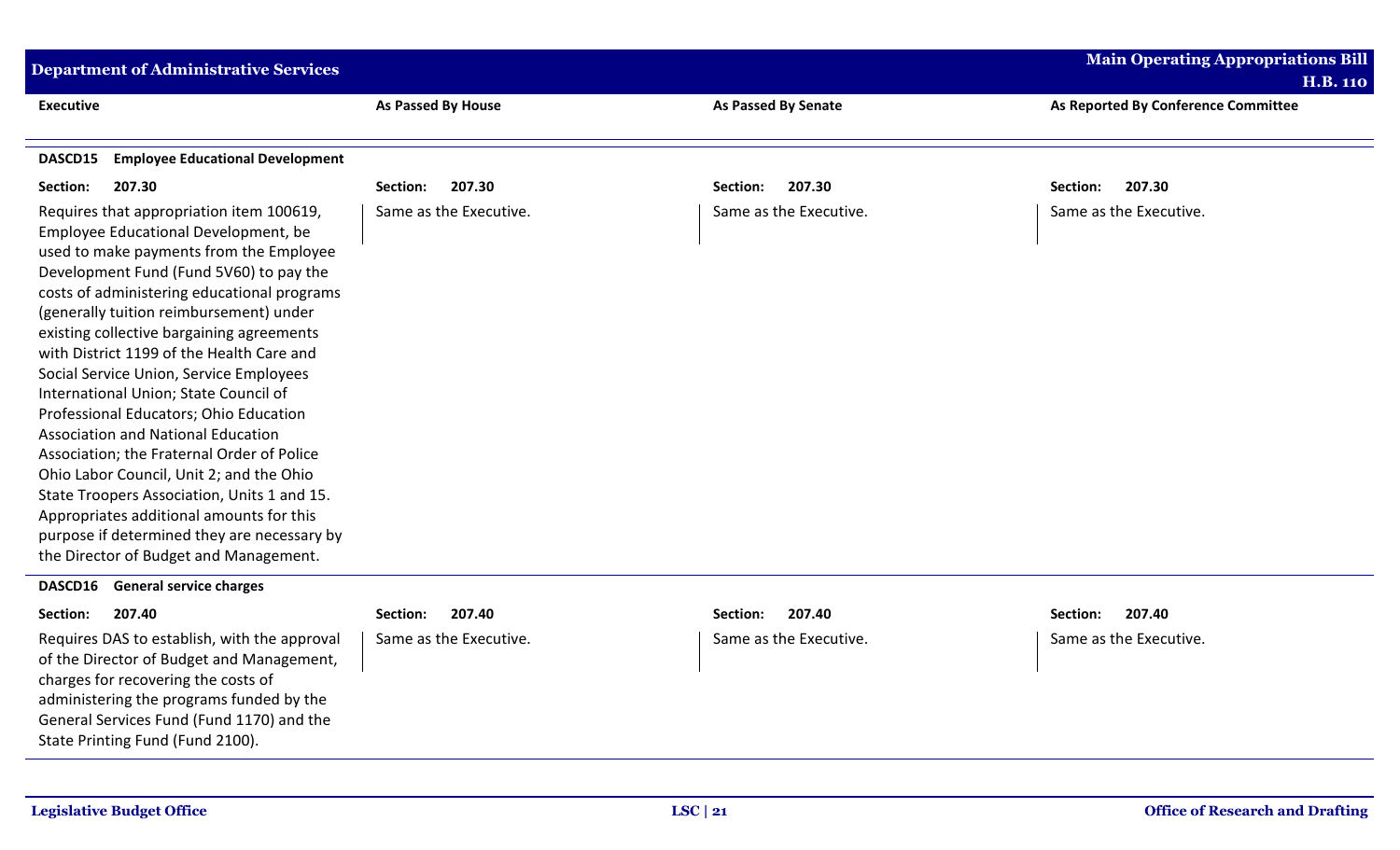| <b>Department of Administrative Services</b>                                                                                                                                                                                                                                                                                                      |                           |                            | <b>Main Operating Appropriations Bill</b>              |
|---------------------------------------------------------------------------------------------------------------------------------------------------------------------------------------------------------------------------------------------------------------------------------------------------------------------------------------------------|---------------------------|----------------------------|--------------------------------------------------------|
| <b>Executive</b>                                                                                                                                                                                                                                                                                                                                  | <b>As Passed By House</b> | <b>As Passed By Senate</b> | <b>H.B. 110</b><br>As Reported By Conference Committee |
|                                                                                                                                                                                                                                                                                                                                                   |                           |                            |                                                        |
| <b>Collective bargaining arbitration expenses</b><br>DASCD17                                                                                                                                                                                                                                                                                      |                           |                            |                                                        |
| 207.40<br>Section:                                                                                                                                                                                                                                                                                                                                | 207.40<br>Section:        | 207.40<br>Section:         | 207.40<br>Section:                                     |
| Allows DAS to seek reimbursement from<br>state agencies for the actual costs and<br>expenses that DAS incurs in the collective<br>bargaining arbitration process. Requires the<br>reimbursements to be processed through<br>intrastate transfer vouchers and credited to<br>the Collective Bargaining Fund (Fund 1280).                           | Same as the Executive.    | Same as the Executive.     | Same as the Executive.                                 |
| <b>Consolidated IT Purchases</b><br>DASCD18                                                                                                                                                                                                                                                                                                       |                           |                            |                                                        |
| 207.40<br>Section:                                                                                                                                                                                                                                                                                                                                | 207.40<br>Section:        | 207.40<br>Section:         | 207.40<br>Section:                                     |
| Specifies that Fund 2290 appropriation item<br>100640, Consolidated IT Purchases, be used<br>by DAS to make information technology<br>purchases for the benefit of one or more<br>government entities at a lower aggregate<br>cost than each individual government entity<br>could obtain than if they were making the<br>purchase independently. | Same as the Executive.    | Same as the Executive.     | Same as the Executive.                                 |
| <b>Investment Recovery Fund</b><br>DASCD19                                                                                                                                                                                                                                                                                                        |                           |                            |                                                        |
| Section:<br>207.40                                                                                                                                                                                                                                                                                                                                | 207.40<br>Section:        | 207.40<br>Section:         | Section:<br>207.40                                     |
| Allows cash balances in the Investment<br>Recovery Fund (Fund 4270) to be used to<br>support the operating expenses of the<br>Federal Surplus Operating Program created<br>in R.C 125.84 through 125.90.                                                                                                                                          | Same as the Executive.    | Same as the Executive.     | Same as the Executive.                                 |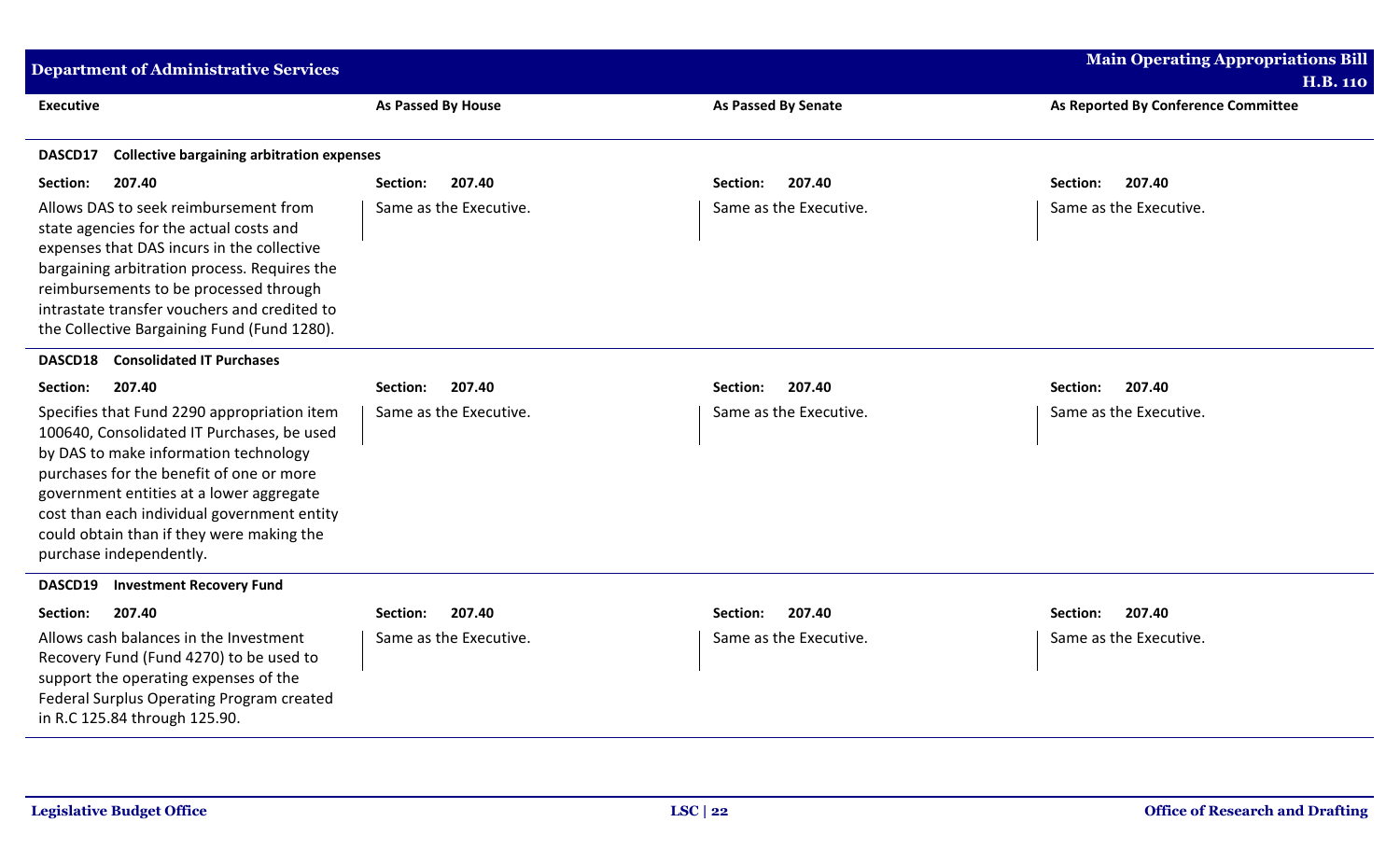| <b>Department of Administrative Services</b>                                                                                                                                                                                                                                                                                                                                                                                                                        |                           |                            | <b>Main Operating Appropriations Bill</b>              |
|---------------------------------------------------------------------------------------------------------------------------------------------------------------------------------------------------------------------------------------------------------------------------------------------------------------------------------------------------------------------------------------------------------------------------------------------------------------------|---------------------------|----------------------------|--------------------------------------------------------|
| <b>Executive</b>                                                                                                                                                                                                                                                                                                                                                                                                                                                    | <b>As Passed By House</b> | <b>As Passed By Senate</b> | <b>H.B. 110</b><br>As Reported By Conference Committee |
| <b>Major IT purchases charges</b><br>DASCD20                                                                                                                                                                                                                                                                                                                                                                                                                        |                           |                            |                                                        |
| Section:<br>207.40                                                                                                                                                                                                                                                                                                                                                                                                                                                  | 207.40<br>Section:        | 207.40<br>Section:         | 207.40<br>Section:                                     |
| Allows the Director of Budget and<br>Management, at the request of the Director<br>of Administrative Services, to transfer up to<br>the amount collected for statewide indirect<br>costs attributable to debt service paid for<br>the enterprise data center solutions project<br>from the GRF to Major Information<br>Technology Purchases Fund (Fund 4N60).                                                                                                       | Same as the Executive.    | Same as the Executive.     | Same as the Executive.                                 |
| <b>Professions Licensing System</b><br><b>DASCD21</b>                                                                                                                                                                                                                                                                                                                                                                                                               |                           |                            |                                                        |
| 207.40<br>Section:                                                                                                                                                                                                                                                                                                                                                                                                                                                  | 207.40<br>Section:        | 207.40<br>Section:         | 207.40<br>Section:                                     |
| Requires Fund 5JQ0 appropriation item<br>100658, Ohio Professionals Licensing<br>System, to be used to purchase the<br>equipment, products, and services necessary<br>to update and maintain an automated<br>licensing system for the professional<br>licensing boards.                                                                                                                                                                                             | Same as the Executive.    | Same as the Executive.     | Same as the Executive.                                 |
| Requires DAS to establish charges for<br>recovering the costs of ongoing<br>maintenance of the system that are not<br>otherwise recovered under Section 125.18<br>of the Revised Code. Requires that the<br>charges be billed to state agencies, boards,<br>and commissions using the state's enterprise<br>electronic licensing system and deposited<br>via intrastate transfer vouchers to the credit<br>of the Professions Licensing System Fund<br>(Fund 5JQ0). | Same as the Executive.    | Same as the Executive.     | Same as the Executive.                                 |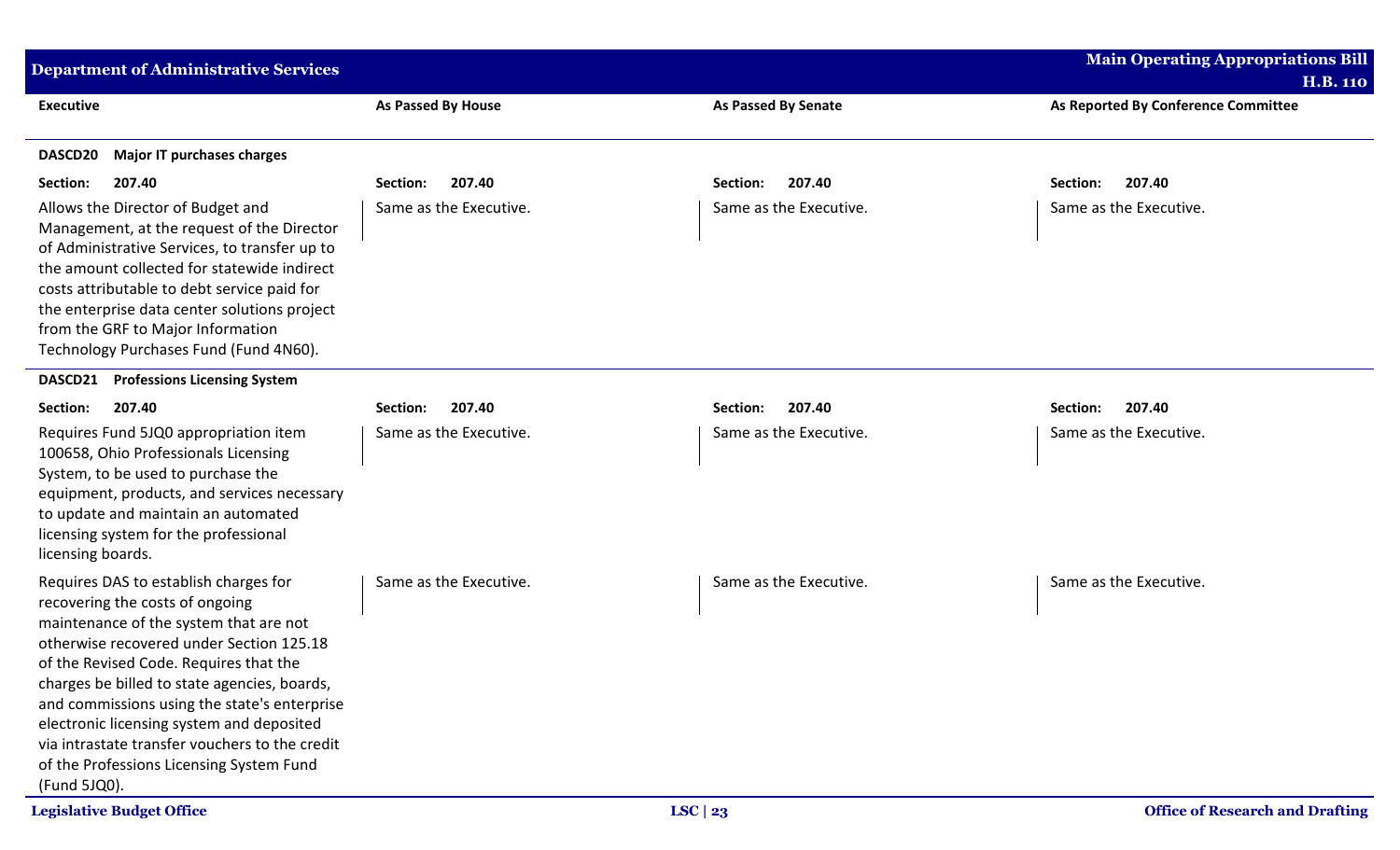| <b>Department of Administrative Services</b>                                                                                                                                                                                                                                                                                                                                                                                                                                                                                                                                                       |                        |                            | <b>Main Operating Appropriations Bill</b><br><b>H.B. 110</b> |
|----------------------------------------------------------------------------------------------------------------------------------------------------------------------------------------------------------------------------------------------------------------------------------------------------------------------------------------------------------------------------------------------------------------------------------------------------------------------------------------------------------------------------------------------------------------------------------------------------|------------------------|----------------------------|--------------------------------------------------------------|
| <b>Executive</b>                                                                                                                                                                                                                                                                                                                                                                                                                                                                                                                                                                                   | As Passed By House     | <b>As Passed By Senate</b> | As Reported By Conference Committee                          |
| <b>Building Improvement Fund</b><br>DASCD22                                                                                                                                                                                                                                                                                                                                                                                                                                                                                                                                                        |                        |                            |                                                              |
| 207.45<br>Section:                                                                                                                                                                                                                                                                                                                                                                                                                                                                                                                                                                                 | Section:<br>207.45     | 207.45<br>Section:         | Section:<br>207.45                                           |
| Requires that Fund 5KZ0 appropriation item<br>100659, Building Improvement, be used to<br>make payments for major maintenance or<br>improvements required in facilities<br>maintained by DAS.                                                                                                                                                                                                                                                                                                                                                                                                      | Same as the Executive. | Same as the Executive.     | Same as the Executive.                                       |
| Requires DAS to conduct or contract for<br>regular assessments of these buildings and<br>allows DAS to maintain a cash balance in the<br>Building Improvement Fund (Fund 5KZ0)<br>equal to the cost of the repairs and<br>improvements that are recommended to<br>occur within the next five years, except that<br>the Director of DAS may request the<br>Director of OBM to permit a cash transfer<br>from Fund 5KZ0 to the Building<br>Management Fund (Fund 1320) to pay costs<br>of operating and maintaining the buildings<br>that are not charged to tenants during the<br>same fiscal year. | Same as the Executive. | Same as the Executive.     | Same as the Executive.                                       |
| Allows the Director of Administrative<br>Services to request the Director of Budget<br>and Management to transfer cash from<br>Fund 1320 to Fund 5KZ0 in an amount equal<br>to the initial transfer plus interest if the cash<br>balance in Fund 1320 is determined to be<br>sufficient.                                                                                                                                                                                                                                                                                                           | Same as the Executive. | Same as the Executive.     | Same as the Executive.                                       |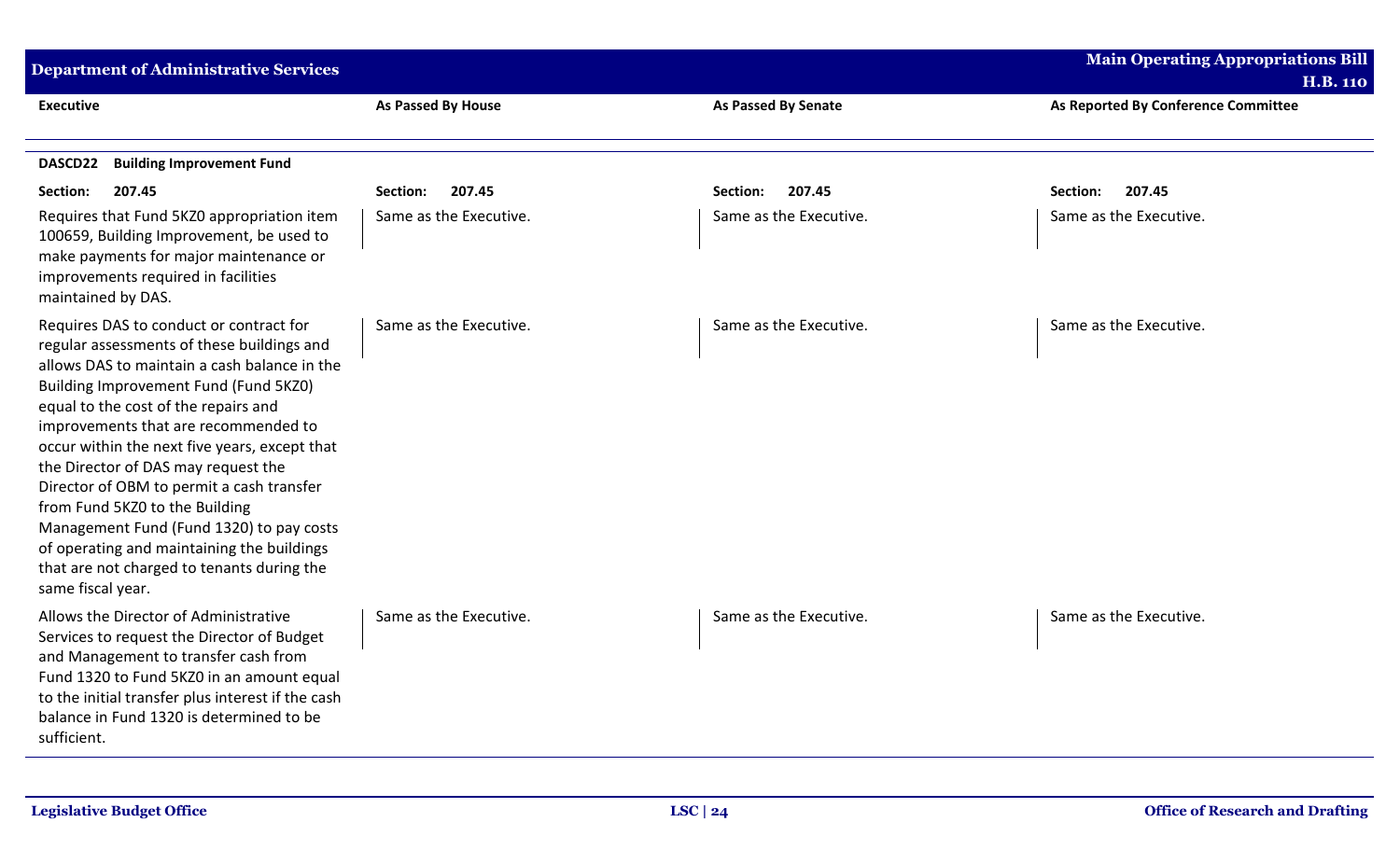| <b>Department of Administrative Services</b>                                                                                                                                                                                                                                                                                                                                                                    |                        |                            | <b>Main Operating Appropriations Bill</b><br><b>H.B. 110</b> |
|-----------------------------------------------------------------------------------------------------------------------------------------------------------------------------------------------------------------------------------------------------------------------------------------------------------------------------------------------------------------------------------------------------------------|------------------------|----------------------------|--------------------------------------------------------------|
| <b>Executive</b>                                                                                                                                                                                                                                                                                                                                                                                                | As Passed By House     | <b>As Passed By Senate</b> | As Reported By Conference Committee                          |
| <b>State EEO Fund</b><br>DASCD24                                                                                                                                                                                                                                                                                                                                                                                |                        |                            |                                                              |
| 207.45<br>Section:                                                                                                                                                                                                                                                                                                                                                                                              | 207.45<br>Section:     | 207.45<br><b>Section:</b>  | Section:<br>207.45                                           |
| Requires the OBM Director, effective July 1,<br>2021, to cancel any existing encumbrances<br>against appropriation item 100649, Equal<br>Opportunity Division - Operating, and<br>reestablish them against appropriation item<br>100622, Human Resources Division -<br>Operating and appropriates the<br>reestablished encumbered amount.                                                                       | Same as the Executive. | Same as the Executive.     | Same as the Executive.                                       |
| Requires any business commenced but not<br>completed under appropriation item<br>100649, Equal Opportunity Division -<br>Operating by July 1, 2021, be completed<br>under appropriation item 100622, Human<br>Resources Division - Operating, in the same<br>manner, and with the same effect as if<br>completed with regard to appropriation<br>item 100649, Equal Opportunity Division -<br>Operating.        | Same as the Executive. | Same as the Executive.     | Same as the Executive.                                       |
| Requires the OBM Director to transfer the<br>amount of cash in the State EEO Fund (Fund<br>1880) that was received from agencies for<br>actual expenditures deposited to the credit<br>of Fund 1880 into the Human Resources<br>Services Fund (Fund 1250). Requires the<br>DAS Director, on July 1, 2021, or as soon as<br>possible thereafter, to certify to the OBM<br>Director the amount to be transferred. | Same as the Executive. | Same as the Executive.     | Same as the Executive.                                       |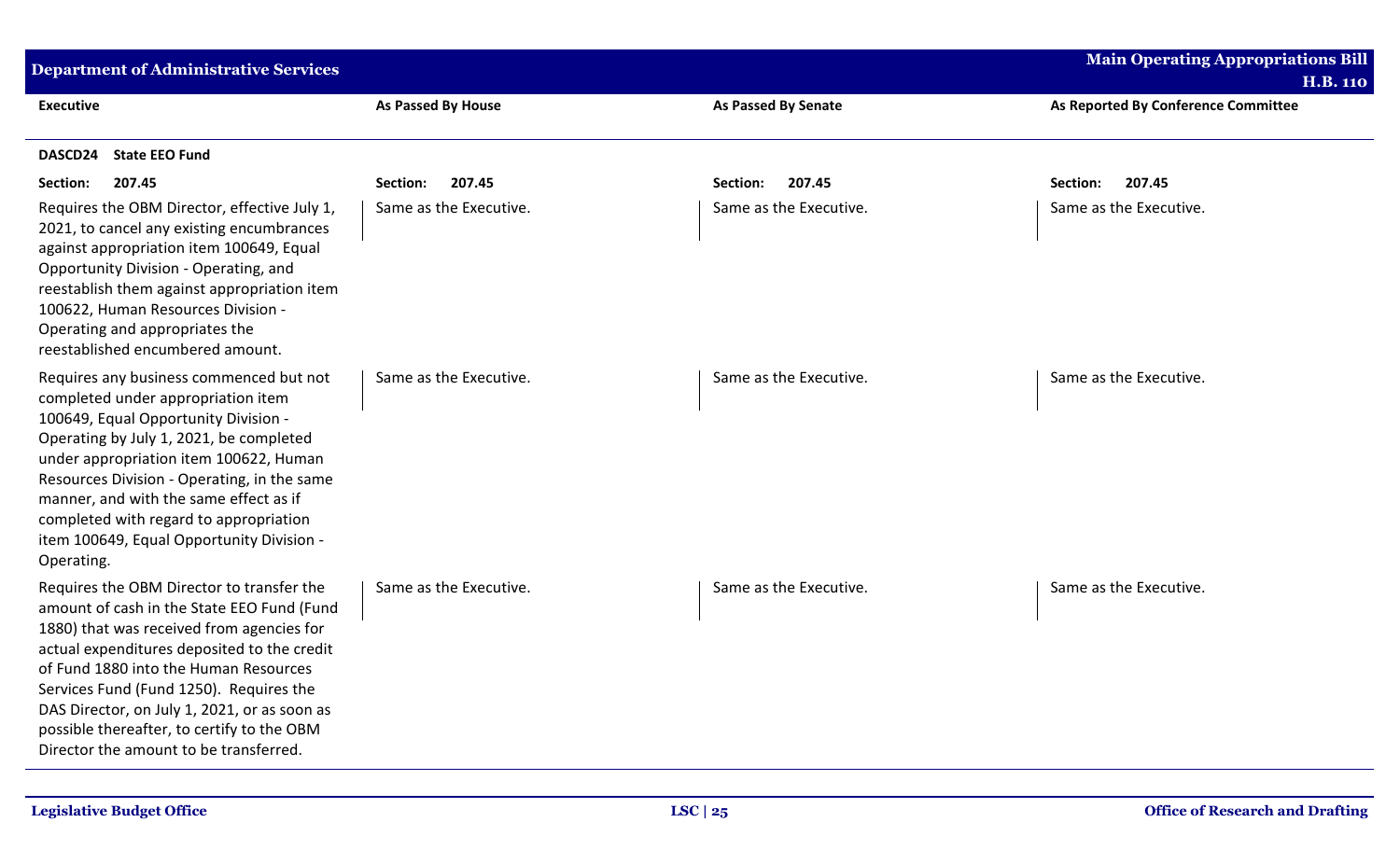| <b>Department of Administrative Services</b>                                                                                                                                                                                                                                                                                                   |                           |                            | <b>Main Operating Appropriations Bill</b>              |
|------------------------------------------------------------------------------------------------------------------------------------------------------------------------------------------------------------------------------------------------------------------------------------------------------------------------------------------------|---------------------------|----------------------------|--------------------------------------------------------|
| <b>Executive</b>                                                                                                                                                                                                                                                                                                                               | <b>As Passed By House</b> | <b>As Passed By Senate</b> | <b>H.B. 110</b><br>As Reported By Conference Committee |
| <b>Enterprise Applications</b><br><b>DASCD25</b>                                                                                                                                                                                                                                                                                               |                           |                            |                                                        |
| 207.45<br>Section:                                                                                                                                                                                                                                                                                                                             | 207.45<br>Section:        | 207.45<br>Section:         | 207.45<br>Section:                                     |
| Requires Enterprise Applications Fund (Fund<br>5PC0) appropriation item 100665, Enterprise<br>Applications, to be used for the operation<br>and management of information technology<br>applications that support state agencies'<br>objectives. Requires charges billed to<br>benefiting agencies be deposited to the<br>credit of Fund 5PC0. | Same as the Executive.    | Same as the Executive.     | Same as the Executive.                                 |
| <b>Enterprise IT Strategy Implementation</b><br><b>DASCD26</b>                                                                                                                                                                                                                                                                                 |                           |                            |                                                        |
| 207.50<br>Section:                                                                                                                                                                                                                                                                                                                             | 207.50<br>Section:        | 207.50<br>Section:         | 207.50<br>Section:                                     |
| Requires the DAS Director to determine and<br>implement strategies that benefit the<br>enterprise by improving efficiency, reducing<br>costs, or enhancing capacity of IT services.<br>Allows such improvements and efficiencies<br>to result in the consolidation and transfer of<br>such services.                                           | Same as the Executive.    | Same as the Executive.     | Same as the Executive.                                 |
| Allows the DAS director to request the OBM<br>Director to consolidate or transfer IT-specific<br>budget authority between agencies or<br>within an agency as necessary to implement<br>enterprise IT cost containment strategies<br>and related efficiencies.                                                                                  | Same as the Executive.    | Same as the Executive.     | Same as the Executive.                                 |
| Allows the OBM Director to transfer<br>appropriations, funds, and cash as needed<br>to implement the proposed initiative if<br>satisfied that the initiative is cost                                                                                                                                                                           | Same as the Executive.    | Same as the Executive.     | Same as the Executive.                                 |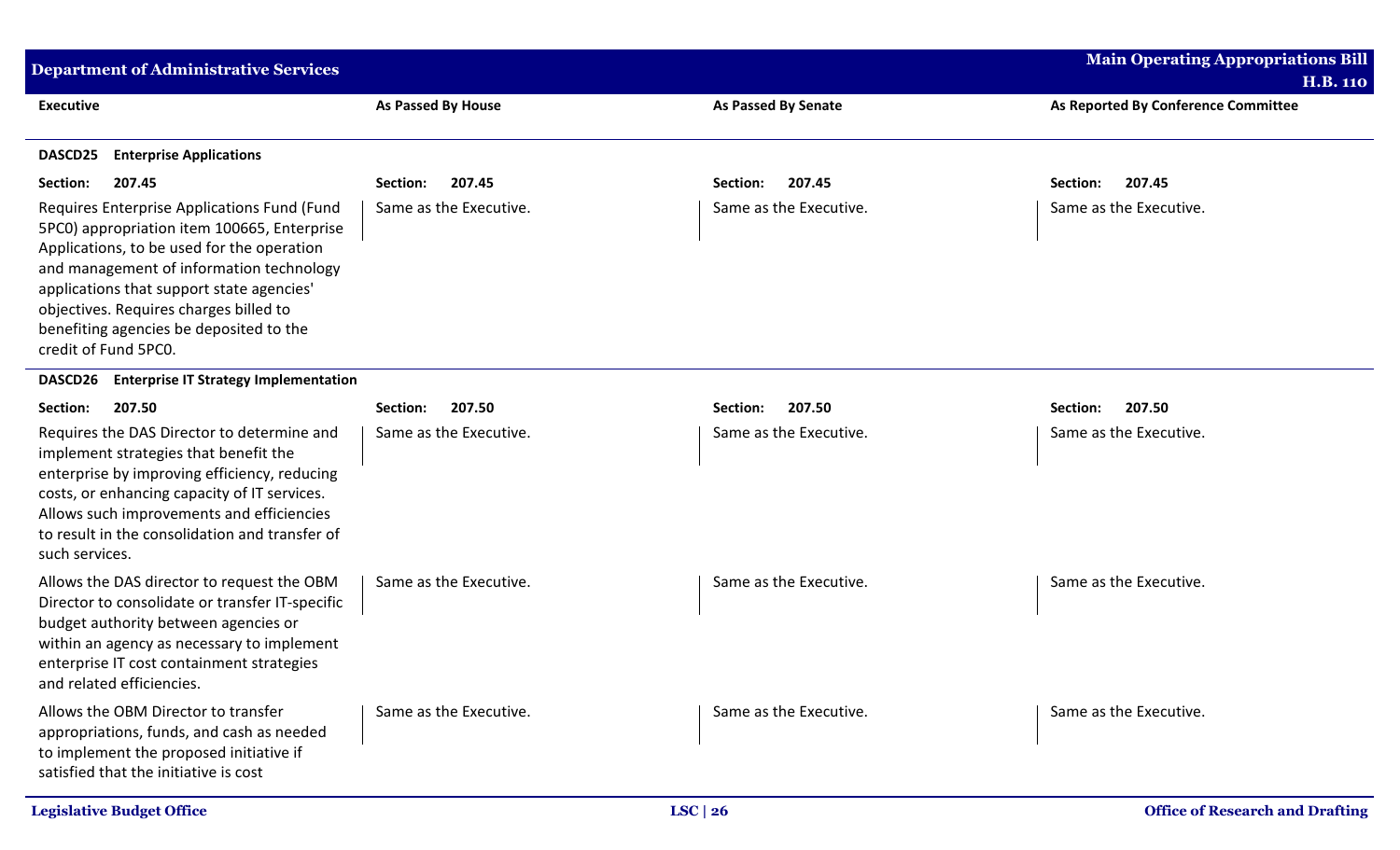| <b>Department of Administrative Services</b>                                                                                                                                                                                                                                                                                                                                                                                                                                                                                       |                                                                                                                                                                                            |                            | <b>Main Operating Appropriations Bill</b>              |
|------------------------------------------------------------------------------------------------------------------------------------------------------------------------------------------------------------------------------------------------------------------------------------------------------------------------------------------------------------------------------------------------------------------------------------------------------------------------------------------------------------------------------------|--------------------------------------------------------------------------------------------------------------------------------------------------------------------------------------------|----------------------------|--------------------------------------------------------|
| <b>Executive</b>                                                                                                                                                                                                                                                                                                                                                                                                                                                                                                                   | As Passed By House                                                                                                                                                                         | <b>As Passed By Senate</b> | <b>H.B. 110</b><br>As Reported By Conference Committee |
| advantageous to the enterprise. Requires<br>any new fund or additional appropriation to<br>be approved by the Controlling Board.                                                                                                                                                                                                                                                                                                                                                                                                   |                                                                                                                                                                                            |                            |                                                        |
| Allows the OBM Director and the DAS<br>Director to transfer any employees, assets,<br>and liabilities, including, but not limited to,<br>records, contracts, and agreements in order<br>to facilitate the improvements.                                                                                                                                                                                                                                                                                                            | Same as the Executive.                                                                                                                                                                     | Same as the Executive.     | Same as the Executive.                                 |
| Information Technology Development Fund and InnovateOhio<br>DASCD23                                                                                                                                                                                                                                                                                                                                                                                                                                                                |                                                                                                                                                                                            |                            |                                                        |
| Section:<br>207.45                                                                                                                                                                                                                                                                                                                                                                                                                                                                                                                 | 207.45<br>Section:                                                                                                                                                                         | 512.190<br>Section:        | 512.190<br>Section:                                    |
| Establishes the Information Technology<br>Development Fund (Fund 5LJ0). Specifies<br>that Fund 5LJ0 appropriation item 100661,<br>IT Development, be used by DAS to pay the<br>costs of modernizing the state's information<br>technology management and investment<br>practices to a statewide methodology<br>supporting development of enterprise<br>solutions. Allows the appropriation item to<br>be used to pay the costs of enterprise<br>information technology initiatives affecting<br>state agencies or their customers. | Same as the Executive but earmarks<br>\$250,000 in FY 2022 for use by the Office of<br>InnovateOhio to support the web-based<br>liquor permit project under the Department<br>of Commerce. | Same as the House.         | Same as the House.                                     |
| Allows the Director of DAS, with approval<br>from the Director of OBM, to charge state<br>agencies an information technology<br>development assessment based on state<br>agencies' information technology<br>expenditures or other methodology and to<br>entities that are not state agencies to offset<br>the cost of specific technology events or                                                                                                                                                                               | Same as the Executive.                                                                                                                                                                     | Same as the Executive.     | Same as the Executive.                                 |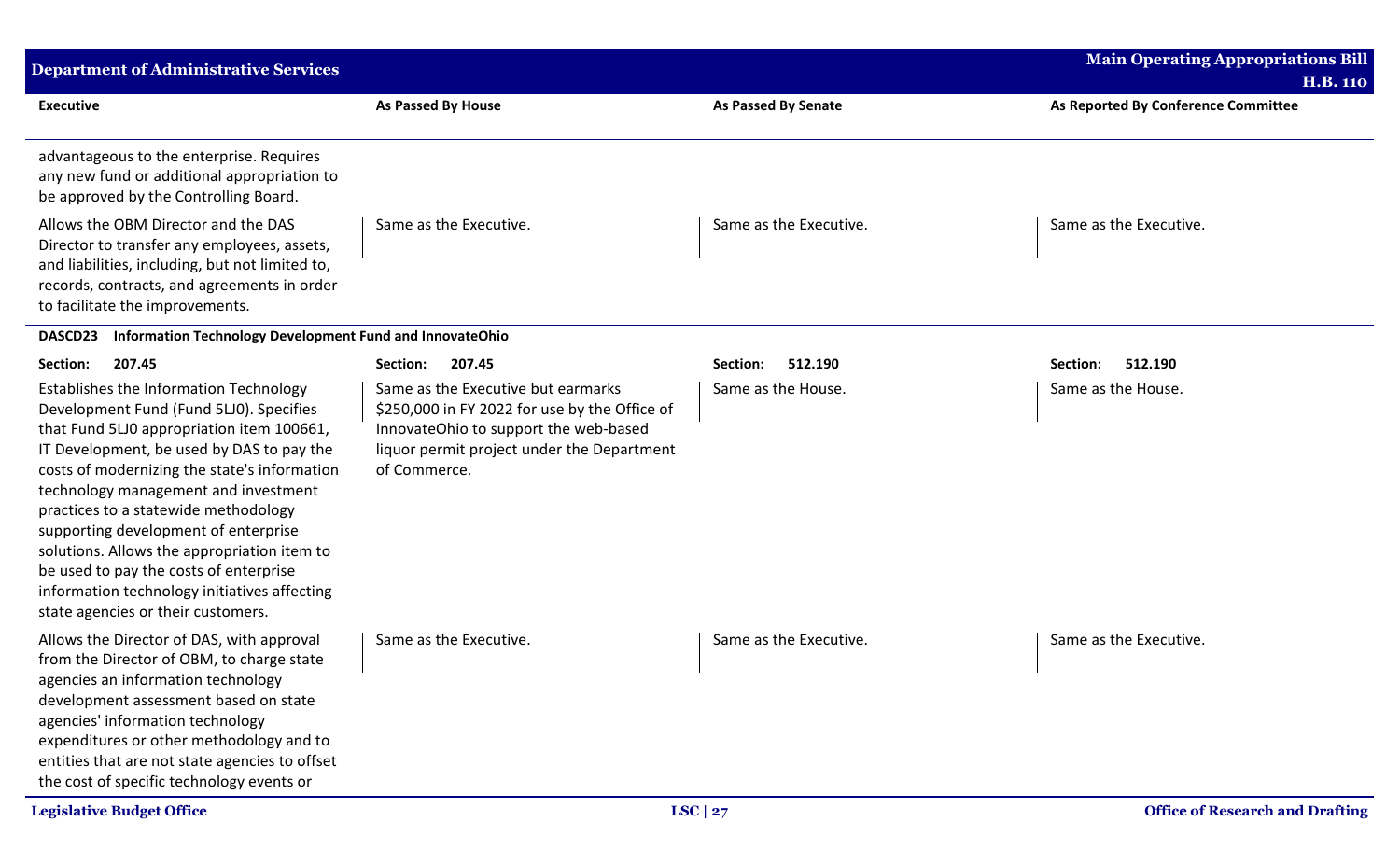| <b>Department of Administrative Services</b>                                                                                                                                                                                                                                                               |                                                                                                  |                            | <b>Main Operating Appropriations Bill</b><br><b>H.B. 110</b> |
|------------------------------------------------------------------------------------------------------------------------------------------------------------------------------------------------------------------------------------------------------------------------------------------------------------|--------------------------------------------------------------------------------------------------|----------------------------|--------------------------------------------------------------|
| <b>Executive</b>                                                                                                                                                                                                                                                                                           | As Passed By House                                                                               | <b>As Passed By Senate</b> | As Reported By Conference Committee                          |
| service. Requires the revenues from this<br>assessment to be deposited into Fund 5LJ0.                                                                                                                                                                                                                     |                                                                                                  |                            |                                                              |
| <b>DASCD36</b>                                                                                                                                                                                                                                                                                             | Transfer of employees from the Department of Health to the Department of Administrative Services |                            |                                                              |
| 518.40<br>Section:                                                                                                                                                                                                                                                                                         | 518.40<br>Section:                                                                               |                            |                                                              |
| Transfers, subject to the layoff provisions of<br>R.C. Sections 124.321 to 124.328, employees<br>identified as necessary to the operation of a<br>central warehouse from the Department of<br>Health to the Department of Administrative<br>Services on July 1, 2021, or as soon as can be<br>effectuated. | Same as the Executive.                                                                           | No provision.              | No provision.                                                |
| Allows the DAS Director to establish, change,<br>and abolish positions of the Department of<br>Health and assign, reassign, classify,<br>reclassify, transfer, reduce, promote, or<br>demote all employees of the Department of<br>Health who are not subject to Chapter 4117<br>of the Revised Code.      | Same as the Executive.                                                                           | No provision.              | No provision.                                                |
| Specifies that the authority granted the DAS<br>Director includes assigning or reassigning<br>exempt employees, as defined in R.C.<br>Section 124.152, to a bargaining unit<br>classification.                                                                                                             | Same as the Executive.                                                                           | No provision.              | No provision.                                                |
| Specifies that actions taken by the Health<br>Director or DAS Director under the bill are<br>not subject to appeal to the State Personnel<br>Board of Review.                                                                                                                                              | Same as the Executive.                                                                           | No provision.              | No provision.                                                |
| Allows the OBM Director, on or after July 1,<br>2021, and notwithstanding and law to the                                                                                                                                                                                                                   | Same as the Executive.                                                                           | No provision.              | No provision.                                                |
| <b>Legislative Budget Office</b>                                                                                                                                                                                                                                                                           |                                                                                                  | LSC   28                   | <b>Office of Research and Drafting</b>                       |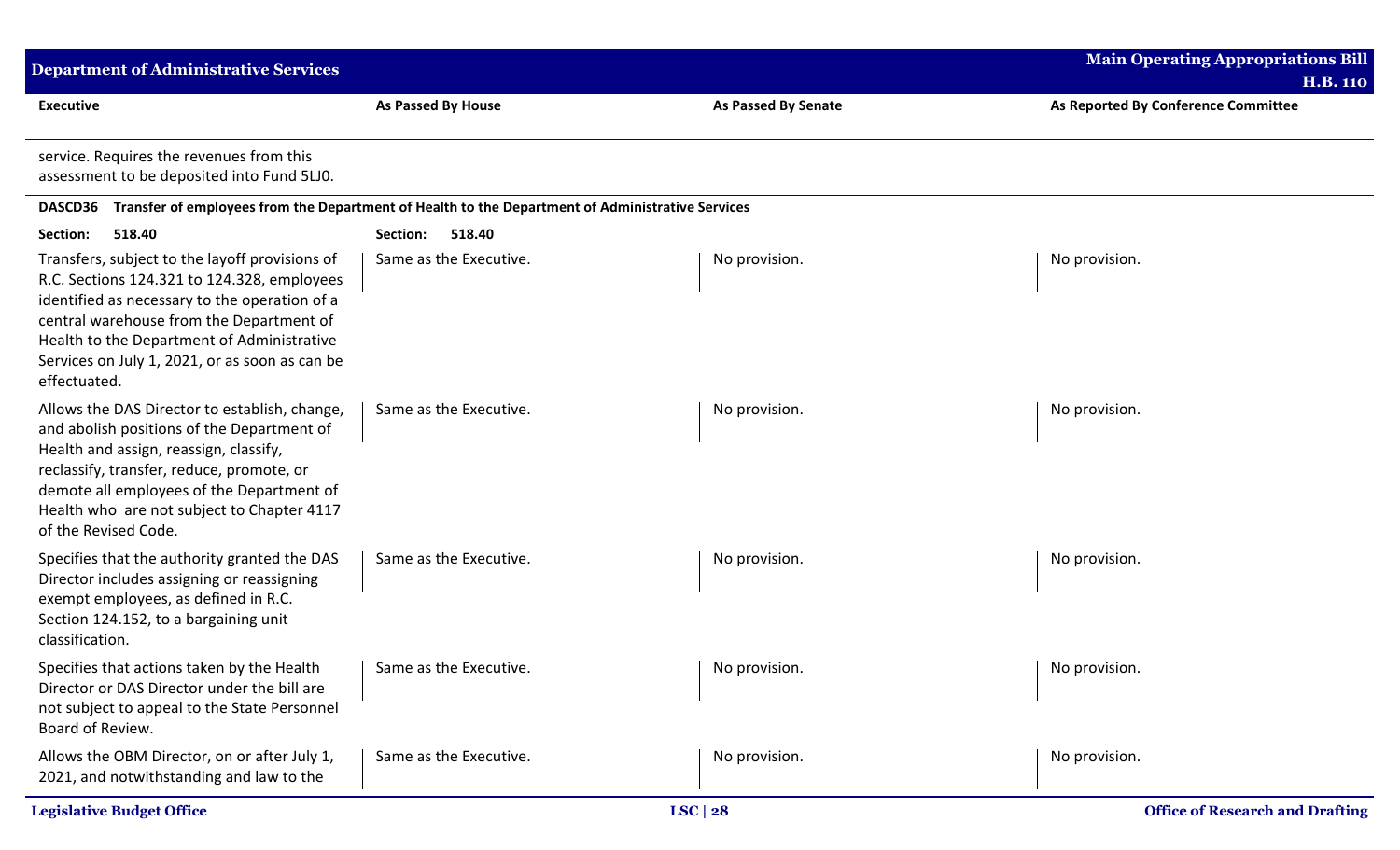| <b>Department of Administrative Services</b>                                                                                                                                                                                                                                                                                                    |                                       |                                                                                                                                                                                                                                                                                                          | <b>Main Operating Appropriations Bill</b><br><b>H.B. 110</b> |
|-------------------------------------------------------------------------------------------------------------------------------------------------------------------------------------------------------------------------------------------------------------------------------------------------------------------------------------------------|---------------------------------------|----------------------------------------------------------------------------------------------------------------------------------------------------------------------------------------------------------------------------------------------------------------------------------------------------------|--------------------------------------------------------------|
| <b>Executive</b>                                                                                                                                                                                                                                                                                                                                | As Passed By House                    | <b>As Passed By Senate</b>                                                                                                                                                                                                                                                                               | As Reported By Conference Committee                          |
| contrary, to make budget changes made<br>necessary by the aforementioned changes,<br>including canceling encumbrances of the<br>Department of Health and reestablishing<br>them as encumbrances of DAS. Appropriates<br>any reestablished encumbrances.                                                                                         |                                       |                                                                                                                                                                                                                                                                                                          |                                                              |
| Requires the DAS Director to place an<br>employee in the E-1 pay range that is to be<br>assigned, reassigned, etc. to a lower<br>classification, in Step X and specifies that the<br>employee will not receive any increase in<br>compensation until the maximum rate of<br>pay for that classification exceeds the<br>employee's compensation. | Same as the Executive.                | No provision.                                                                                                                                                                                                                                                                                            | No provision.                                                |
| Fiscal effect: The personnel and other<br>related costs will be transferred from DOH<br>to DAS.                                                                                                                                                                                                                                                 | Fiscal effect: Same as the Executive. |                                                                                                                                                                                                                                                                                                          |                                                              |
| <b>Aronoff Center Systems Replacements &amp; Upgrades</b><br>DASCD41                                                                                                                                                                                                                                                                            |                                       |                                                                                                                                                                                                                                                                                                          |                                                              |
|                                                                                                                                                                                                                                                                                                                                                 |                                       | Section:<br>610.14                                                                                                                                                                                                                                                                                       | 610.14<br>Section:                                           |
| No provision.                                                                                                                                                                                                                                                                                                                                   | No provision.                         | Amends Section 213.10 of S.B. 310 of the<br>133rd General Assembly to increase<br>Administrative Building Fund (Fund 7026)<br>capital appropriation item C10034, Aronoff<br>Center Systems Replacements & Upgrades,<br>by \$400,000 to a total of \$775,000 for the FY<br>2021-FY 2022 capital biennium. | Same as the Senate.                                          |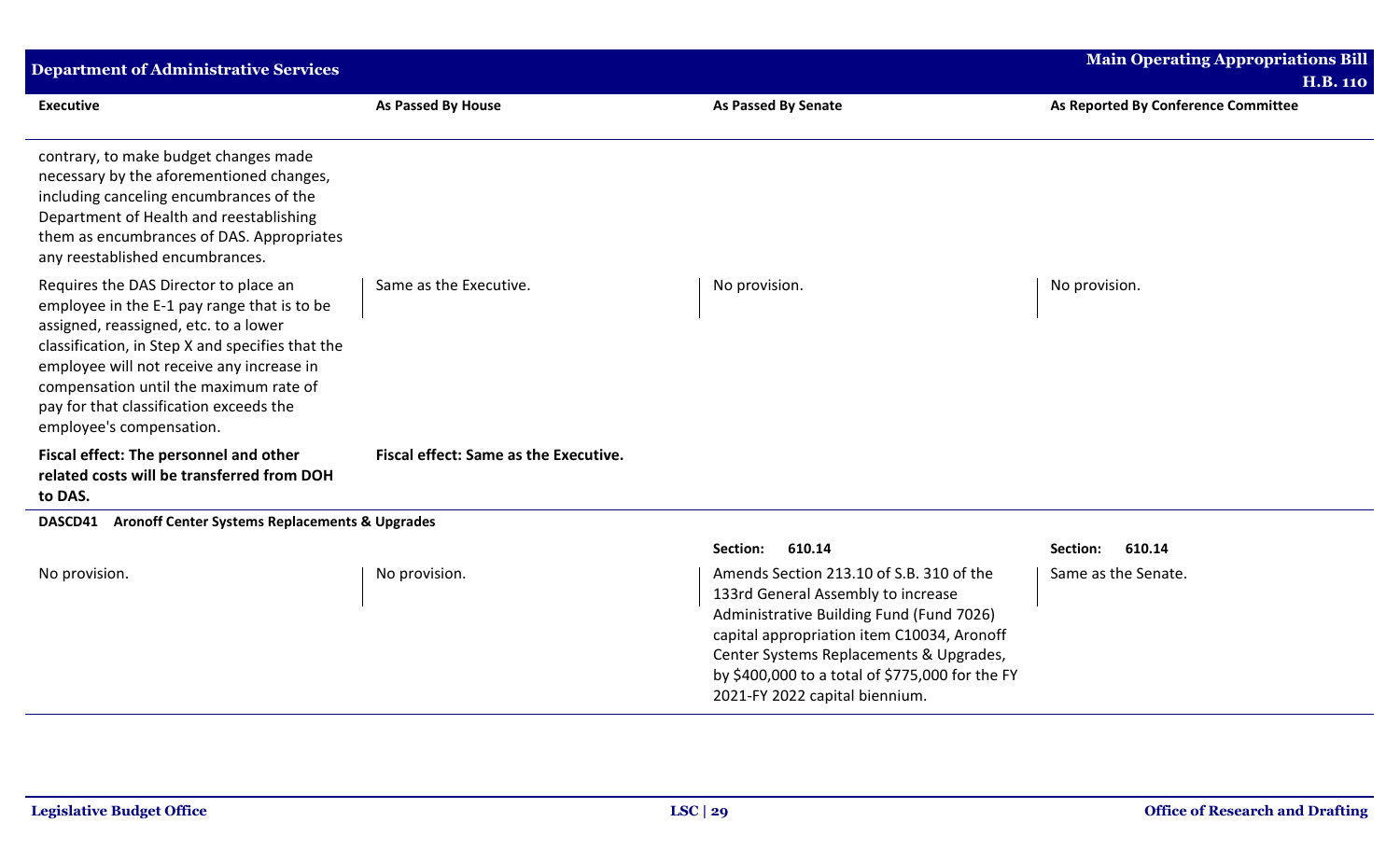| <b>Department of Administrative Services</b>              |                    |                                                                                                                                                                                                                                                                                                  | <b>Main Operating Appropriations Bill</b><br><b>H.B. 110</b> |
|-----------------------------------------------------------|--------------------|--------------------------------------------------------------------------------------------------------------------------------------------------------------------------------------------------------------------------------------------------------------------------------------------------|--------------------------------------------------------------|
| <b>Executive</b>                                          | As Passed By House | <b>As Passed By Senate</b>                                                                                                                                                                                                                                                                       | As Reported By Conference Committee                          |
| <b>Capital appropriations for MARCS towers</b><br>DASCD43 |                    |                                                                                                                                                                                                                                                                                                  |                                                              |
|                                                           |                    | 610.14<br>Section:                                                                                                                                                                                                                                                                               | 610.14<br>Section:                                           |
| No provision.                                             | No provision.      | Amends Sections 213.10 and 227.10 of S.B.<br>310 of the 133rd G.A. to transfer capital<br>appropriations under the Administrative<br>Building Taxable Bond Fund (Fund 7016)<br>related to MARCS towers from the<br>Department of Public Safety to DAS, as<br>shown below:                        | Same as the Senate.                                          |
| No provision.                                             | No provision.      | Eliminates the following DPS Fund 7016<br>capital appropriations: C76068, Lorain<br>County MARCS Tower/Sheffield Lake,<br>\$150,000; C76072, Richland County MARCS<br>Tower, \$400,000; C76073, Fredericksburg<br>MARCS Tower, \$500,000; and C76074,<br>Williams County MARCS Tower, \$250,000. | Same as the Senate.                                          |
| No provision.                                             | No provision.      | Creates the following DAS Fund 7016 capital<br>appropriations: C10044, Lorain County<br>MARCS Tower/Sheffield Lake, \$150,000;<br>C10046, Richland County MARCS Tower,<br>\$400,000; C10047, Fredericksburg MARCS<br>Tower, \$500,000; and C10048, Williams<br>County MARCS Tower, \$250,000.    | Same as the Senate.                                          |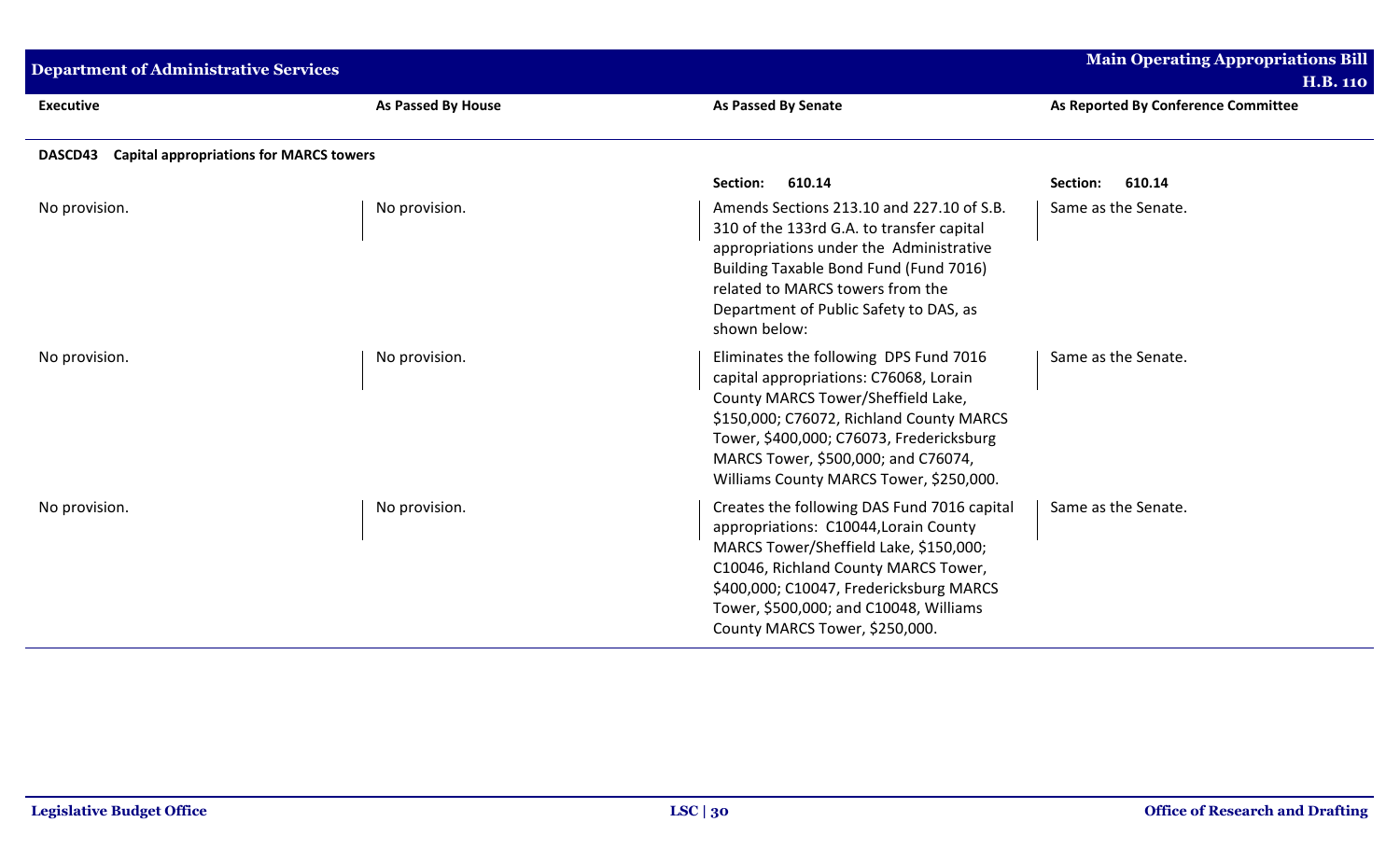| Department of Administrative Services         | <b>Main Operating Appropriations Bill</b> |                                            |                                     |  |  |
|-----------------------------------------------|-------------------------------------------|--------------------------------------------|-------------------------------------|--|--|
|                                               |                                           |                                            | <b>H.B. 110</b>                     |  |  |
| <b>Executive</b>                              | As Passed By House                        | As Passed By Senate                        | As Reported By Conference Committee |  |  |
|                                               |                                           |                                            |                                     |  |  |
| DASCD44 Perpetual easement at 60 E. Broad St. |                                           |                                            |                                     |  |  |
|                                               |                                           | 753.30<br><b>Section:</b>                  | 753.30<br>Section:                  |  |  |
| No provision.                                 | No provision.                             | Authorizes the Director of Administrative  | Same as the Senate.                 |  |  |
|                                               |                                           | Services to grant the owner of 60 E. Broad |                                     |  |  |
|                                               |                                           | St. in Columbus a perpetual easement over  |                                     |  |  |
|                                               |                                           | state-owned property at the Rhodes Tower   |                                     |  |  |
|                                               |                                           | complex, currently subject to a 40-year    |                                     |  |  |
|                                               |                                           | easement granted in 1974.                  |                                     |  |  |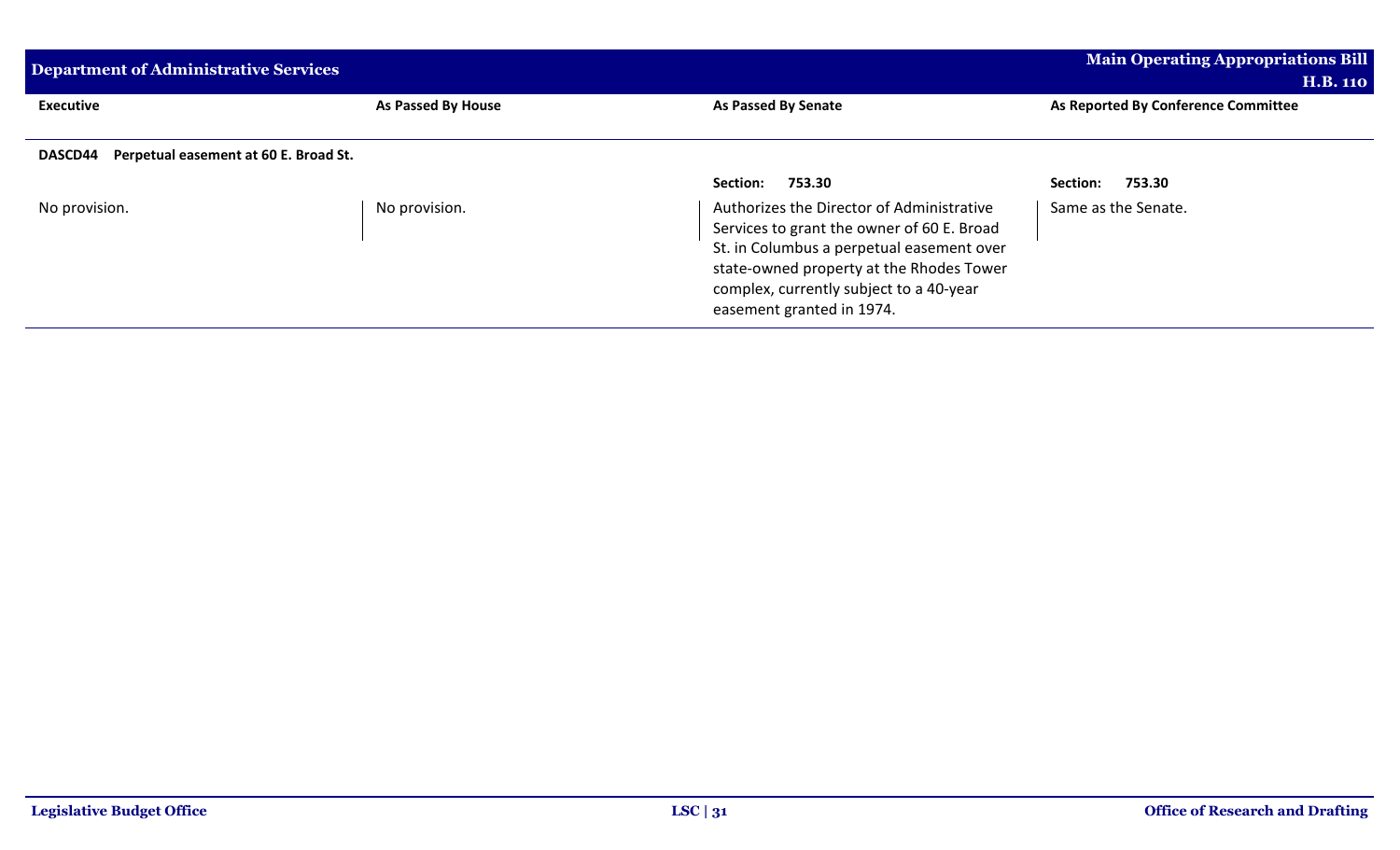| <b>Department of Administrative Services</b>                                                                                                                                                                                                                                                                                                                                                                                                                 |                            |                            | <b>Main Operating Appropriations Bill</b>              |
|--------------------------------------------------------------------------------------------------------------------------------------------------------------------------------------------------------------------------------------------------------------------------------------------------------------------------------------------------------------------------------------------------------------------------------------------------------------|----------------------------|----------------------------|--------------------------------------------------------|
| <b>Executive</b>                                                                                                                                                                                                                                                                                                                                                                                                                                             | As Passed By House         | <b>As Passed By Senate</b> | <b>H.B. 110</b><br>As Reported By Conference Committee |
| ADJCD3<br><b>Ohio Cyber Range</b>                                                                                                                                                                                                                                                                                                                                                                                                                            |                            |                            |                                                        |
| Section:<br>205.20                                                                                                                                                                                                                                                                                                                                                                                                                                           | 205.20<br>Section:         | 205.20<br>Section:         | 205.20<br>Section:                                     |
| (1) Requires GRF appropriation item 745504,<br>Ohio Cyber Range, to be used to provide<br>cyber training and education to K-12<br>students, higher education students,<br>members of the Ohio National Guard,<br>federal employees, and state and local<br>government employees, and to provide<br>emergency preparedness exercises and<br>training.                                                                                                         | (1) Same as the Executive. | (1) Same as the Executive. | (1) Same as the Executive.                             |
| (2) Requires the Adjutant General's<br>Department, in conjunction and<br>collaboration with the departments of<br>Administrative Services, Public Safety,<br>Higher Education, and Education, to<br>establish and maintain a cyber range, and<br>permits the Adjutant General's Department<br>to work with federal agencies to assist in<br>accomplishing this objective.                                                                                    | (2) Same as the Executive. | (2) Same as the Executive. | (2) Same as the Executive.                             |
| (3) Permits the state agencies identified in<br>the above provision to procure any<br>necessary goods and services including, but<br>not limited to, contracted services,<br>hardware, networking services, maintenance<br>costs, and the training and management<br>costs of a cyber range. Requires those state<br>agencies to determine the amount of funds<br>each agency will contribute from available<br>funds and appropriations enacted in the bill | (3) Same as the Executive. | (3) Same as the Executive. | (3) Same as the Executive.                             |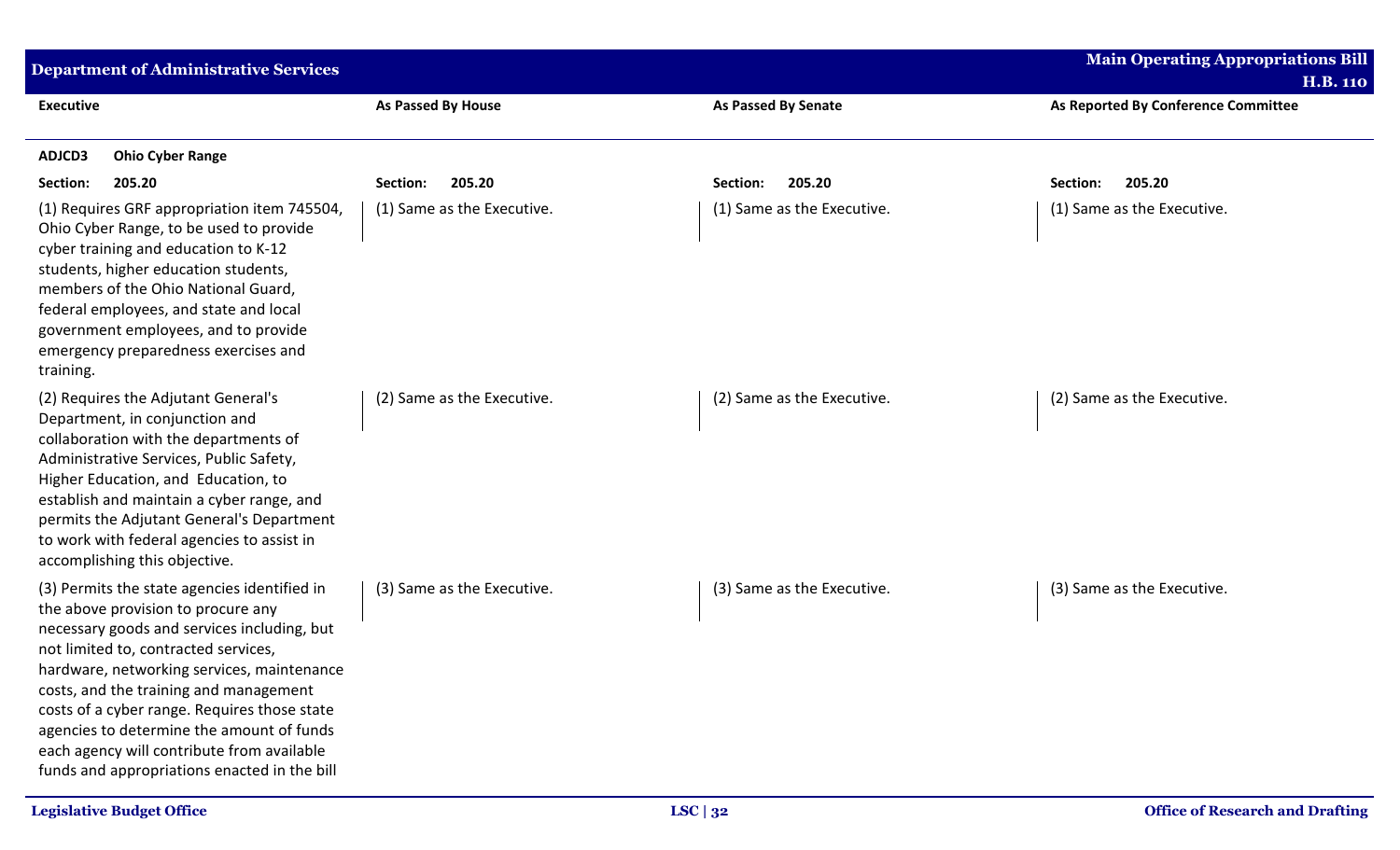| <b>Department of Administrative Services</b>         |                    | <b>Main Operating Appropriations Bill</b><br><b>H.B. 110</b> |                                     |
|------------------------------------------------------|--------------------|--------------------------------------------------------------|-------------------------------------|
| <b>Executive</b>                                     | As Passed By House | <b>As Passed By Senate</b>                                   | As Reported By Conference Committee |
| in order to establish and maintain a cyber<br>range. |                    |                                                              |                                     |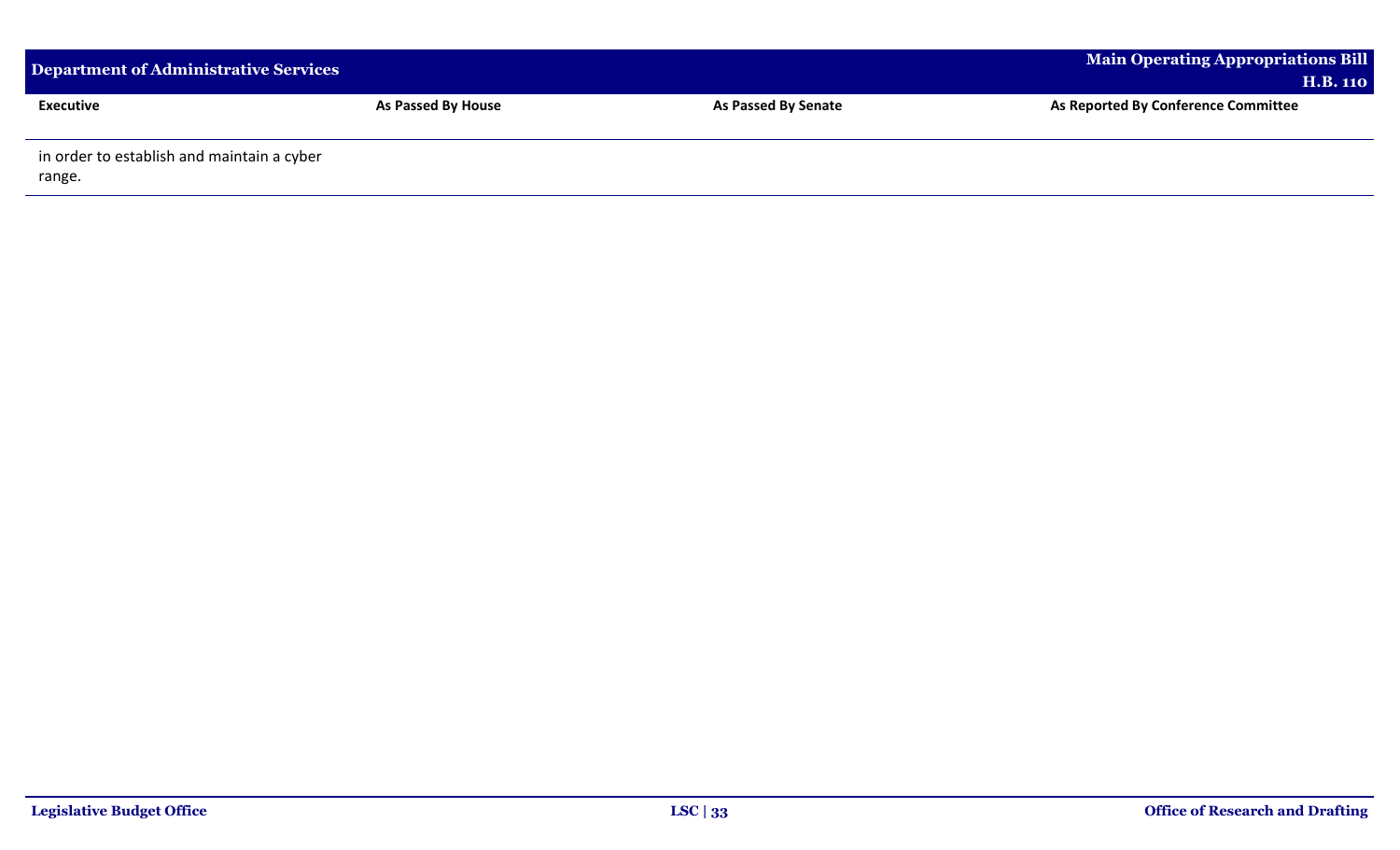|                  | <b>Department of Administrative Services</b>                                                                                                                                                                                                                                                                                                                                                                                                                                                                                                                                    |                    |                                                                                                     |      |                                                                                                                                                                                                                            |                                     | <b>Main Operating Appropriations Bill</b><br><b>H.B. 110</b>                                                            |
|------------------|---------------------------------------------------------------------------------------------------------------------------------------------------------------------------------------------------------------------------------------------------------------------------------------------------------------------------------------------------------------------------------------------------------------------------------------------------------------------------------------------------------------------------------------------------------------------------------|--------------------|-----------------------------------------------------------------------------------------------------|------|----------------------------------------------------------------------------------------------------------------------------------------------------------------------------------------------------------------------------|-------------------------------------|-------------------------------------------------------------------------------------------------------------------------|
| <b>Executive</b> |                                                                                                                                                                                                                                                                                                                                                                                                                                                                                                                                                                                 | As Passed By House |                                                                                                     |      | <b>As Passed By Senate</b>                                                                                                                                                                                                 | As Reported By Conference Committee |                                                                                                                         |
| DEVCD4           |                                                                                                                                                                                                                                                                                                                                                                                                                                                                                                                                                                                 |                    | Transfer of Equal Employment Opportunity Division and Contractor Compliance Program from DAS to DEV |      |                                                                                                                                                                                                                            |                                     |                                                                                                                         |
| <b>R.C.</b>      | 121.07, 122.92, with conforming<br>changes in numerous other RC<br>sections; Sections 518.10-518.16                                                                                                                                                                                                                                                                                                                                                                                                                                                                             | R.C.               | 121.07, 122.92, with conforming<br>changes in numerous other RC<br>sections; Sections 518.10-518.16 | R.C. | 121.07, 122.92, with conforming<br>changes in numerous other RC<br>sections; 9.47 and 153.59; Sections<br>518.10-518.16                                                                                                    | <b>R.C.</b>                         | 121.07, 122.92, with conforming<br>changes in numerous other RC<br>sections; 9.47 and 153.59; Sections<br>518.10-518.16 |
|                  | Transfers responsibility for administering the<br>Minority Business Enterprise Program, the<br>Encouraging Diversity, Growth, and Equity<br>(EDGE) Program, the Women-Owned<br>Business Enterprise Program, and the<br>Veteran-Friendly Business Enterprise<br>Program to the Director of Development and<br>the Department of Development (DEV),<br>rather than the Director of Administrative<br>Services (DAS) and the Equal Opportunity<br>Employment Coordinator within DAS.                                                                                               |                    | Same as the Executive.                                                                              |      | Same as the Executive, but also transfers<br>responsibility to administer the Contractor<br>Compliance Program from DAS to DEV. (The<br>program ensures state contractors adhere to<br>state affirmative action policies.) |                                     | Same as the Senate.                                                                                                     |
|                  | Transfers the administration of these<br>function effective July 1, 2021. Specifies that<br>business related to these functions ongoing<br>as of this date be completed by DEV in the<br>same manner and with the same effect as<br>being done by DAS. Provides for the<br>continuation of DAS rules for these<br>programs under DEV until modified or<br>rescinded by the latter agency. Specifies that<br>no judicial or administrative matter related<br>to these programs pending on the transfer<br>date is affected by the transfer of these<br>programs from DAS to DEV. |                    | Same as the Executive.                                                                              |      | Same as the Executive.                                                                                                                                                                                                     |                                     | Same as the Executive.                                                                                                  |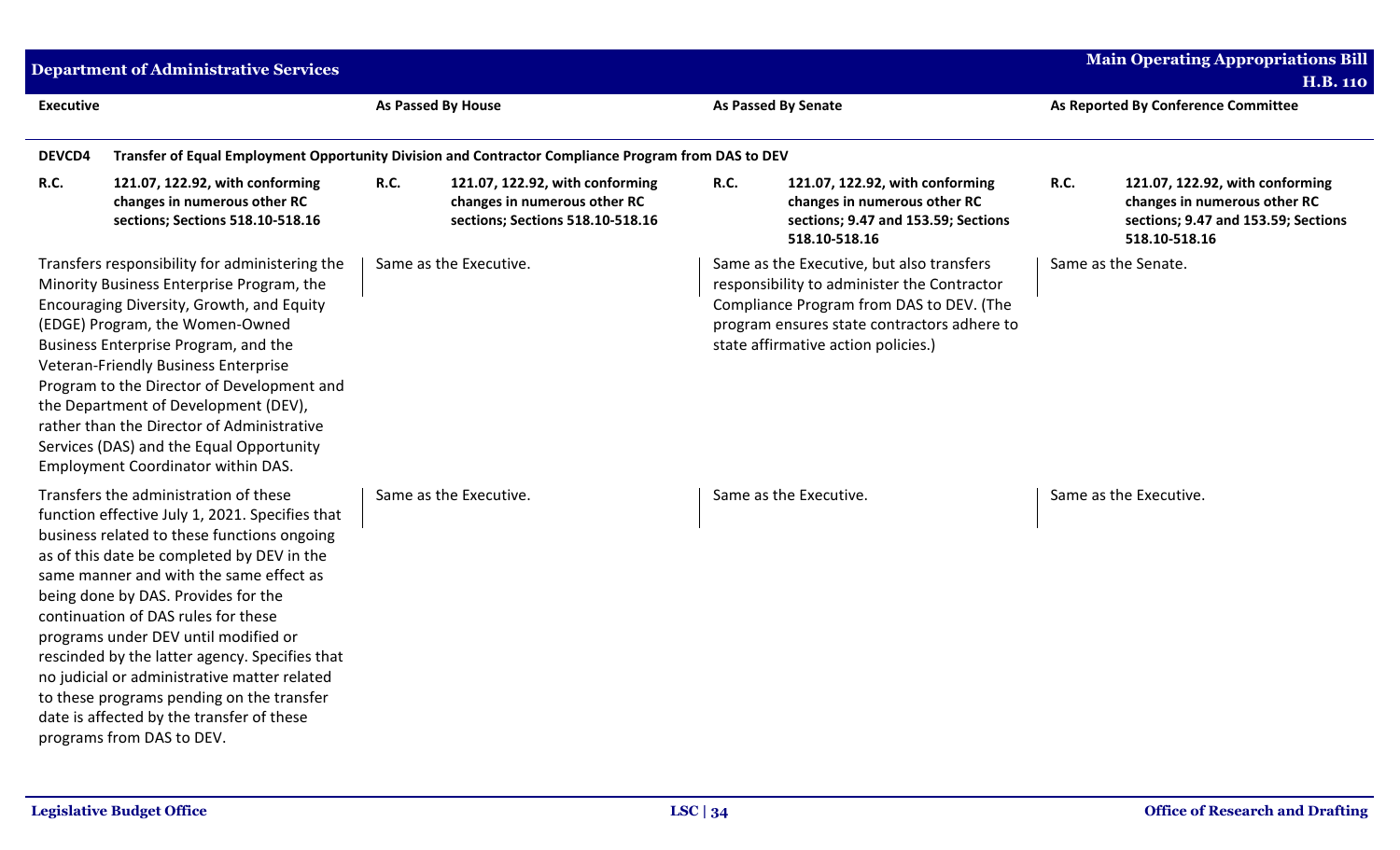| <b>Department of Administrative Services</b>                                                                                                                                                                                                                                                                                                                                                                                                                                                                                                                                                                                                                                                                             |                           |                            | <b>Main Operating Appropriations Bill</b> |
|--------------------------------------------------------------------------------------------------------------------------------------------------------------------------------------------------------------------------------------------------------------------------------------------------------------------------------------------------------------------------------------------------------------------------------------------------------------------------------------------------------------------------------------------------------------------------------------------------------------------------------------------------------------------------------------------------------------------------|---------------------------|----------------------------|-------------------------------------------|
|                                                                                                                                                                                                                                                                                                                                                                                                                                                                                                                                                                                                                                                                                                                          |                           |                            | <b>H.B. 110</b>                           |
| <b>Executive</b>                                                                                                                                                                                                                                                                                                                                                                                                                                                                                                                                                                                                                                                                                                         | <b>As Passed By House</b> | <b>As Passed By Senate</b> | As Reported By Conference Committee       |
| Specifies that the transfer of these programs<br>and any reassignment of certain functions<br>from DAS to DEV are not appropriate<br>subjects for collective bargaining.                                                                                                                                                                                                                                                                                                                                                                                                                                                                                                                                                 | Same as the Executive.    | Same as the Executive.     | Same as the Executive.                    |
| Provides for the transfer of DAS employees<br>who administer these programs from DAS to<br>DEV. Authorizes the Director of DEV to<br>establish, change, and abolish positions and<br>assign, reassign, classify, reclassify, transfer,<br>reduce, promote, or demote all employees<br>of DEV who are not subject to public<br>employee collective bargaining. Specifies<br>that this authority extends to assigning or<br>reassigning exempt employees to bargaining<br>unit positions when appropriate and how<br>this is to be accomplished under the state's<br>job classification plan. Specifies that actions<br>taken under this authority are not subject to<br>appeal to the State Personnel Board of<br>Review. | Same as the Executive.    | Same as the Executive.     | Same as the Executive.                    |
| Allows the Director of DEV to enter into<br>contracts with private or government<br>entities for staff training and development<br>to facilitate the transfer of the business<br>certification functions from DAS to DEV.                                                                                                                                                                                                                                                                                                                                                                                                                                                                                                | Same as the Executive.    | Same as the Executive.     | Same as the Executive.                    |
| Gives the Controlling Board authority to<br>increase appropriations for any fund (except<br>GRF) as needed to pay for increases in<br>employee compensation pursuant to<br>collective bargaining contracts or increases                                                                                                                                                                                                                                                                                                                                                                                                                                                                                                  | Same as the Executive.    | Same as the Executive.     | Same as the Executive.                    |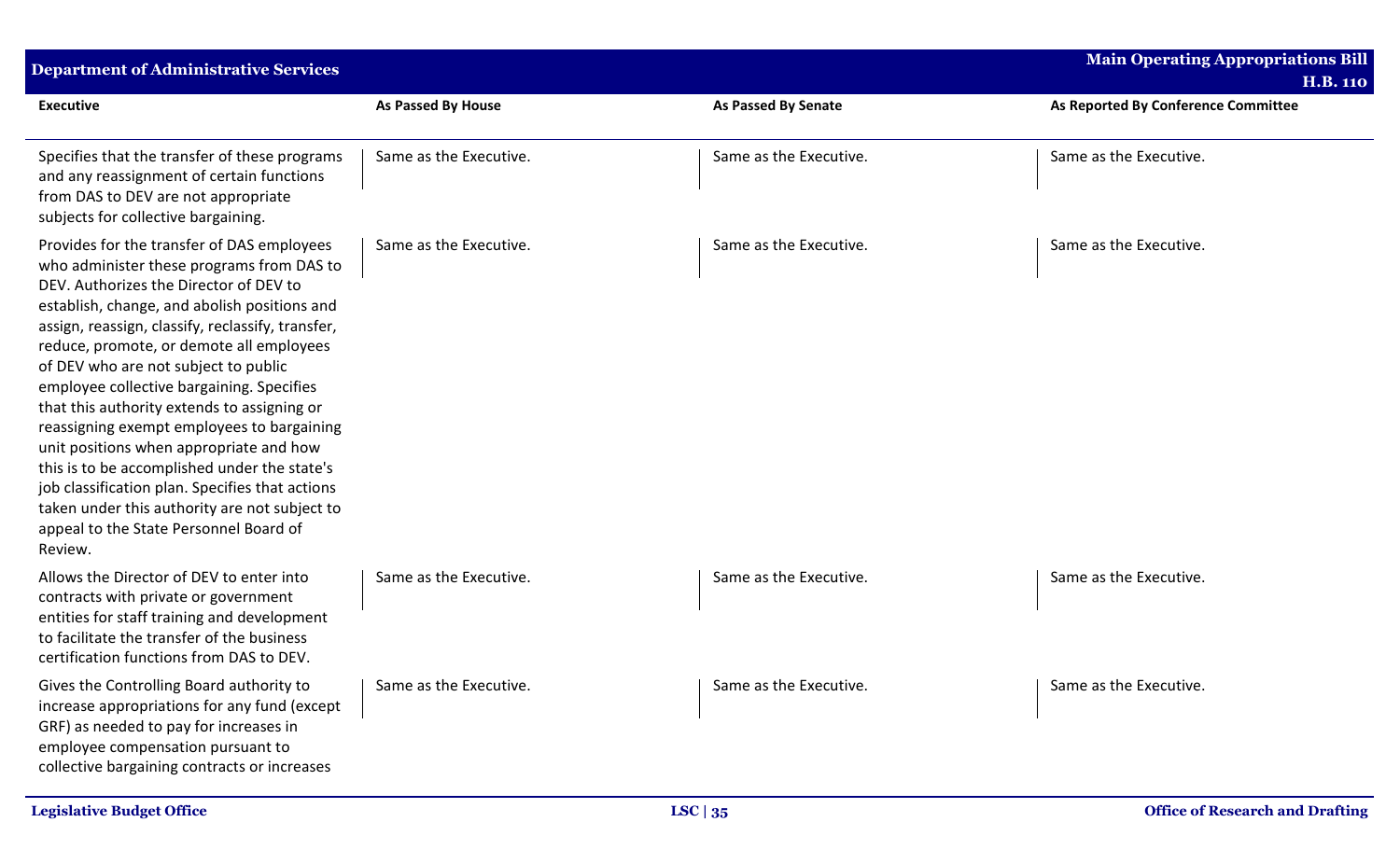| <b>Department of Administrative Services</b>                                                                                                                                                                                                                                                                                                                                                                                                                    |                                                                                                                                                                                                                                                                                                                                                                                                                                                                                                                                                       |                            | <b>Main Operating Appropriations Bill</b> |
|-----------------------------------------------------------------------------------------------------------------------------------------------------------------------------------------------------------------------------------------------------------------------------------------------------------------------------------------------------------------------------------------------------------------------------------------------------------------|-------------------------------------------------------------------------------------------------------------------------------------------------------------------------------------------------------------------------------------------------------------------------------------------------------------------------------------------------------------------------------------------------------------------------------------------------------------------------------------------------------------------------------------------------------|----------------------------|-------------------------------------------|
|                                                                                                                                                                                                                                                                                                                                                                                                                                                                 |                                                                                                                                                                                                                                                                                                                                                                                                                                                                                                                                                       |                            | <b>H.B. 110</b>                           |
| <b>Executive</b>                                                                                                                                                                                                                                                                                                                                                                                                                                                | <b>As Passed By House</b>                                                                                                                                                                                                                                                                                                                                                                                                                                                                                                                             | <b>As Passed By Senate</b> | As Reported By Conference Committee       |
| that are provided for exempt employees<br>under current law. Appropriates the<br>increased amounts.                                                                                                                                                                                                                                                                                                                                                             |                                                                                                                                                                                                                                                                                                                                                                                                                                                                                                                                                       |                            |                                           |
| Requires the Director of Budget and<br>Management to make the needed budget<br>and accounting changes resulting from this<br>transfer, such as renaming or creating new<br>funds or consolidating existing ones, and<br>canceling and establishing encumbrances.<br>Appropriates the amounts of the established<br>encumbrances. Specifies that all records,<br>documents, files, equipment, assets, and<br>other materials are transferred from DAS to<br>DEV. | Same as the Executive.                                                                                                                                                                                                                                                                                                                                                                                                                                                                                                                                | Same as the Executive.     | Same as the Executive.                    |
| Requires the Director of the Legislative<br>Service Commission to renumber the rules<br>pertaining to the programs to move them<br>from DAS to DEV.                                                                                                                                                                                                                                                                                                             | Same as the Executive.                                                                                                                                                                                                                                                                                                                                                                                                                                                                                                                                | Same as the Executive.     | Same as the Executive.                    |
| No provision.                                                                                                                                                                                                                                                                                                                                                                                                                                                   | Requires DEV, on September 1, 2023, and<br>with the cooperation of DAS, to submit a<br>report to the General Assembly and<br>Governor regarding the effect of the transfer<br>of these business certification programs<br>from DAS to DEV and requires the report to<br>include data comparing the efficiency of the<br>two departments in administering the<br>program on all of the following if available:<br>(1) the number of businesses certified by<br>DSA as compared to before by DAS, (2) the<br>length of time required for DEV to process | Same as the House.         | Same as the House.                        |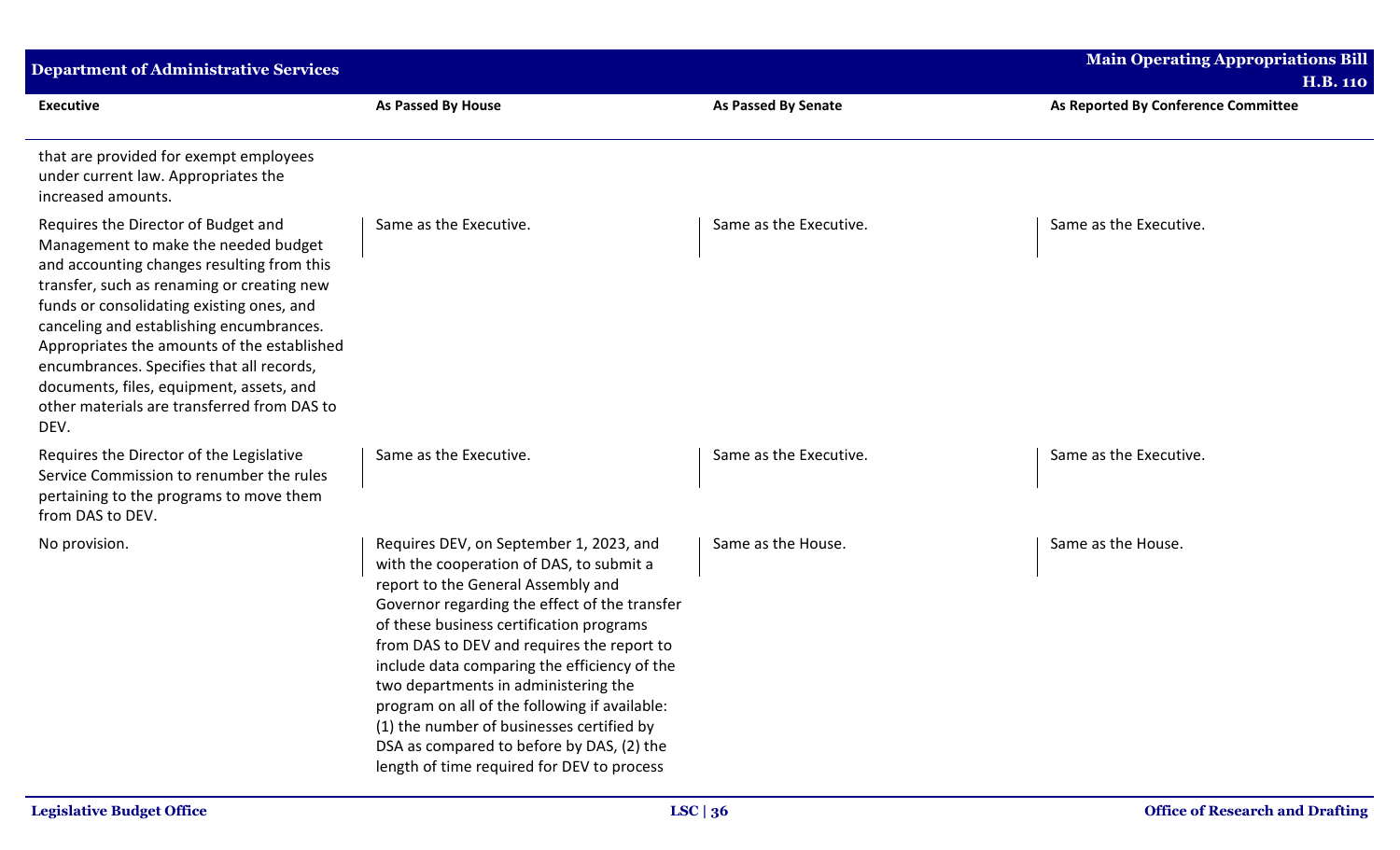| Department of Administrative Services                                                                                                                                                                                                                                                                                             |                                                                                                                                                                                                                                                          |                                                                                                                                   | <b>Main Operating Appropriations Bill</b>              |  |
|-----------------------------------------------------------------------------------------------------------------------------------------------------------------------------------------------------------------------------------------------------------------------------------------------------------------------------------|----------------------------------------------------------------------------------------------------------------------------------------------------------------------------------------------------------------------------------------------------------|-----------------------------------------------------------------------------------------------------------------------------------|--------------------------------------------------------|--|
| <b>Executive</b>                                                                                                                                                                                                                                                                                                                  | As Passed By House                                                                                                                                                                                                                                       | <b>As Passed By Senate</b>                                                                                                        | <b>H.B. 110</b><br>As Reported By Conference Committee |  |
|                                                                                                                                                                                                                                                                                                                                   |                                                                                                                                                                                                                                                          |                                                                                                                                   |                                                        |  |
|                                                                                                                                                                                                                                                                                                                                   | certifications compared to DAS, and (3) the<br>number of complaints received from<br>applicants regarding the certification<br>process under DEV versus under DAS.<br>Requires the report to also contain<br>information about the transfer of employees |                                                                                                                                   |                                                        |  |
| <b>Fiscal effect: Increases costs to the Minority</b><br><b>Business Development Division within DEV</b><br>for overseeing these additional programs,<br>and simultaneously reduces costs for DAS.<br>The executive provides funding for these<br>purposes under GRF appropriation item<br>195405, Minority Business Development. | Fiscal effect: Same as the Executive with<br>some additional administrative cost for<br>preparing the report regarding the effect of<br>transferring the business certification<br>programs from DAS to DEV.                                             | Fiscal effect: Same as the House, but<br>funding for the Contractor Compliance<br>Program is also transferred from DAS to<br>DEV. | Fiscal effect: Same as the Senate.                     |  |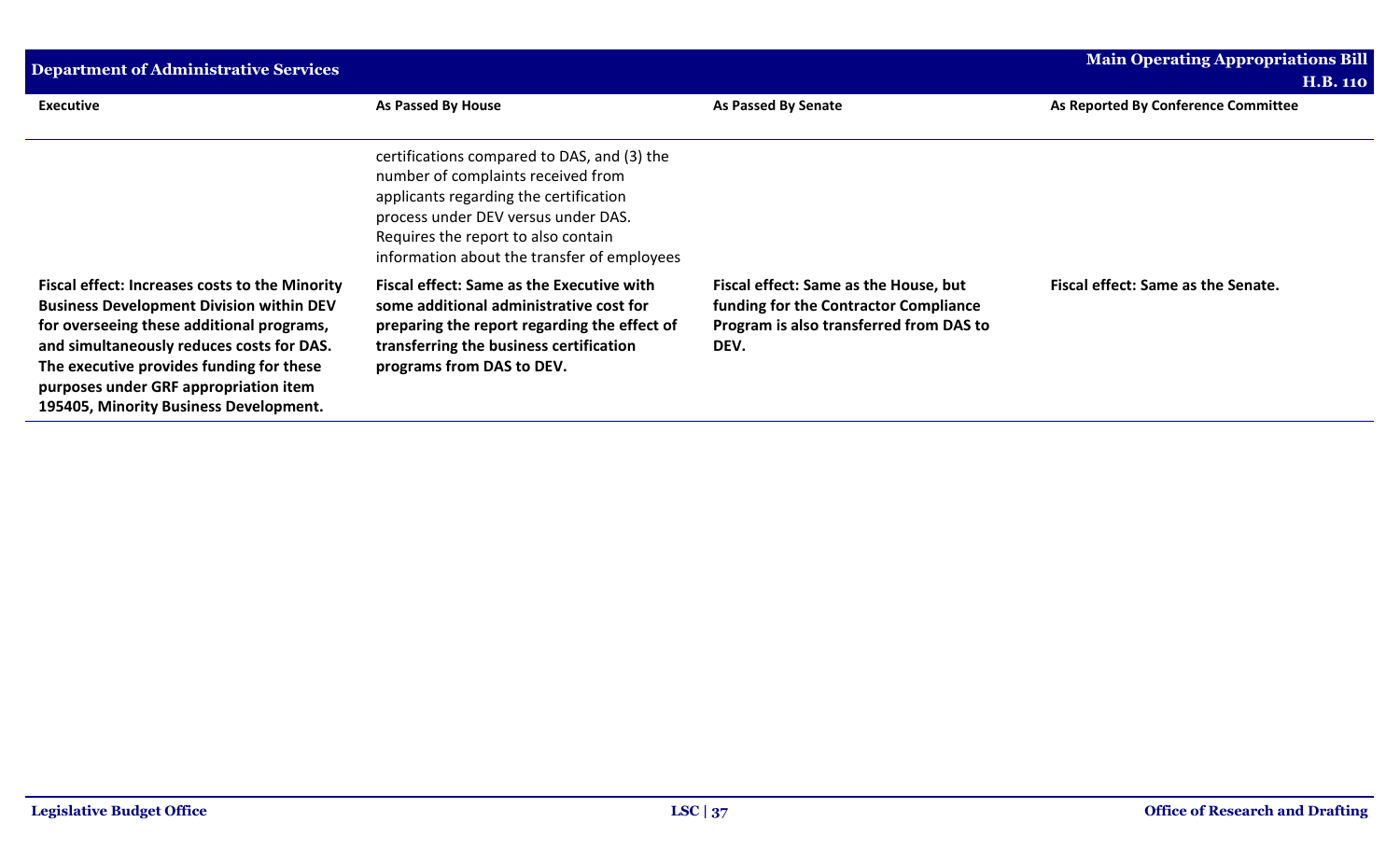| <b>Department of Administrative Services</b>                              |                                                                                                                                                                                                                                                                                                                                                             |                                                                                                                                                                                                   | <b>Main Operating Appropriations Bill</b><br><b>H.B. 110</b> |
|---------------------------------------------------------------------------|-------------------------------------------------------------------------------------------------------------------------------------------------------------------------------------------------------------------------------------------------------------------------------------------------------------------------------------------------------------|---------------------------------------------------------------------------------------------------------------------------------------------------------------------------------------------------|--------------------------------------------------------------|
| <b>Executive</b>                                                          | <b>As Passed By House</b>                                                                                                                                                                                                                                                                                                                                   | <b>As Passed By Senate</b>                                                                                                                                                                        | As Reported By Conference Committee                          |
| JFSCD70<br>Data matching agreements                                       |                                                                                                                                                                                                                                                                                                                                                             |                                                                                                                                                                                                   |                                                              |
|                                                                           |                                                                                                                                                                                                                                                                                                                                                             | <b>R.C.</b><br>5101.041, 125.70, 5120.212                                                                                                                                                         | R.C.<br>5101.041, 125.70, 5120.212                           |
| No provision.                                                             | No provision.                                                                                                                                                                                                                                                                                                                                               | Requires the ODJFS Director to enter into<br>several data matching agreements for the<br>purpose of determining eligibility of certain<br>public assistance recipients.                           | Same as the Senate.                                          |
| No provision.                                                             | No provision.                                                                                                                                                                                                                                                                                                                                               | Requires DAS to work with ODJFS and ODM<br>to deploy private sector tools for digital<br>identity management, authentication, and<br>verification for individuals receiving public<br>assistance. | Same as the Senate.                                          |
|                                                                           |                                                                                                                                                                                                                                                                                                                                                             | Fiscal effect: There would be costs to enter<br>into these agreements and to deploy these<br>tools.                                                                                               | Fiscal effect: Same as the Senate.                           |
| JFSCD54<br><b>Streamlining County Level-Information Access Task Force</b> |                                                                                                                                                                                                                                                                                                                                                             |                                                                                                                                                                                                   |                                                              |
|                                                                           | Section:<br>751.10                                                                                                                                                                                                                                                                                                                                          | Section:<br>751.10                                                                                                                                                                                | 751.10<br>Section:                                           |
| No provision.                                                             | Creates the Task Force on Streamlining<br>County Level-Information Access to make<br>recommendations on streamlining<br>information access across information<br>technology systems for county departments<br>of job and family services, child support<br>enforcement agencies, public children<br>services agencies, and county<br>OhioMeansJobs centers. | Same as the House.                                                                                                                                                                                | Same as the House.                                           |
| No provision.                                                             | Requires the Task Force to do all of the<br>following:                                                                                                                                                                                                                                                                                                      | Same as the House.                                                                                                                                                                                | Same as the House.                                           |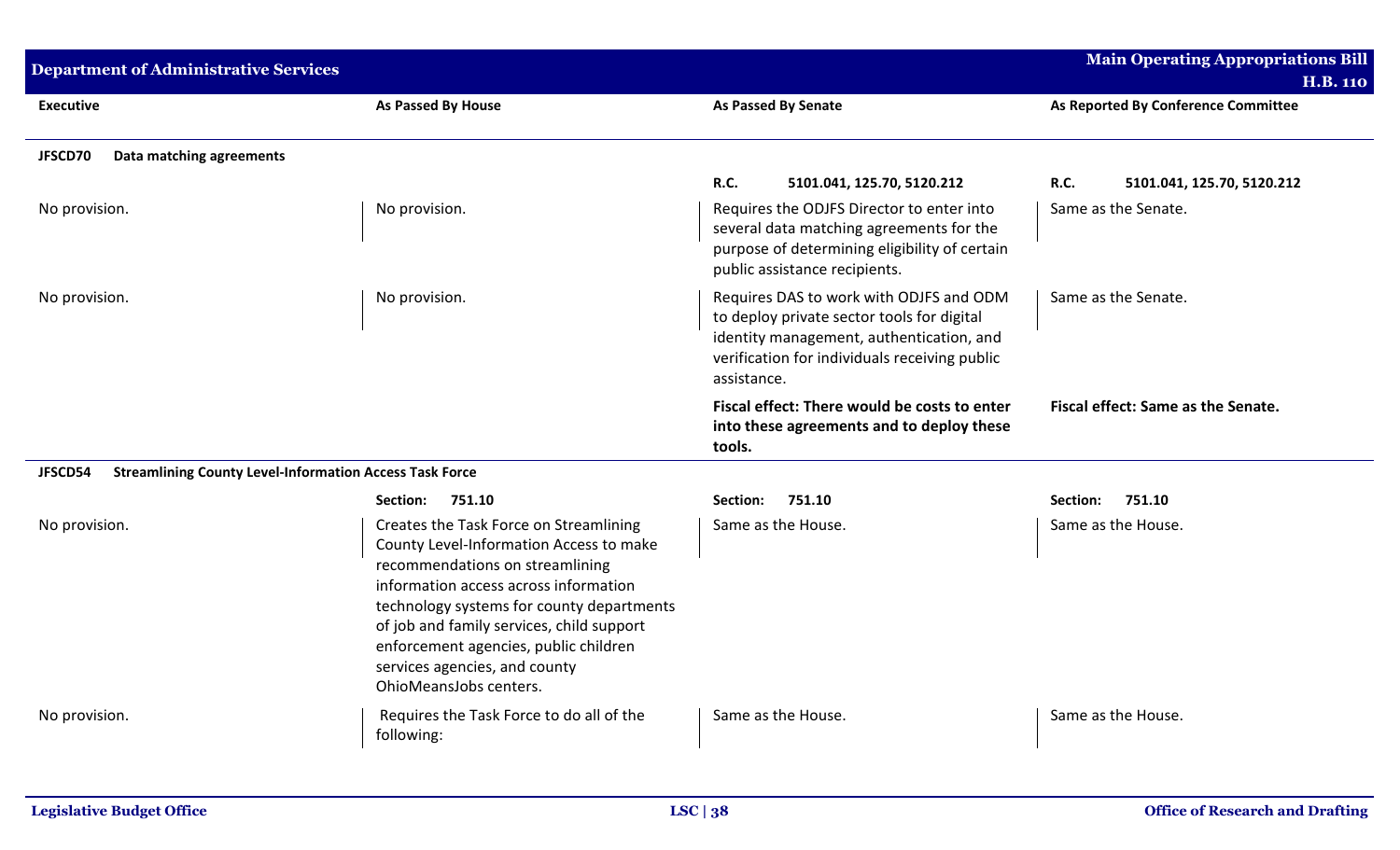| <b>Department of Administrative Services</b> |                                                                                                                                                                                                                          |                                                                   | <b>Main Operating Appropriations Bill</b><br><b>H.B. 110</b> |
|----------------------------------------------|--------------------------------------------------------------------------------------------------------------------------------------------------------------------------------------------------------------------------|-------------------------------------------------------------------|--------------------------------------------------------------|
| <b>Executive</b>                             | As Passed By House                                                                                                                                                                                                       | <b>As Passed By Senate</b>                                        | As Reported By Conference Committee                          |
| (1) No provision.                            | (1) Identify barriers to efficient operations<br>between information technology systems<br>that affect both department and agency<br>operations and client services.                                                     | (1) Same as the House.                                            | (1) Same as the House.                                       |
| (2) No provision.                            | (2) For each identified barrier, explore the<br>feasibility of allowing county employee<br>access to more than one information<br>technology system.                                                                     | (2) Same as the House.                                            | (2) Same as the House.                                       |
| (3) No provision.                            | (3) Prioritize which barriers should be<br>addressed first.                                                                                                                                                              | (3) Same as the House.                                            | (3) Same as the House.                                       |
| No provision.                                | Provides for the appointment of Task Force's<br>16 members and establishes requirements<br>for the first meeting, the provision of<br>subject matter experts, and the submission<br>of a report to the General Assembly. | Same as the House, but increases the<br>membership to 21 members. | Same as the Senate.                                          |
|                                              | <b>Fiscal effect: Minimal.</b>                                                                                                                                                                                           | Fiscal effect: Same as the House.                                 | Fiscal effect: Same as the House.                            |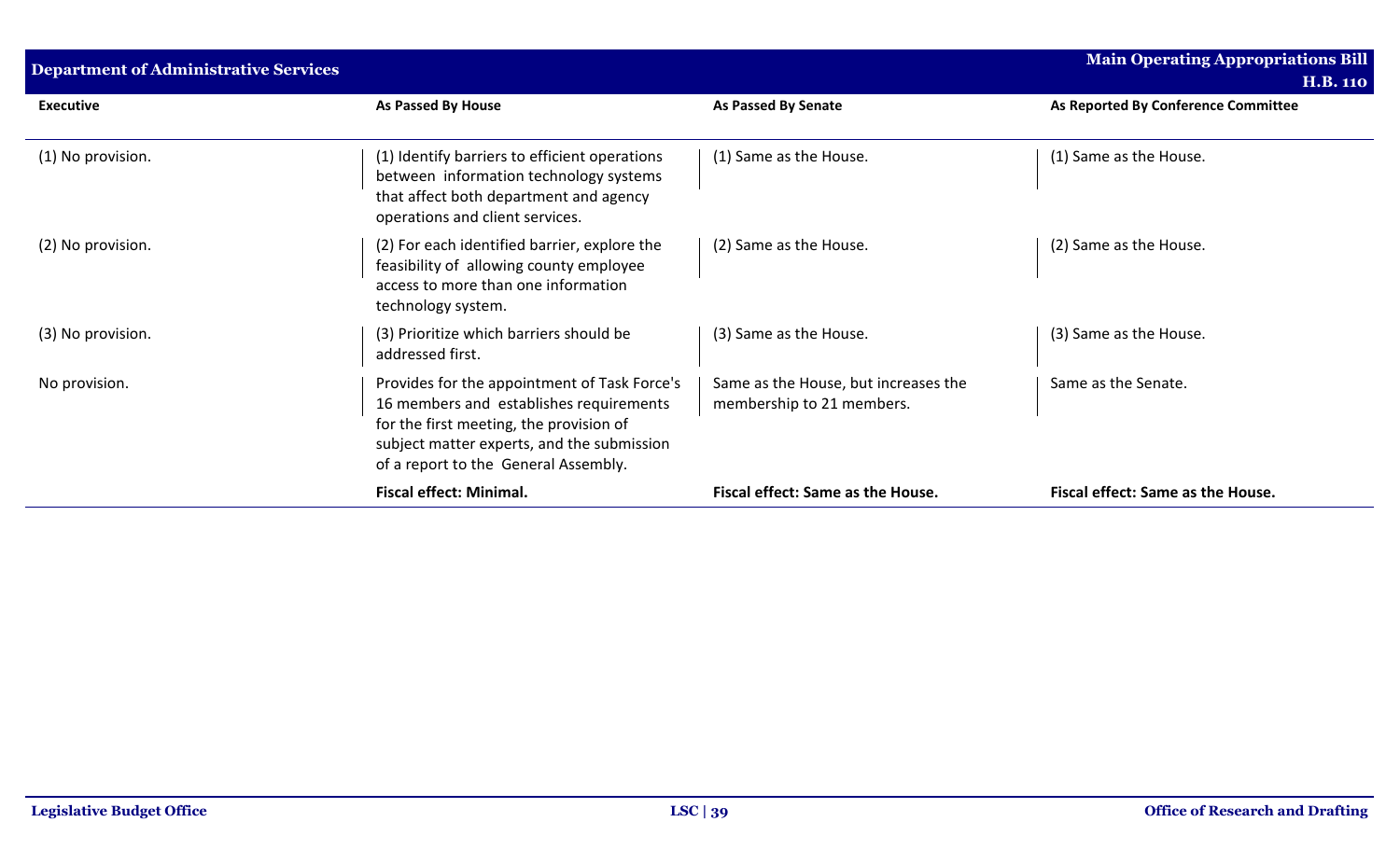| <b>Department of Administrative Services</b>                                                                                                                                                                                                                                                                                                                                                                                                                                                                                                     |                           |                            | <b>Main Operating Appropriations Bill</b> |
|--------------------------------------------------------------------------------------------------------------------------------------------------------------------------------------------------------------------------------------------------------------------------------------------------------------------------------------------------------------------------------------------------------------------------------------------------------------------------------------------------------------------------------------------------|---------------------------|----------------------------|-------------------------------------------|
|                                                                                                                                                                                                                                                                                                                                                                                                                                                                                                                                                  |                           |                            | <b>H.B. 110</b>                           |
| <b>Executive</b>                                                                                                                                                                                                                                                                                                                                                                                                                                                                                                                                 | <b>As Passed By House</b> | <b>As Passed By Senate</b> | As Reported By Conference Committee       |
| <b>Police and Fire Death Benefit Fund</b><br>PENCD1                                                                                                                                                                                                                                                                                                                                                                                                                                                                                              |                           |                            |                                           |
| 361.20<br>Section:                                                                                                                                                                                                                                                                                                                                                                                                                                                                                                                               | 361.20<br>Section:        | 361.20<br>Section:         | 361.20<br>Section:                        |
| Specifies that appropriation item 090575,<br>Police and Fire Death Benefits, be disbursed<br>quarterly by the Treasurer of State (TOS) at<br>the beginning of each quarter of each fiscal<br>year to the Board of Trustees of the Ohio<br>Police and Fire Pension Fund (OP&F), which<br>serves as trustees of the Ohio Public Safety<br>Officers Death Benefit Fund. Requires TOS to<br>certify such amounts quarterly to the<br>Director of Budget and Management.                                                                              | Same as the Executive.    | Same as the Executive.     | Same as the Executive.                    |
| Specifies that the OP&F Board of Trustees<br>must certify to TOS, by June 20 of each fiscal<br>year, the amount disbursed in the current<br>fiscal year to make the payments associated<br>with benefits paid under the death benefit<br>fund and applicable costs for the fund's<br>recipients who elected benefits under the<br>state employees' health benefit plans.<br>Requires the OP&F Board of Trustees to<br>return to TOS all monies received from<br>appropriation item 090575, Police and Fire<br>Death Benefits, but not disbursed. | Same as the Executive.    | Same as the Executive.     | Same as the Executive.                    |
| Requires the OP&F Board of Trustees to also   Same as the Executive.<br>withhold from the benefits paid from the<br>death benefit fund to a fund recipient, who<br>elected any benefits under state employees'<br>health benefit plans, the percentage of the<br>cost for health benefits that would be paid                                                                                                                                                                                                                                     |                           | Same as the Executive.     | Same as the Executive.                    |
| <b>Legislative Budget Office</b>                                                                                                                                                                                                                                                                                                                                                                                                                                                                                                                 |                           | LSC   $40$                 | <b>Office of Research and Drafting</b>    |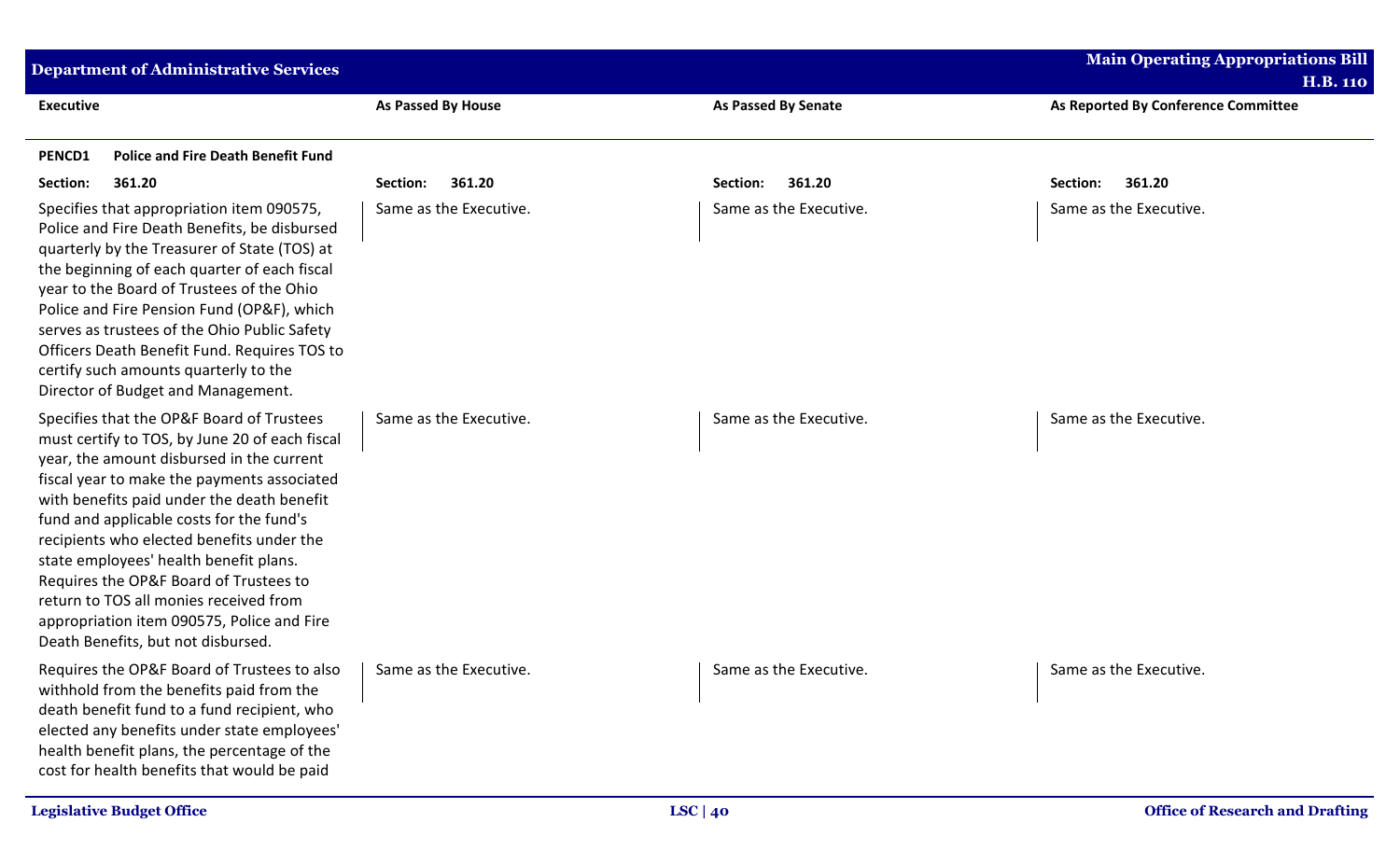| <b>Department of Administrative Services</b>                                                                                                                                                                                                                                                                                                                                                                                                                                                                                                                   |                                       |                                              | <b>Main Operating Appropriations Bill</b>              |
|----------------------------------------------------------------------------------------------------------------------------------------------------------------------------------------------------------------------------------------------------------------------------------------------------------------------------------------------------------------------------------------------------------------------------------------------------------------------------------------------------------------------------------------------------------------|---------------------------------------|----------------------------------------------|--------------------------------------------------------|
| <b>Executive</b>                                                                                                                                                                                                                                                                                                                                                                                                                                                                                                                                               | <b>As Passed By House</b>             | <b>As Passed By Senate</b>                   | <b>H.B. 110</b><br>As Reported By Conference Committee |
| by a state employee, and forward the<br>withheld amounts to the Department of<br>Administrative Services (DAS), from the<br>revenue received from ALI 090575.                                                                                                                                                                                                                                                                                                                                                                                                  |                                       |                                              |                                                        |
| Specifies that the OP&F Board of Trustees,<br>for each death benefit fund recipient who<br>participates in health, medical, hospital,<br>dental, surgical, or vision benefits under the<br>state employees' health benefit plans, must<br>forward from the revenue received from ALI<br>090575 the percentage of the cost for the<br>applicable benefits that would be paid by a<br>state employer for a state employee who<br>elects that coverage and any applicable<br>administrative costs, which must not exceed<br>2% of the total cost of the benefits. | Same as the Executive.                | Same as the Executive.                       | Same as the Executive.                                 |
| Specifies that if the DAS Director<br>determines, in consultation with the<br>Chairperson of the OP&F Board of Trustees<br>(or designee), that additional amounts are<br>necessary to pay the cost of providing<br>required death or health benefits from ALI<br>090575 in FY 2022 or 2023, the DAS Director<br>may certify the additional amount necessary<br>to the OBM Director, and appropriates that<br>amount.                                                                                                                                           | Same as the Executive.                | Same as the Executive.                       | Same as the Executive.                                 |
| <b>Fiscal effect: Potential increase in amounts</b><br>appropriated in GRF line item 090575 in FY<br>2022 and FY 2023, depending on the DAS<br>Director's determination.                                                                                                                                                                                                                                                                                                                                                                                       | Fiscal effect: Same as the Executive. | <b>Fiscal effect: Same as the Executive.</b> | <b>Fiscal effect: Same as the Executive.</b>           |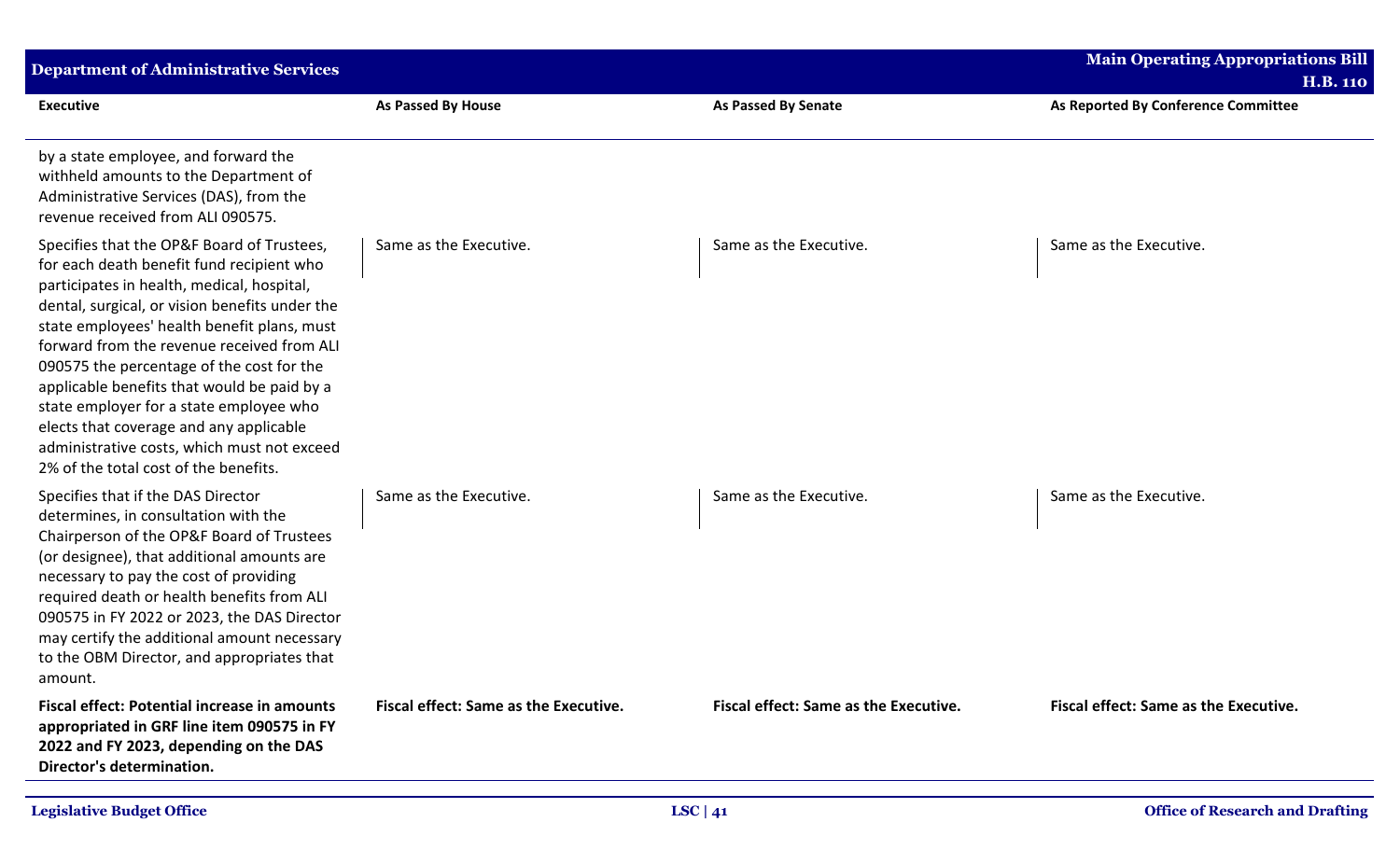| <b>Department of Administrative Services</b>                |                                                                                                                                                                                                                                                                               |                             | <b>Main Operating Appropriations Bill</b><br><b>H.B. 110</b> |
|-------------------------------------------------------------|-------------------------------------------------------------------------------------------------------------------------------------------------------------------------------------------------------------------------------------------------------------------------------|-----------------------------|--------------------------------------------------------------|
| <b>Executive</b>                                            | As Passed By House                                                                                                                                                                                                                                                            | <b>As Passed By Senate</b>  | As Reported By Conference Committee                          |
| <b>MARCS tower capital appropriations</b><br><b>DPSCD52</b> |                                                                                                                                                                                                                                                                               |                             |                                                              |
|                                                             | 610.14, 610.15<br>Section:                                                                                                                                                                                                                                                    |                             |                                                              |
| No provision.                                               | Amends S.B. 310 of the 133rd General<br>Assembly to increase Administrative Building<br>Taxable Bond Fund (Fund 7016)<br>appropriation item C76073, Fredericksburg<br>MARCS Tower, by \$250,000, from \$250,000<br>to \$500,000, for the FY 2021-FY 2022 capital<br>biennium. | No provision (see DASCD43). | No provision (see DASCD43).                                  |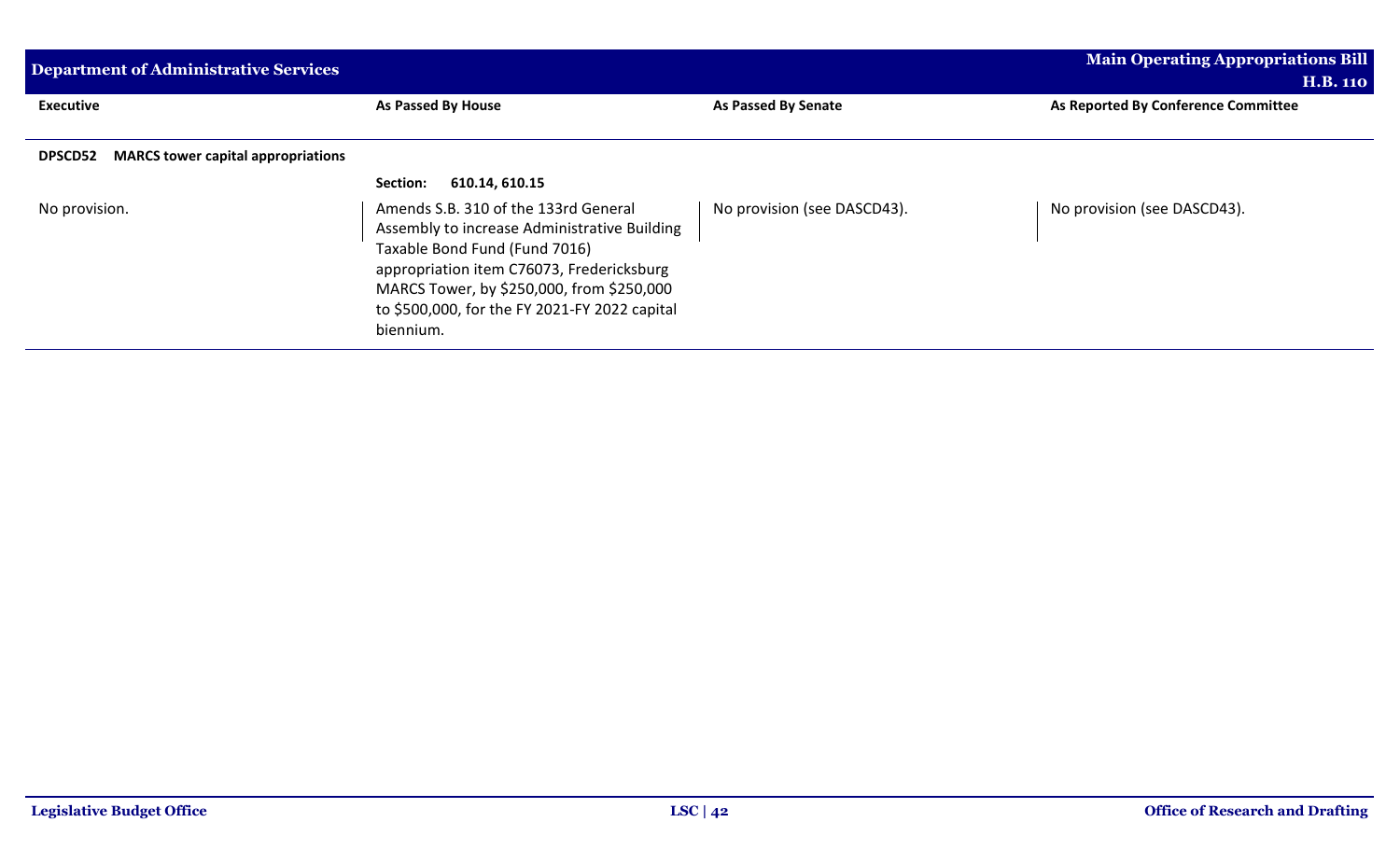| <b>Department of Administrative Services</b> |                                                                       |                                                                                                                                                                                                                                                                                                                                                                          | <b>Main Operating Appropriations Bill</b><br><b>H.B. 110</b> |
|----------------------------------------------|-----------------------------------------------------------------------|--------------------------------------------------------------------------------------------------------------------------------------------------------------------------------------------------------------------------------------------------------------------------------------------------------------------------------------------------------------------------|--------------------------------------------------------------|
| <b>Executive</b>                             | <b>As Passed By House</b>                                             | <b>As Passed By Senate</b>                                                                                                                                                                                                                                                                                                                                               | As Reported By Conference Committee                          |
| <b>DRCCD21</b>                               | Conveyance of certain state-owned land in Madison and Warren counties |                                                                                                                                                                                                                                                                                                                                                                          |                                                              |
|                                              |                                                                       | 753.10, 753.20<br>Section:                                                                                                                                                                                                                                                                                                                                               | Section:<br>753.10, 753.20                                   |
| (1) No provision.                            | (1) No provision.                                                     | (1) Authorizes the conveyance of certain<br>state-owned land in Madison and Warren<br>counties under the jurisdiction of the<br>Department of Rehabilitation and Correction<br>(DRC) through a negotiated purchase<br>agreement or by sealed bid auction or public<br>auction.                                                                                           | (1) Same as the Senate.                                      |
| (2) No provision.                            | (2) No provision.                                                     | (2) Requires the proceeds from the<br>conveyances to be deposited into the Adult<br>and Juvenile Correctional Facilities Bond<br>Retirement Fund (Fund 7097), which is used<br>for the purpose of debt retirement.                                                                                                                                                       | (2) Same as the Senate.                                      |
| (3) No provision.                            | (3) No provision.                                                     | (3) Specifies requirements for the<br>Department of Administrative Services (DAS)<br>and DRC regarding how the land is to be<br>advertised and sold, including that DRC pay<br>all advertising costs incidental to the sale of<br>the real estate, and the purchaser pay all<br>other costs associated with the purchase,<br>closing, and conveyance of the real estate. | (3) Same as the Senate.                                      |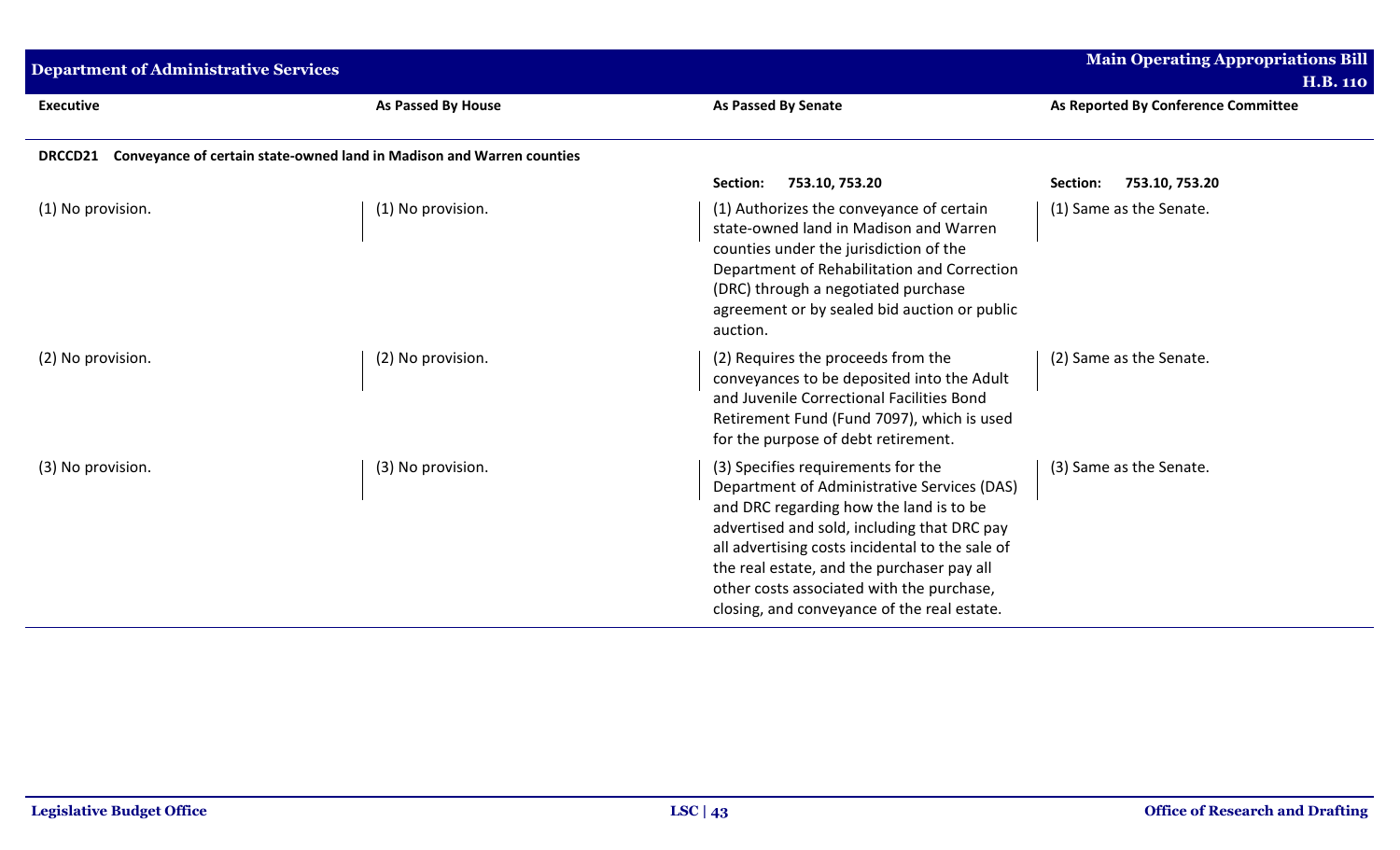| <b>Department of Administrative Services</b>              |                                                                                                                                                                                                                                                                                                                                                                                                                                                                                                                                                                                                                                                                           |                            |                                                                   |             | <b>Main Operating Appropriations Bill</b><br><b>H.B. 110</b>      |
|-----------------------------------------------------------|---------------------------------------------------------------------------------------------------------------------------------------------------------------------------------------------------------------------------------------------------------------------------------------------------------------------------------------------------------------------------------------------------------------------------------------------------------------------------------------------------------------------------------------------------------------------------------------------------------------------------------------------------------------------------|----------------------------|-------------------------------------------------------------------|-------------|-------------------------------------------------------------------|
| <b>Executive</b>                                          | <b>As Passed By House</b>                                                                                                                                                                                                                                                                                                                                                                                                                                                                                                                                                                                                                                                 | <b>As Passed By Senate</b> |                                                                   |             | As Reported By Conference Committee                               |
| TOSCD7<br>State and local government expenditure database |                                                                                                                                                                                                                                                                                                                                                                                                                                                                                                                                                                                                                                                                           |                            |                                                                   |             |                                                                   |
|                                                           | <b>R.C.</b><br>113.71, 113.70, 113.72, 113.73,<br>113.74, 113.75, 113.76, 113.77                                                                                                                                                                                                                                                                                                                                                                                                                                                                                                                                                                                          | R.C.                       | 113.71, 113.70, 113.72, 113.73,<br>113.74, 113.75, 113.76, 113.77 | <b>R.C.</b> | 113.71, 113.70, 113.72, 113.73,<br>113.74, 113.75, 113.76, 113.77 |
| No provision.                                             | Requires the Treasurer of State (TOS), in<br>collaboration with the Director of Budget<br>and Management (OBM) and the Director of<br>Administrative Services (DAS), to establish<br>and maintain the Ohio State and Local<br>Government Expenditure Database, which is<br>to include detailed data on expenditures of<br>state government and those of volunteering<br>political subdivisions and state retirement<br>systems. Requires the database be made<br>freely available to the public via the TOS and<br>OBM websites. Requires TOS to enter into<br>an annual agreement with OBM and DAS to<br>ensure the proper maintenance and<br>operation of the database. | Same as the House.         |                                                                   |             | Same as the House.                                                |
| No provision.                                             | Requires the database to include specified<br>expenditure information and salary and<br>employment information for state and<br>school district workers, and to have specified<br>capabilities to filter and display data.                                                                                                                                                                                                                                                                                                                                                                                                                                                | Same as the House.         |                                                                   |             | Same as the House.                                                |
| No provision.                                             | Requires the database to omit any<br>information that is confidential or not a<br>public record under state law, and exempts<br>the state and state employees from liability<br>in the event a confidential record is<br>published.                                                                                                                                                                                                                                                                                                                                                                                                                                       | Same as the House.         |                                                                   |             | Same as the House.                                                |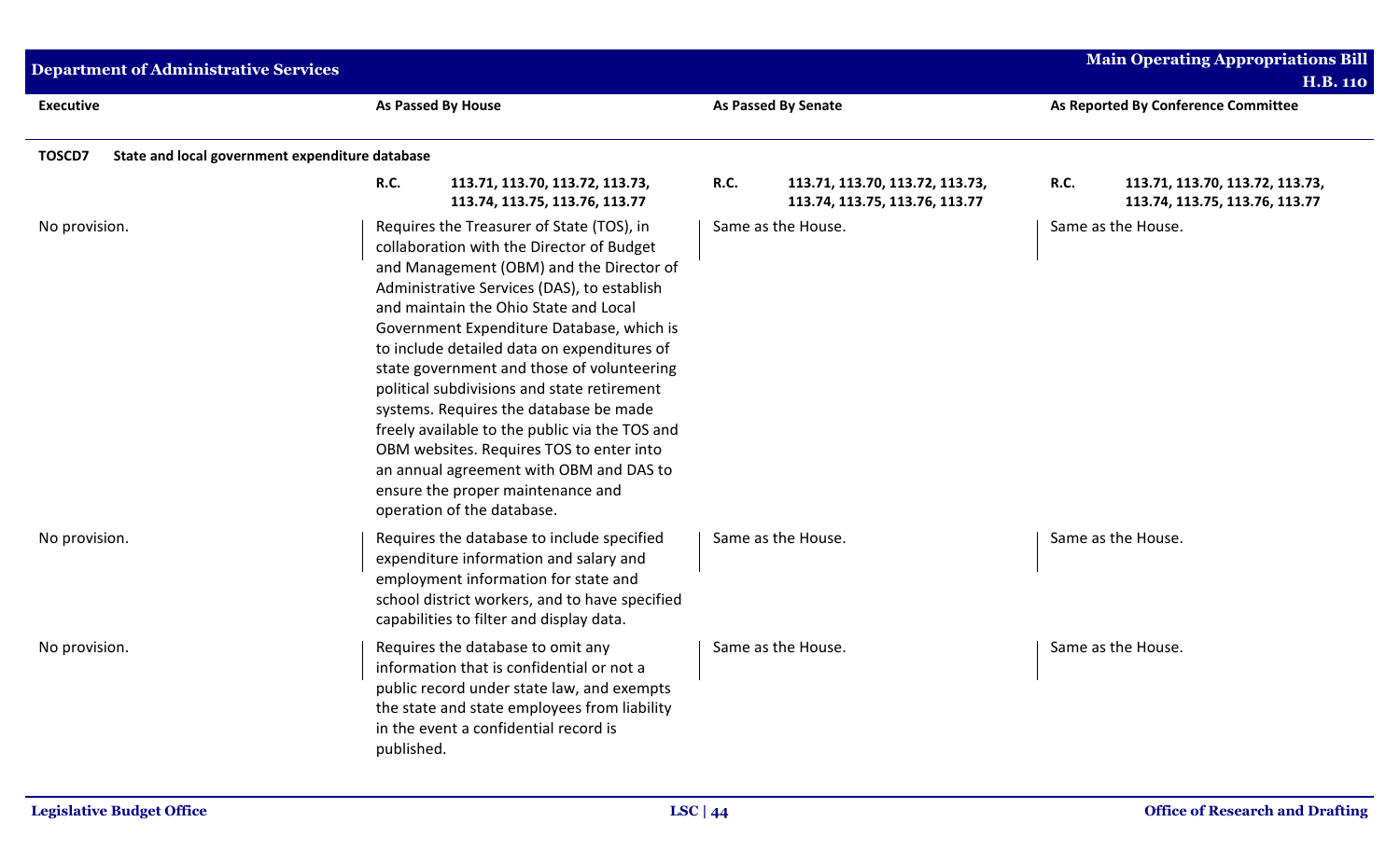| <b>Department of Administrative Services</b>                                                                                                                                                                                                                                                                                                                                                                                                                                                   |                                                                                                                                                                           |                                   | <b>Main Operating Appropriations Bill</b><br><b>H.B. 110</b> |
|------------------------------------------------------------------------------------------------------------------------------------------------------------------------------------------------------------------------------------------------------------------------------------------------------------------------------------------------------------------------------------------------------------------------------------------------------------------------------------------------|---------------------------------------------------------------------------------------------------------------------------------------------------------------------------|-----------------------------------|--------------------------------------------------------------|
| <b>Executive</b>                                                                                                                                                                                                                                                                                                                                                                                                                                                                               | <b>As Passed By House</b>                                                                                                                                                 | <b>As Passed By Senate</b>        | As Reported By Conference Committee                          |
| No provision.                                                                                                                                                                                                                                                                                                                                                                                                                                                                                  | Allows a political subdivision or state<br>retirement system to publish expenditure<br>information on the database, pursuant to<br>laws governing the database's content. | Same as the House.                | Same as the House.                                           |
| No provision.                                                                                                                                                                                                                                                                                                                                                                                                                                                                                  | Requires each state agency to display a link<br>to the database on their website.                                                                                         | Same as the House.                | Same as the House.                                           |
| No provision.                                                                                                                                                                                                                                                                                                                                                                                                                                                                                  | Requires TOS to coordinate with OBM to<br>allow for public comment regarding the<br>database's usability.                                                                 | Same as the House.                | Same as the House.                                           |
|                                                                                                                                                                                                                                                                                                                                                                                                                                                                                                | <b>Fiscal effect: Most of these provisions</b><br>codify existing practice of operating Ohio<br>Checkbook website: Checkbook.ohio.gov.                                    | Fiscal effect: Same as the House. | Fiscal effect: Same as the House.                            |
| TOSCD6<br>Pay for Success Contract Fund                                                                                                                                                                                                                                                                                                                                                                                                                                                        |                                                                                                                                                                           |                                   |                                                              |
| 701.10<br>Section:                                                                                                                                                                                                                                                                                                                                                                                                                                                                             | 701.10, 413.50<br>Section:                                                                                                                                                | 701.10, 413.50<br>Section:        | 701.10, 413.50<br>Section:                                   |
| Requires the State Pay for Success Contract<br>Fund (Fund 5VZ0) to be used for the purpose<br>of funding a pay for success project pursuant<br>to R.C. 113.60.                                                                                                                                                                                                                                                                                                                                 | Same as the Executive.                                                                                                                                                    | Same as the Executive.            | Same as the Executive.                                       |
| Requires the Treasurer of State (TOS), in<br>consultation with the Director of<br>Administrative Services and the Chancellor<br>of Higher Education, to initiate a pay for<br>success contract with a service intermediary<br>and service provider to improve Ohio<br>National Guard Scholarship utilization and<br>postsecondary outcomes for scholarship<br>recipients. Specifies that the program must<br>be delivered to Ohio National Guard<br>members planning to matriculate at a state | Same as the Executive.                                                                                                                                                    | No provision.                     | No provision.                                                |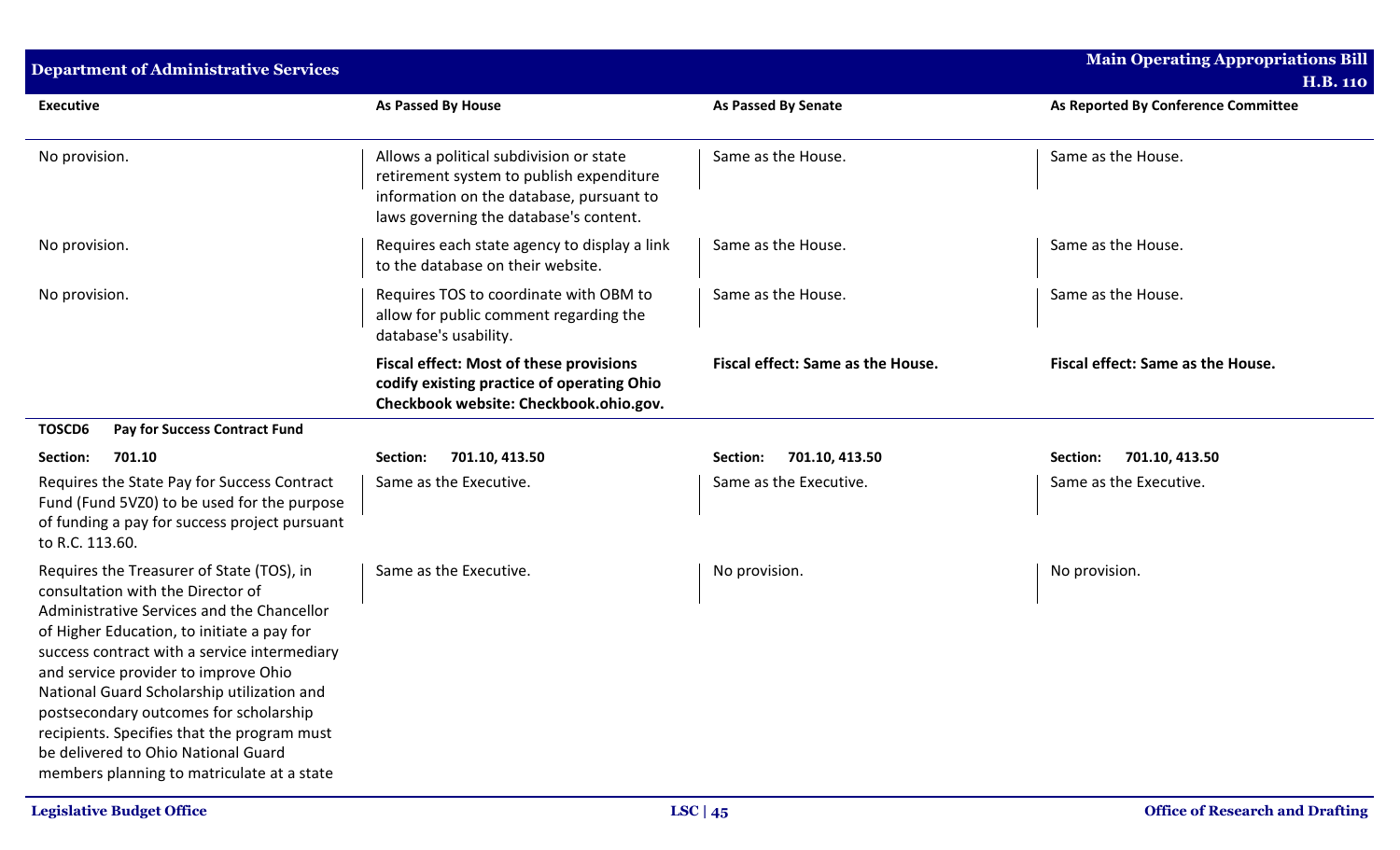| <b>Department of Administrative Services</b> |                                                                                                                                                                                                                                                                                                                                                                                                                                                                                                      |                                                                                                                                                                                                                   | <b>Main Operating Appropriations Bill</b><br><b>H.B. 110</b> |
|----------------------------------------------|------------------------------------------------------------------------------------------------------------------------------------------------------------------------------------------------------------------------------------------------------------------------------------------------------------------------------------------------------------------------------------------------------------------------------------------------------------------------------------------------------|-------------------------------------------------------------------------------------------------------------------------------------------------------------------------------------------------------------------|--------------------------------------------------------------|
| <b>Executive</b>                             | As Passed By House                                                                                                                                                                                                                                                                                                                                                                                                                                                                                   | As Passed By Senate                                                                                                                                                                                               | As Reported By Conference Committee                          |
| institution of higher education in Ohio.     |                                                                                                                                                                                                                                                                                                                                                                                                                                                                                                      |                                                                                                                                                                                                                   |                                                              |
| No provision.                                | Requires appropriation line item 090615,<br>State Pay for Success Contract Fund, to be<br>used to fund a pay for success contract with<br>OneFifteen Recovery for the purpose of<br>delivering the Providing Rigorous Outcomes<br>Generating Reliable Effects and<br>Strengthening Systems (PROGRESS) Program<br>and an independent evaluator contract.<br>Reappropriates any unexpended and<br>unencumbered funds remaining at the end<br>of FY 2022 in FY 2023 to be used for the<br>same purpose. | Same as the House, except the service<br>intermediary is changed from OneFifteen<br>Recovery to Foundation for Appalachian<br>Ohio, and the contract is changed to one for<br>a program for vision care services. | Same as the Senate.                                          |
|                                              | Fiscal effect: The House budget provides \$1<br>million in FY 2022 in appropriation line item<br>090615, State Pay for Success Contract<br>Fund.                                                                                                                                                                                                                                                                                                                                                     | <b>Fiscal effect: The Senate budget provides</b><br>\$1.2 million in FY 2022 in appropriation line<br>item 090615, State Pay for Success Contract<br>Fund.                                                        | Fiscal effect: Same as the Senate.                           |